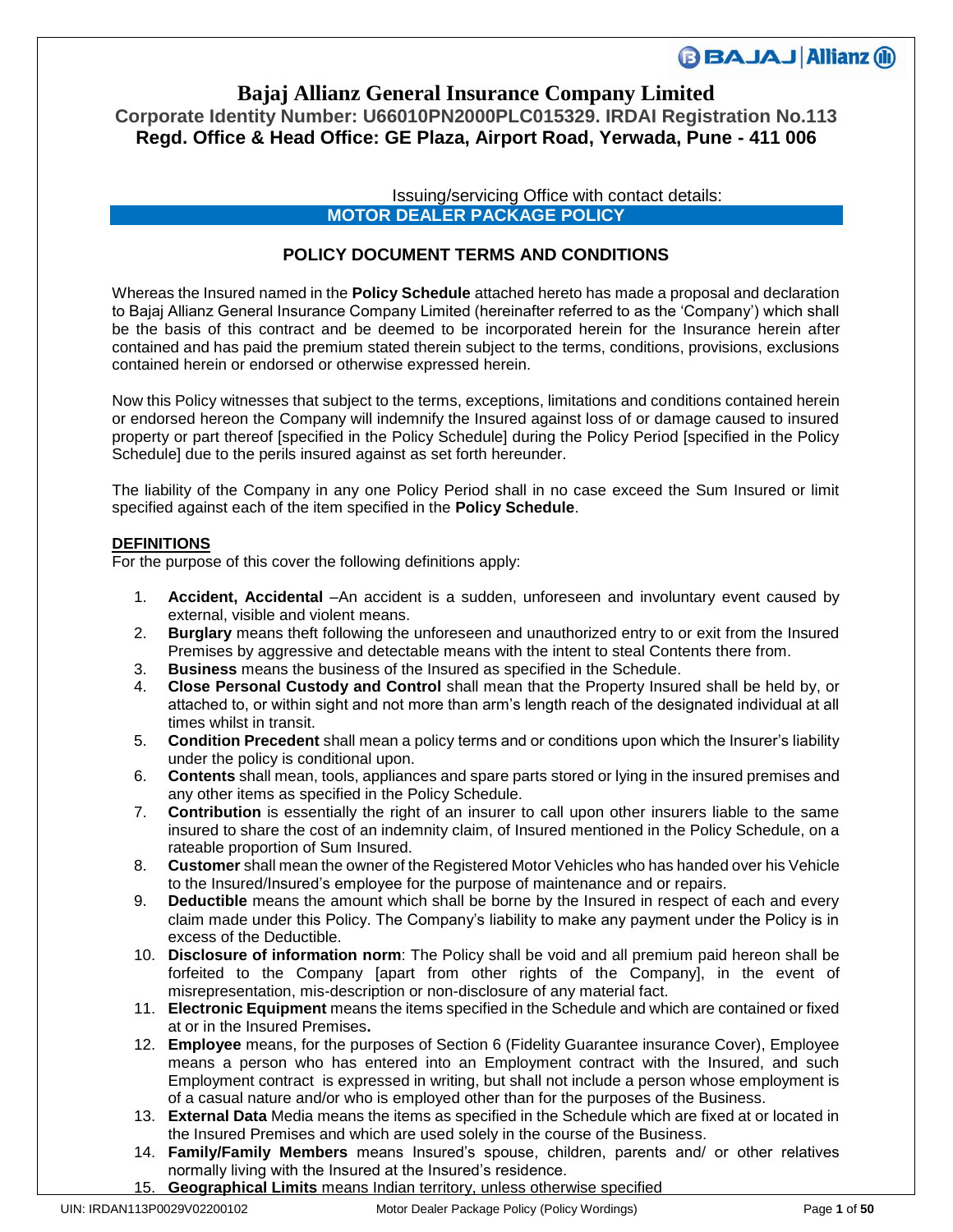## **Bajaj Allianz General Insurance Company Limited**

### **Corporate Identity Number: U66010PN2000PLC015329. IRDAI Registration No.113 Regd. Office & Head Office: GE Plaza, Airport Road, Yerwada, Pune - 411 006**

- 16. **Insured** means the person or company/organisation/entity named in the Policy Schedule.
- 17. **Insured Premises** means the showroom/building/workshop located in the address stated in the Policy Schedule from which the Insured operates his/its Business.
- 18. **Landed Cost** shall mean the total price of the Unregistered Vehicle and Spares once it has reached the Insured Premises including purchase cost, freight, taxes, Duties and Insurance.
- 19. **Limit of Indemnity** means the amount stated in the Policy Schedule, which shall be the Company's maximum liability under this Policy.
- 20. **Market Value Clause for Contents** means cost of Replacement Value of the insured items as new at the time of damage less due allowance for betterment, wear and tear and or depreciation
- 21. **Money** means cash, bank drafts, currency notes, treasury notes, cheques, postal orders, money orders and current postage stamps belonging to the Insured.
- 22. **Period of Insurance** means the period between the Retroactive Date, if mentioned specifically in the Policy Schedule, and the expiry date specified in the Schedule and, if no Retroactive Date is specified, then the Policy Period.
- 23. **Plate Glass** means the glass described in Schedule.
- 24. **Policy** means the proposal, the Schedule, the policy document and any endorsements attaching to or forming part thereof either on the effective date or during the Policy Period.
- 25. **Policy Period** means the period between and including the Risk Inception Date and Risk end dates shown in the Policy schedule
- 26. **Proposal:** The proposal form and other information and documentation supplied by proposer to the Company in considering whether and on what terms to offer this insurance.
- 27. **Property** shall mean material property.
- 28. **Retroactive** Date is the date specified in the policy schedule. The company shall not be liable for any claim prior to this date even if the claim is first made during the policy period ( Applicable to Fidelity Guarantee insurance and Public Liability Section )
- 29. **Robbery** means (i) in order to the committing of the theft at the insured premises, or in committing the theft at the insured premises, or in carrying away or attempting to carry away property obtained by the theft from the insured premises, the offender, for that end, voluntarily causes or attempts to cause to the Insured and/or Insured's family members, death or hurt or wrongful restraint, or fear of instant death or of instant hurt, or of instant wrongful restraint or (ii) if the offender, at the time of committing the extortion at the insured premises, is in the presence of the Insured and/or Insured's family members who is/are put in fear, and commits the extortion at the insured premises by putting the Insured and/or Insured's family members in fear of instant death, of instant hurt, or of instant wrongful restraint to the Insured and/or Insured's family members, and, by so putting in fear, induces the Insured and/or Insured's family members so put in fear then and there to deliver up the thing extorted at the insured premises. In this regard the offender is said to be present if he is sufficiently near to put the Insured and/or Insured's family members in fear of instant death, of instant hurt, or of instant wrongful restraint. In this regard property means property insured by the Company as per the Policy Schedule.

The term **'Extortion'** means whoever intentionally putting the Insured and/or Insured's family members in fear of any injury to the Insured and/or Insured's family members, and thereby dishonestly induces the Insured and/or Insured's family members so put in fear to deliver to any person any property or valuable security which is insured under the Policy Schedule, or anything signed or sealed which may be converted into a valuable security, commits "extortion".

- 30. **Safe means** a strong cabinet [made with Iron/steel or other strong metal/alloy, but excluding aluminium] within the Insured Premises designed for the safe and secure storage of valuable items, and access to which is restricted.
- 31. **Policy Schedule** means the schedule and any annexure to it.
- 32. **Strong Room** means a room within the Insured Premises designed for the secure storage of Money and access to which is restricted.
- 33. **Subrogation** shall mean the right of the Company to recover indemnity amount paid/payable to Insured under the policy by assuming or exercising[in the name of the Company or in the name of Insured] the rights of the Insured person against third party/persons against whom the Insured has right to exercise to recover the amount.
- 34. **Sum Insured** means the amount stated in the Policy Schedule, which is (same as expressly stated to the contrary) the maximum amount (regardless of the number of amount of claims made or the number of the Insured who make a claim) for any one claim and in the aggregate for all claims for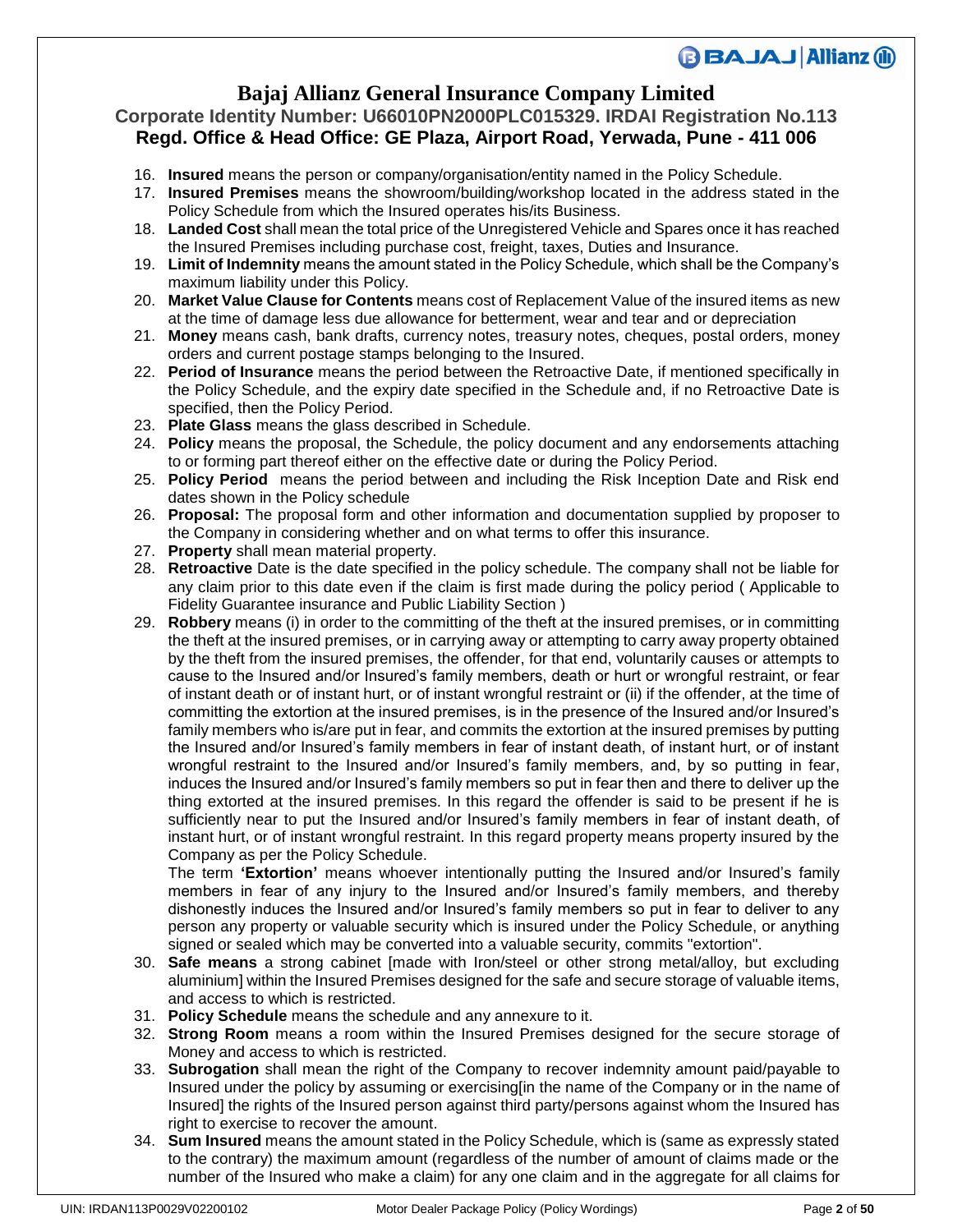## **Bajaj Allianz General Insurance Company Limited**

## **Corporate Identity Number: U66010PN2000PLC015329. IRDAI Registration No.113 Regd. Office & Head Office: GE Plaza, Airport Road, Yerwada, Pune - 411 006**

which the Company will indemnify in relation to the Section to which the Sum Insured relates during the Policy Period.

- 35. **Terrorism:** An act of terrorism means an act or series of acts, including but not limited to the use of force or violence and/or the threat thereof, of any person or group(s) of persons, whether acting alone or on behalf of or in connection with any organisation(s) or government(s), or unlawful associations, recognized under Unlawful Activities (Prevention) Amendment Act, 2008 or any other related and applicable national or state legislation formulated to combat unlawful and terrorist activities in the nation for the time being in force, committed for political, religious, ideological or similar purposes including the intention to influence any government and/or to put the public or any section of the public in fear for such purposes. Theft as defined in Section 378 of Indian Penal Code shall mean whoever, intending to take dishonestly any movable property out of the possession of any person without that person's consent, moves that property in order to such taking, is said to commit theft.
- 36. **Unoccupied** means not lived in by Insured, Insured's Family, Insured's domestic employee or any other person authorized by the Insured.
- 37. **You, Your, Yourself** means the person or persons that We insure as set out in the Policy Schedule
- 38. **We, Our, Us, Ours** means the Bajaj Allianz General Insurance Company Limited.

### **SECTION 1 – STANDARD FIRE AND SPECIAL PERILS COVER**

### **PROPERTY INSURED**

The Company will indemnify the Insured in respect of loss of or damage to

- 1. The Insured Premises as specified in the Policy Schedule
- 2. Contents belonging to the Insured stored or lying in the Insured Premises as specified in the Policy **Schedule**
- 3. Unregistered Motor Vehicles belonging to the Insured and/ or Registered Motor Vehicles of Customers held in trust by the Insured kept within the Insured Premises and/or in Open within the Compound of the Insured Premises as specified in the Policy Schedule
- 4. Unregistered Motor Vehicles belonging to the Insured and/ or Registered Motor Vehicles of Customers held in trust by the Insured kept in Open or Covered Stock Yards at the location address(es) as specified in the Policy Schedule

### **SCOPE OF COVER**

The Company will indemnify the Insured in respect of loss of or damage to Property Insured against:

- 1. Fire
	- Excluding destruction or damage caused to the property insured by
		- a. Its own fermentation, natural heating or spontaneous combustion.
		- b. It's undergoing any heating or drying process.
		- c. Burning of property insured by order of any Public Authority.
- 2. Lightning
- 3. Explosion/Implosion
	- Excluding loss, destruction of or damage
		- a. To boilers (other than domestic boilers), economizers or other vessels, machinery or apparatus (in which steam is generated) or their contents resulting from their own explosion/implosion,
		- b. Caused by centrifugal forces.
- 4. Aircraft Damage

 Loss, Destruction or damage caused by Aircraft other aerial or space devices and articles dropped there from excluding those caused by pressure waves.

- 5. Riot, Strike, Malicious Damage
	- Loss of or visible physical damage or destruction by external violent means directly caused to the property insured but excluding those caused by
		- a) Total or partial cessation of work or the retardation or interruption or cessation of any process or operations or omissions of any kind.
		- b) Permanent or temporary dispossession resulting from confiscation, commandeering, requisition or destruction by order of the Government or any lawfully constituted Authority.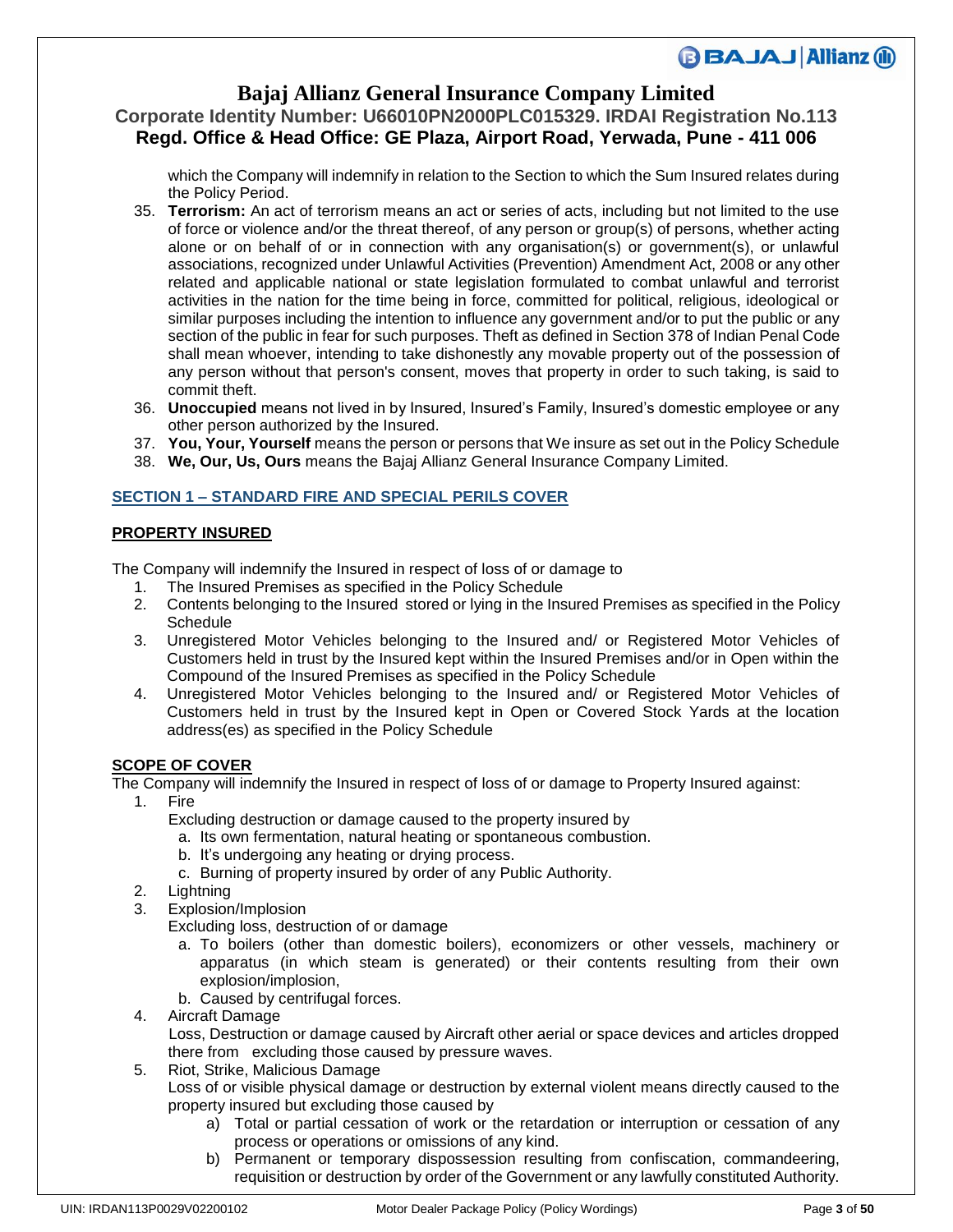## **Bajaj Allianz General Insurance Company Limited**

### **Corporate Identity Number: U66010PN2000PLC015329. IRDAI Registration No.113 Regd. Office & Head Office: GE Plaza, Airport Road, Yerwada, Pune - 411 006**

- c) Permanent or Temporary dispossession of any building or plant or unit or machinery resulting from the unlawful occupation by any person of such building or plant or unit or machinery or prevention of access to the same.
- d) Burglary, housebreaking, theft, larceny, or any such attempt or any omission of any kind of any person (whether or not such act is committed in the course of a disturbance of public peace) in any malicious act.
- 6. Storm, Cyclone, Typhoon, Tempest, Hurricane, Tornado, Flood and Inundation: Loss destruction or damage directly caused by Storm, Cyclone, Typhoon, Tempest, Hurricane, Flood or Inundation.
- 7. Earthquake, Volcanic Eruption or other Convulsions of Nature

### 8. Impact Damage

- Loss of or visible physical damage or destruction caused to the property insured due to impact by any Rail/Road vehicle or animal by direct contact not belonging to or owned by
	- a) The Insured or any occupier of the premises or
	- b) Their employees while acting in the course of their employment.
- 9. Subsidence and Landslide including Rock slide

Loss, destruction or damage directly caused by Subsidence of part of the site on which the property stands or Land slide/Rock slide excluding:

- a) the normal cracking, settlement or bedding down of new structures
- b) the settlement or movement of made up ground
- c) coastal or river erosion
- d) defective design or workmanship or use of defective materials
- e) Demolition, construction, structural alterations or repair of any property or groundwork or excavations.
- 10. Bursting and/or overflowing of Water Tanks, Apparatus and Pipes
- 11. Missile testing operations
- 12. Leakage from Automatic Sprinkler Installations
	- Excluding loss, destruction or damage caused by
		- a) Repairs of alterations to the buildings or premises
		- b) Repairs, Removal or Extension of the sprinkler installation
		- c) Defects in construction known to the Insured.
- 13. Bush Fire

Excluding loss, destruction or damage caused by Forest Fire.

Provided that the liability of the Company shall in no case exceed in respect of each item the sum expressed in the said Policy Schedule to be insured thereon or in the whole the total Sum Insured hereby or such other sum or sums as may be substituted therefore by memorandum hereon or attached hereto signed by or on behalf of the Company.

### **EXCLUSION APPLICABLE TO SECTION 1**

- 1. This Policy does not cover the deductible of
	- a) The first 5% of each and every claim amount subject to a minimum of INR 10,000 for Sum Insured up to INR 10 Crore.
	- b) The first 5% of claim amount subject to a minimum of INR 25,000 for sum Insured Above INR 10 Crore and up to INR 100 Crore
	- c) The first 5% of claim amount subject to a minimum of INR 5 Lakhs for Sum Insured above INR 100 Crore

The deductible specified in the Policy Schedule shall apply for each and every loss arising out of the perils in respect of which the insured is indemnified by this section. The deductible shall apply per event per insured.

- 2. Loss or damage to Demo Cars whether Registered or Unregistered and Registered vehicles belonging to the insured.
- 3. Loss, destruction or damage caused by war, invasion, act of foreign enemy hostilities or war like operations (whether war be declared or not), civil war, mutiny, civil commotion assuming the proportions of or amounting to a popular rising, military rising, rebellion, revolution, insurrection or military or usurped power.
- 4. Loss, destruction or damage directly or indirectly caused to the property insured by
	- a) Ionizing radiations or contamination by radioactivity from any nuclear fuel or from any nuclear waste from the combustion of nuclear fuel.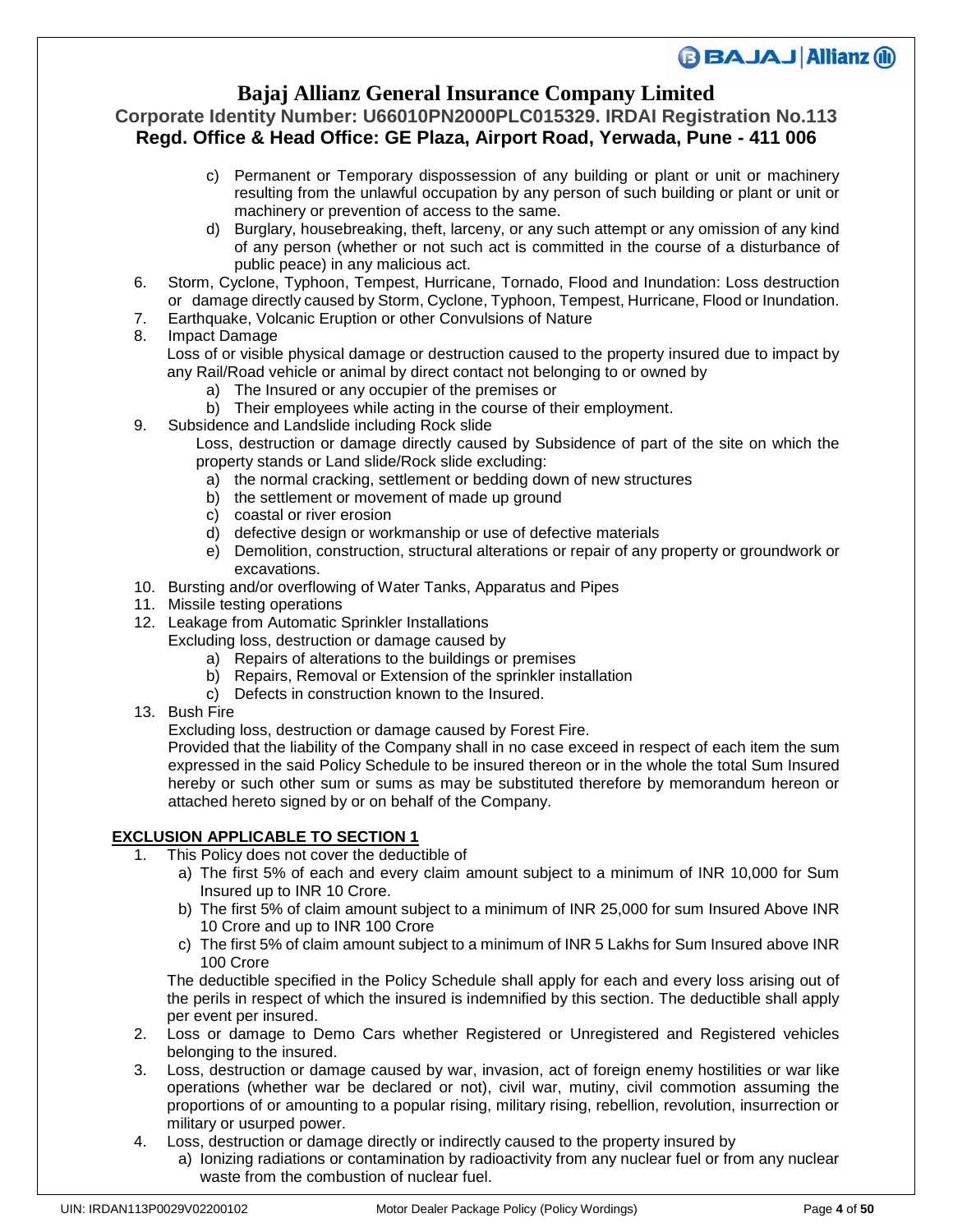### **Bajaj Allianz General Insurance Company Limited**

### **Corporate Identity Number: U66010PN2000PLC015329. IRDAI Registration No.113 Regd. Office & Head Office: GE Plaza, Airport Road, Yerwada, Pune - 411 006**

- b) The radioactive toxic, explosives or other hazardous properties of any explosive nuclear assembly or nuclear component thereof.
- 5. Loss, destruction or damage caused to the Property Insured by pollution or contamination excluding
	- a)Pollution or contamination which itself results from a peril hereby insured against.
	- b)Any peril hereby insured against which itself results from pollution or contamination.
- 6. Any loss recoverable under any other insurance policy covering the registered motor vehicle the customer except in those cases where the customer has specifically and in writing demanded compensation from the Insured.
- 7. Loss, destruction or damage to bullion or unset precious stones, any curios or works of art for an amount exceeding Rs. 10000/-, goods held in trust or on commission, manuscripts, plans, drawings, securities, obligations or documents of any kind, stamps, coins or paper money, cheques, books of accounts or other business books, computer systems records, explosives .
- 8. Valuables comprising of Jewellery, Gold or Silver Ornaments, Plates made of gold, silver or studded with precious stones, Pearls and Diamonds and Precious Stones, precious metals/articles of any sort or kind whatsoever and / or, sculptures, collections of stamps, rare books, medals, moulds, designs or any other collectibles, deeds, ATM cards, credit cards, charge cards, bonds, bills of exchange, treasury or promissory notes, , money, securities, or any other negotiable instrument and cash and currency notes unless specifically covered in the Policy Schedule.
- 9. Loss, destruction or damage to the stocks in Cold Storage premises caused by change of temperature.
- 10. Loss, destruction or damage to any electrical machine, apparatus, fixture or fitting arising from or occasioned by overrunning, excessive pressure, short circuiting, arcing, self-heating or leakage of electricity from whatever cause (lighting included) provided that this exclusion will apply only to the particular electrical machine, apparatus, fixture or fittings which may be destroyed or damaged by fire so set up.
- 11. Expenses necessarily incurred on Architects, Surveyors and Consulting Engineer's Fees and Debris Removal by the Insured following a loss, destruction or damage to the Property insured by an insured peril in excess of 3% and 1% of the claim amount respectively.
- 12. Loss of earnings, loss by delay, loss of market or other consequential or indirect loss or damage of any kind or description whatsoever.
- 13. Loss or damage by spoilage from the retardation or interruption or cessation of any process or operations caused by the operation of any of the perils covered.
- 14. Loss by theft during or after the occurrence of any insured peril except as provided under riot, strike, malicious damage cover.
- 15. Loss or damage to Property Insured if removed to any building or place other than in which it is herein stated to be insured, except machinery and equipments temporarily removed for repairs, cleaning, renovation or other similar purposes for a period not exceeding a period of 60 days
- 16. Loss, damage, cost or expense of whatsoever nature directly or indirectly caused by, resulting from or in connection with any act of terrorism regardless of any other cause or event contributing concurrently or in any other sequence to the loss unless specifically covered.
- 17. Electronic Equipments, Portable Equipments and Neon Sign unless specifically insured.
- 18. Any covered Perils[which causes loss or damage to insured property] arising out of the reckless, deliberate, wilful or intentional acts of the Insured or the Insured's Employees or any agent/s of Insured or the wilful act of any other person with the connivance of the Insured or his family members or any Employee or his family members or any agent of the Insured, or due to the noncompliance with any statutory provision;

### **CONDITIONS APPLICABLE FOR FLOATER COVER UNDER SECTION 1**

- 1. For Contents / Unregistered Motor Vehicles belonging to the Insured/ Registered Motor Vehicles of Customers held in trust covered on Floater Basis, the Sum Insured in aggregate under the policy is available for any one, more, or all locations.
- 2. At all times during the currency of this policy the insured should have a good internal audit and accounting procedure under which the total amount at risk and the locations can be established at any particular time if required.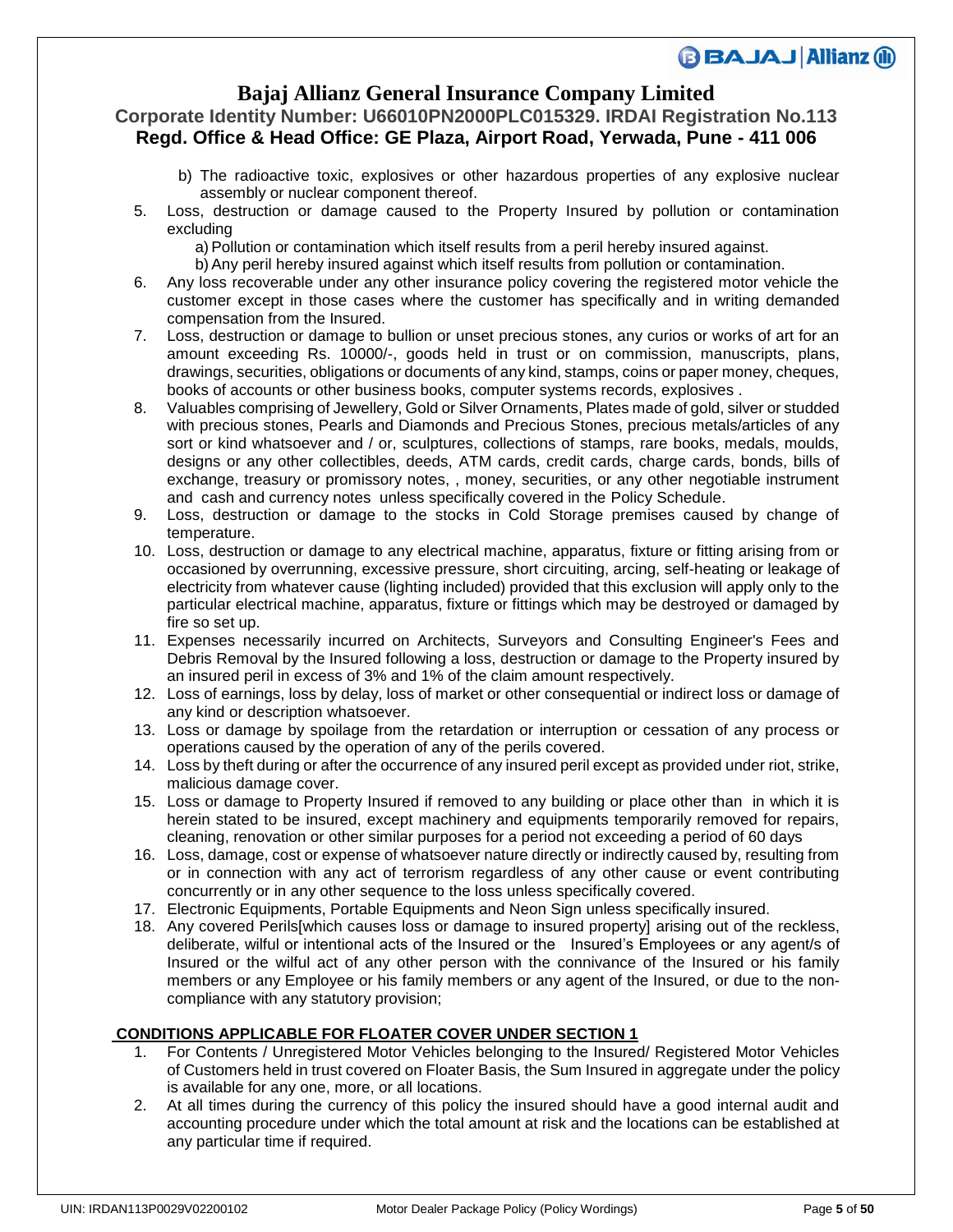## **Bajaj Allianz General Insurance Company Limited**

### **Corporate Identity Number: U66010PN2000PLC015329. IRDAI Registration No.113 Regd. Office & Head Office: GE Plaza, Airport Road, Yerwada, Pune - 411 006**

- 3. The changes in the address of locations specifically declared at inception or inclusion of new locations during the period of policy should be communicated and agreed by the Insurer and endorsed in the policy document by means of suitable endorsement.
- 4. It is further agreed and declared that Company shall not be liable for any loss or damage at unspecified locations.

### **CONDITIONS APPLICABLE TO SECTION 1**

- 1. This policy shall be voidable in the event of mis-representation, mis-description or non-disclosure of any material particular.
- 2. The Insured shall take all reasonable steps to safeguard the premises, Contents and Motor Vehicles of him or customers held in trust, against any Insured event.
- 3. All insurances under this policy shall cease on expiry of seven days from the date of fall or displacement of any building or part thereof or of the whole or any part of any range of buildings or of any structure of which such building forms part. Provided such a fall or displacement is not caused by insured peril, loss or damage which is covered by this policy or would be covered if such building, range of buildings or structure were insured under this policy.

Notwithstanding the above, the company subject to an express notice being given as soon as possible but not later than seven days of any such fall or displacement may agree to continue the insurance subject to revised rates, terms and conditions as may be decided by it and confirmed in writing to this effect.

- 4. Under any of the following circumstances the insurance ceases to attach as regards the property effected unless the Insured, before the occurrence of any loss or damage, obtains the sanction of the Company signified by endorsement upon the policy by or on behalf of the Company:
	- a) If the trade or manufacture carried on be altered, or if the nature of the occupation of or other circumstances affecting the building insured or containing the insured property be changed in such a way as to increase the risk of loss or damage by Insured Perils.
	- b) If the building insured or containing the insured property becomes unoccupied and so remains for a period of more than 30 days.
	- c) If the interest in the property passes from the insured otherwise than by will or operation of law.
- 5. This insurance does not cover any loss or damage to property which, at the time of the happening of such loss or damage, is insured by or would, but for the existence of this policy, be insured by any marine policy or policies except in respect of any excess beyond the amount which would have been payable under the marine policy or policies had this insurance not been effected.
- 6. This insurance may be terminated at any time at the request of the Insured, in which case the Company will retain the premium at customary short period rates for the time the policy has been in force. This insurance may also at any time be terminated at the option of the Company, on 15days' notice to that effect being given to the Insured, in which case the Company shall be liable to repay on demand a rateable proportion of the premium for the unexpired term from the date of the cancellation.
- 7. i) On the happening of any loss or damage, the Insured shall forthwith give notice thereof to the Company and shall within 15 days after the loss or damage, or such further time as the Company may in writing allow in that behalf, inform/deliver to the Company.
	- a) A claim in writing for the loss or damage containing as particular an account as may be reasonably practicable as to how loss or damage took place of all the several articles or items or property damaged or destroyed, and of the amount of the loss or damage thereto respectively, having regard to their value at the time of the loss or damage not including profit of any kind.
	- b) Particulars of all other insurance, if any

 The Insured shall also at all times at his own expense produce, procure and give to the Company all such further particulars, plans, specification books, vouchers, invoices, and duplicates or copies thereof, documents, investigation reports (internal/external), proofs and information with respect to the claim and the origin and cause of the loss and the circumstances under which the loss or damage occurred, and any matter touching the liability or the amount of the liability of the Company as may be reasonable required by or on behalf of the Company together with a declaration on oath or in other legal form of the truth of the claim and of any matters connected therewith. The Insured shall at all times fully cooperate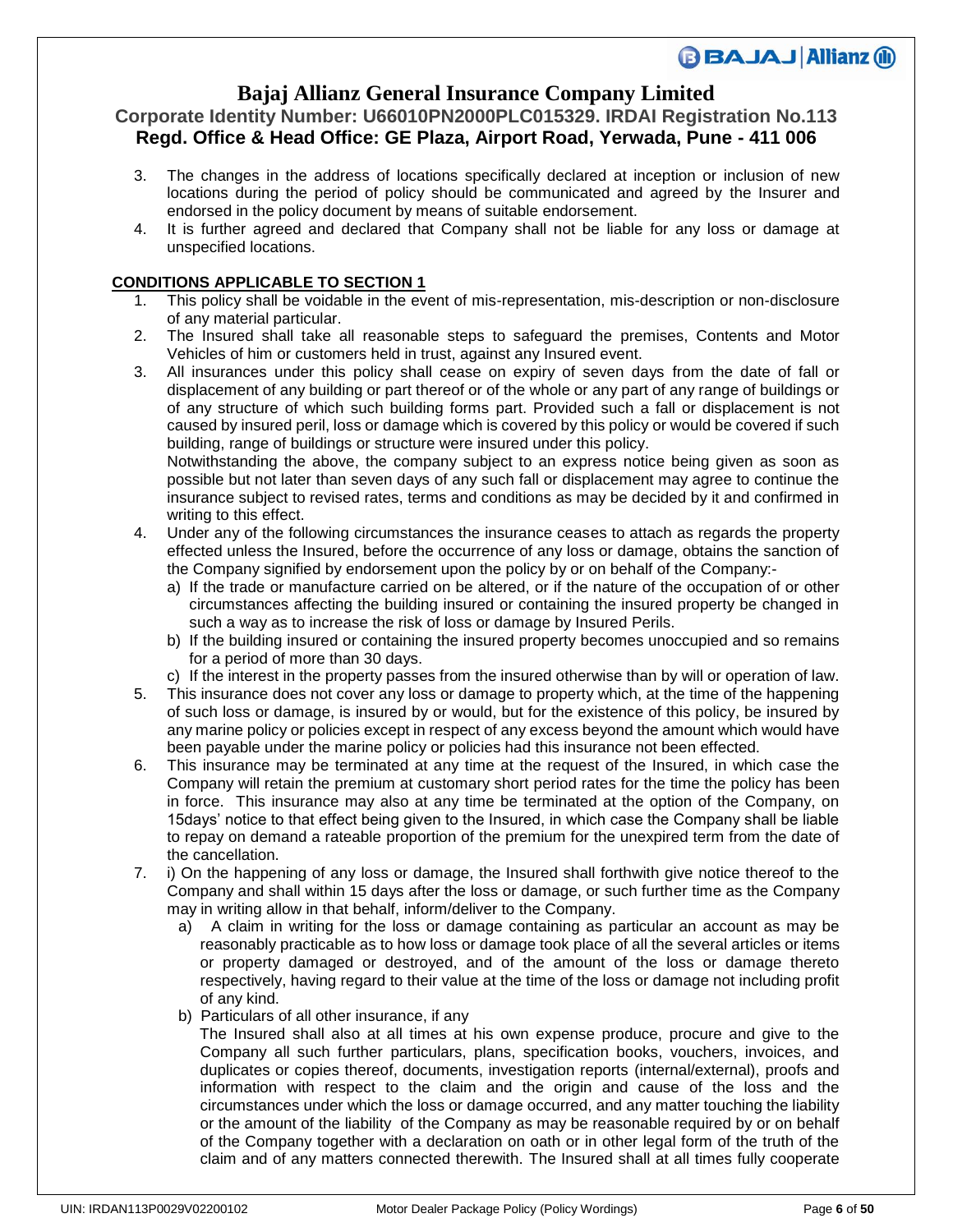### **Bajaj Allianz General Insurance Company Limited**

**Corporate Identity Number: U66010PN2000PLC015329. IRDAI Registration No.113 Regd. Office & Head Office: GE Plaza, Airport Road, Yerwada, Pune - 411 006**

> and help and submit all the required documents to the Company and its surveyors/investigators as to the loss or damage and claim therefor under this Policy. No claim under this policy shall be payable unless the terms of this condition have been complied with.

- ii) In no case whatsoever shall the company be liable for any loss or damage after the expiry of 12 months from the happening of the loss or damage unless the claim is the subject of pending action or arbitration; it being expressly agreed and declared that if the Company shall disclaim liability for any claim hereunder and such claim shall not within 12 calendar months from the date of the disclaimer/rejection of claim have been made the subject matter of a suit in a court of law then all benefits under this Policy shall be forfeited and the rights of insured shall stand extinguishment and the liability of the company shall also stand discharged.
- 8. On the happening of loss or damage to any of the property insured by this policy, the Company may
	- a) Enter and take and keep possession of the building or premises where the loss or damage has happened.
	- b) Take possession of or require to be delivered to it any property of the Insured in the building or on the premises at the time of the loss or damage.
	- c) Keep possession of any such property and examine, sort, arrange, remove or otherwise deal with the same.
	- d) Sell any such property or dispose of the same for account of whom it may concern.

 The powers conferred by this condition shall be exercisable by the Company at any time until notice in writing is given by the insured that he makes no claim under the policy, or if any claim is made, until such claim is finally determined or withdrawn, and the Company shall not by any act done in the exercise or purported exercise of its powers hereunder, incur any liability to the Insured or diminish its rights to rely upon any of the conditions of this policy in answer to any claim.

If the insured or any person on his behalf shall not comply with the requirements of the Company or shall hinder or obstruct the company, in the exercise of its powers hereunder, all benefits under this policy shall be forfeited.

The Insured shall not in any case be entitled to abandon any property to the Company whether taken possession of by the Company or not.

- 9. If the claim be in any respect fraudulent, or if any false declaration be made or used in support thereof or if any fraudulent means or devices are used by the Insured or any one acting on his behalf to obtain any benefits under the policy or if the loss or damage be occasioned by the wilful act, or with the connivance of the Insured, all benefits under this policy shall be forfeited.
- 10. If the Company at its option, reinstate or replace the property damaged or destroyed, or any part thereof, instead of paying the amount of the loss or damage, or joint with any other Company or Insurer(s) in so doing the Company shall not be bound to reinstate exactly or completely but only as circumstances permit and in reasonably sufficient manner, and in no case shall the Company be bound to expend more in reinstatement than it would have cost to reinstate such property as it was at the time of the occurrence of such loss or damage nor more than the sum insured by the Company thereon. If the Company so elect to reinstate or replace any property the insured shall at his own expense furnish the Company with such plans, specification, measurements, quantities and such other particulars as the Company may require, and no acts done, or caused to be done, by the Company with a view to reinstatement or replacement shall be deemed an election by the company to reinstate or replace.

If in any case the Company shall be unable to reinstate or repair the property hereby insured, because of any municipal or other regulations in force affecting the alignment of streets or the construction of buildings or otherwise, the Company shall, in every such case, only be liable to pay such sum as would be requisite to reinstate or repair such property if the same could lawfully be reinstated to its former condition.

- 11. If the property hereby insured shall at the breaking out of any fire or at the commencement of any destruction of or damage to the property by any other peril hereby insured against be collectively of greater value than the sum insured thereon, then the Insured shall be considered as being his own insurer for the difference and shall bear a rateable proportion of the loss accordingly. Every item, if more than one, of the policy shall be separately subject to this condition.
- 12. If at the time of any loss or damage happening to any property hereby insured there be any other subsisting insurance or insurances, whether effected by the Insured or by any other person or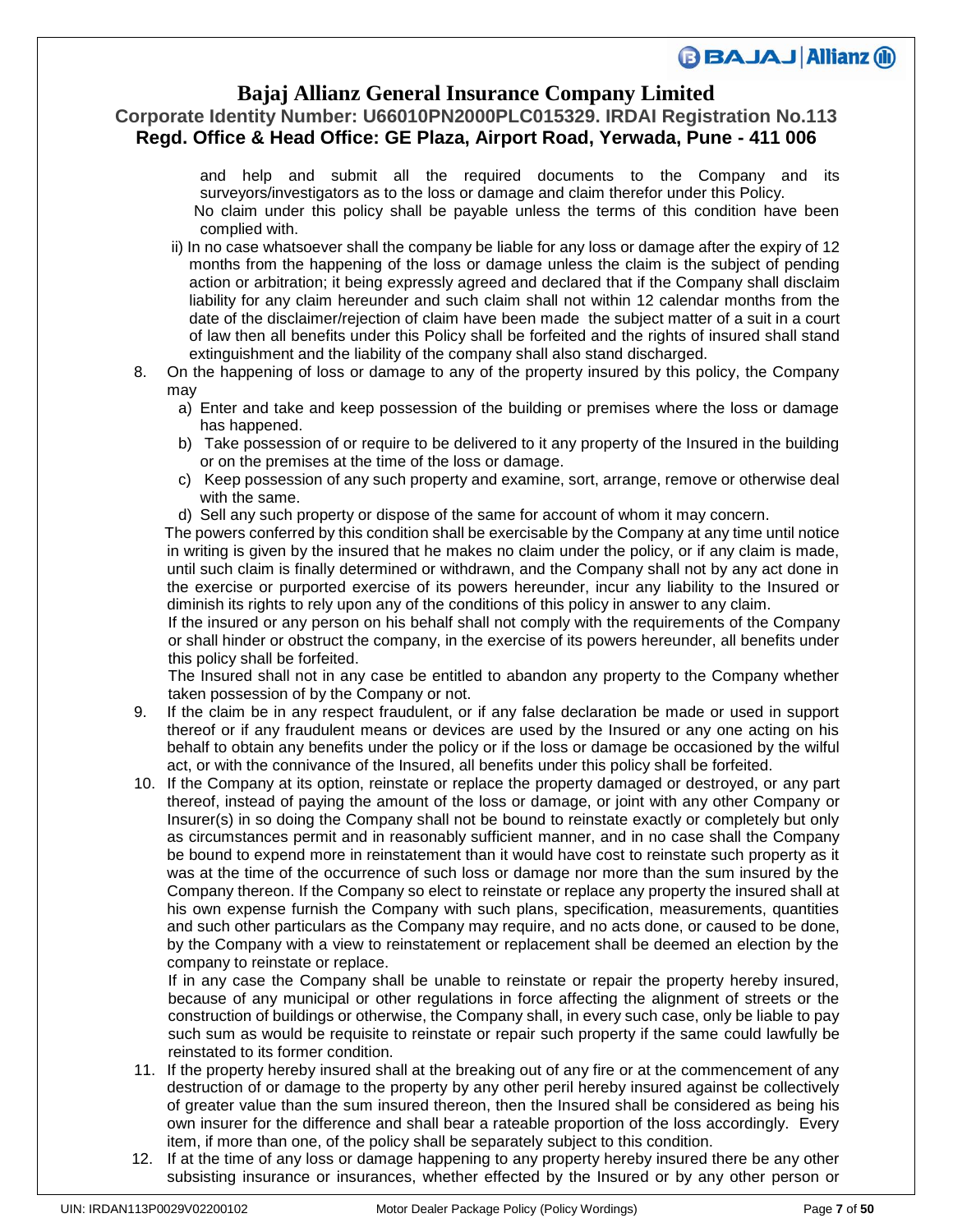### **Bajaj Allianz General Insurance Company Limited**

## **Corporate Identity Number: U66010PN2000PLC015329. IRDAI Registration No.113 Regd. Office & Head Office: GE Plaza, Airport Road, Yerwada, Pune - 411 006**

persons covering the same property, the Company shall not be liable to pay or contribute more than its rateable proportion of such loss or damage.

- 13. The Insured shall at the expense of the Company do and concur in doing, and permit to be done, all such acts and things as may be necessary or reasonably required by the Company for the purpose of enforcing any rights and remedies or of obtaining relief or indemnity from other parties to which the Company shall be or would become entitled or subrogated, upon its paying for or making good any loss or damage under this policy, whether such acts and things shall be or become necessary or required before or after his indemnification by the Company.
- 14. If any dispute or difference shall arise as to the quantum to be paid under this policy (liability being otherwise admitted by the Company) such difference shall independently of all other questions be referred to the decision of a sole arbitrator to be appointed in writing by the parties to or if they cannot agree upon a single arbitrator within 30 days of any party invoking arbitration, the same shall be referred to a panel of three arbitrators, comprising of two arbitrators, one to be appointed by each of the parties to the dispute/difference and the third arbitrator to be appointed by such two arbitrator and arbitration shall be conducted under and in accordance with the provisions of the Arbitration and Conciliation Act, 1996.

It is clearly agreed and understood that no difference or dispute shall be referable to arbitration as hereinbefore provided, if the Company has disputed or not accepted/repudiated the claim or liability under or in respect of this policy.

It is hereby expressly stipulated and declared that it shall be a condition precedent to any right of action or suit upon this policy that the award by such arbitrator/arbitrators of the amount of the loss or damage shall be first obtained.

- 15. Every notice and other communication to the Company required by these conditions must be written or printed.
- 16. At all times during the period of insurance of the policy the insurance cover will be maintained to the full extent of the respective sum insured in consideration of which upon the settlement of any loss under this policy, pro-rata premium for the unexpired period from the date of such loss to the expiry of period of insurance for the amount of such loss shall be payable by the insured to the Company. The additional premium referred above shall be deducted from the net claim amount payable under the policy. This continuous cover to the full extent will be available notwithstanding any previous loss for which the company may have paid hereunder and irrespective of the fact whether the additional premium as mentioned above has been actually paid or not following such loss. The intention of this condition is to ensure continuity of the cover to the insured subject only to the right of the company for deduction from the claim amount, when settled, of pro-rata premium to be calculated from the date of loss till expiry of the policy.

Notwithstanding what is stated above, the Sum Insured shall stand reduced by the amount of loss in case the insured immediately on occurrence of the loss exercises his option not to reinstate the sum insured as above.

### 17. **Reinstatement Value Memorandum (Applicable for Insured Buildings)**

It is hereby agreed and declared that Reinstatement Value Memorandum as stated below shall be applicable only to Building.

"It is hereby declared and agreed that in the event of the property insured as stated in the Policy Schedule being destroyed or damaged, the basis upon which the amount payable under (each of the said items of) the policy is to be calculated shall be cost of replacing or reinstating on the same site or any other site with property of the same kind or type but not superior to or more extensive than the insured property when new as on date of the loss, subject to the following Special Provisions and subject also to the terms and conditions of the policy except in so far as the same may be varied hereby."

#### **Special Provisions**

i) The work of replacement or reinstatement (which may be carried out upon another site and in any manner suitable to the requirements of the insured subject to the liability of the Company not being thereby increased) must be commenced and carried out with reasonable dispatch and in any case must be completed within 12 months after the destruction or damage or within such further time as the Company may in writing allow, otherwise no payment beyond the amount which would have been payable under the policy if this memorandum had not been incorporated therein shall be made.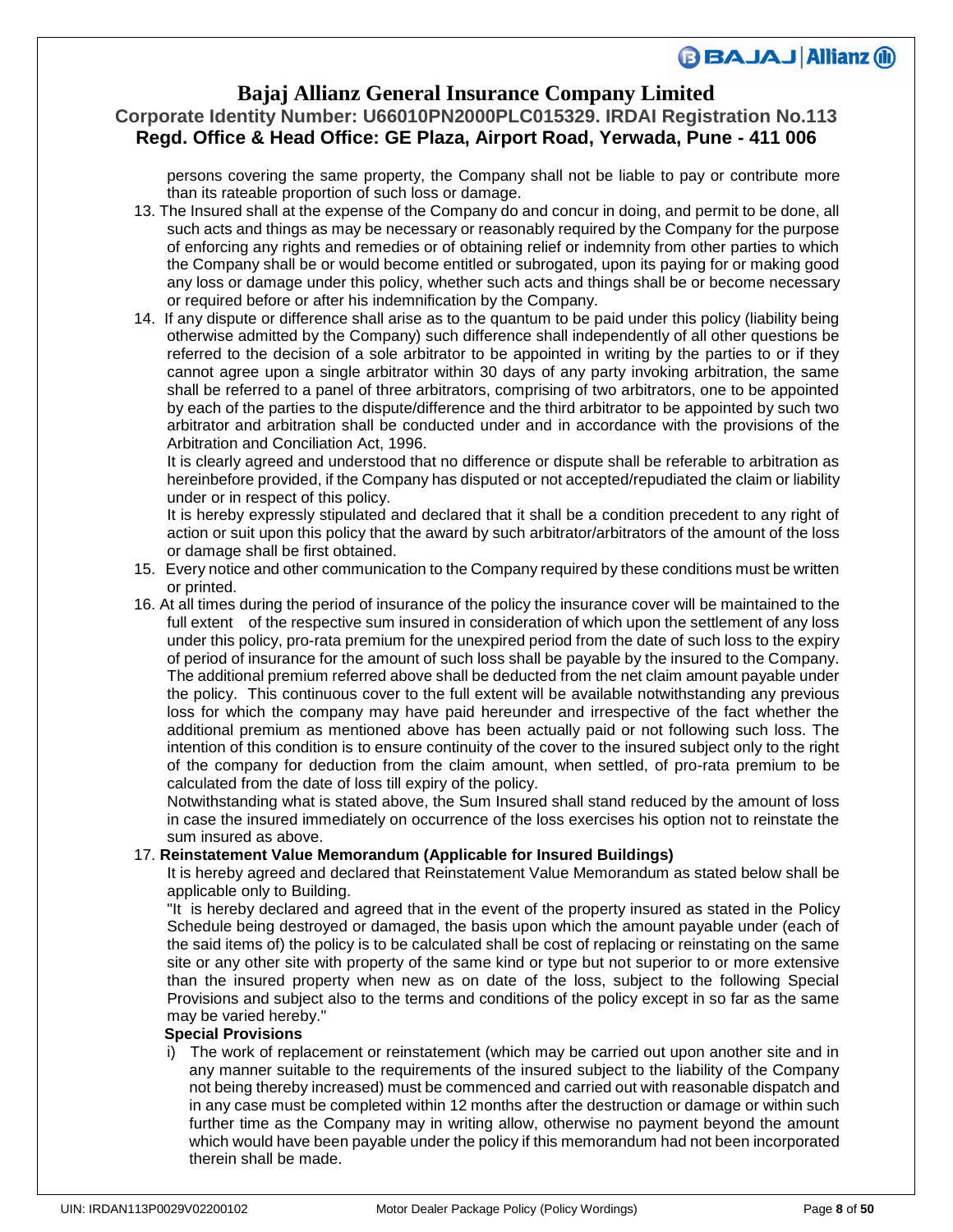## **Bajaj Allianz General Insurance Company Limited**

### **Corporate Identity Number: U66010PN2000PLC015329. IRDAI Registration No.113 Regd. Office & Head Office: GE Plaza, Airport Road, Yerwada, Pune - 411 006**

- ii) Until expenditure has been incurred by the Insured in replacing or reinstating the property destroyed or damaged the Company shall not be liable for any payment in excess of the amount which would have been payable under the policy if this memorandum had not been incorporated therein.
- iii) If at the time of replacement or reinstatement the sum representing the cost which would have been incurred in replacement or reinstatement if the whole of the property covered had been destroyed, exceeds the Sum Insured thereon or at the commencement of any destruction or damage to such property by any of the perils insured against by the policy, then the insured shall be considered as being his own insurer for the excess and shall bear a rateable proportion of the loss accordingly. Each item of the policy (if more than one) to which this memorandum applies shall be separately subject to the foregoing provision.
- iv) This Memorandum shall be without force or effect if
	- a) The Insured fails to intimate to the Company within 6 months from the date of destruction or damage or such further time as the Company may in writing allow his intention to replace or reinstate the property destroyed or damaged.
	- b) The Insured is unable or unwilling to replace or reinstate the property destroyed or damaged on the same or another site.

### 18. **Escalation clause :**

"In consideration of the payment of an additional premium amounting to 50% of the premium produced by applying the specified percentage to the first or the annual premium as appropriate on the under noted items(s) the Sum(s) Insured thereby shall, during the period of insurance, be increased each day by an amount representing 1/365th of the specified percentage increase per annum.

#### Item Number Specified percentage increase per annum

Unless specifically agreed to the contrary the provisions of this clause shall only apply to the sums insured in force at the commencement of each period of insurance.

At each renewal date the insured shall notify the Insurers:-

- i) The sums to be insured under each item above, but in the absence of such instructions the Sums Insured by the above items shall be those stated on the policy (as amended by any endorsement effective prior to the aforesaid renewal date) to which shall be added the increases which have accrued under this Clause during the period of insurance upto that renewal date, and
- ii) The specified percentage increase(s) required for the forthcoming period of insurance, but in the absence of instructions to the contrary prior to renewal date the existing percentage increase shall apply for the period of insurance from renewal.

 All the conditions of the policy in so far as they may be hereby expressly varied shall apply as if they had been incorporated herein."

### 19. **Partial waiver of underinsurance clause**

In consideration of the payment of additional premium, it is hereby agreed and declared that notwithstanding anything to the contrary in this policy or in any of its conditions, underinsurance on each item of the Policy Schedule will be ignored if it does not exceed 15% there at. However, full underinsurance would be applicable if S.I falls below 85% of property value at the time of loss.

### **SECTION 2 – BURGLARY AND ROBBERY COVER**

### **PROPERTY INSURED**

- 1. Contents belonging to the Insured stored or lying in the Insured Premises
- 2. Unregistered Motor Vehicles belonging to the Insured and/ or Registered Motor Vehicles of Customers held in trust by the Insured kept within the Insured Premises and/or in Open within the Compound of the Insured Premises
- 3. Unregistered Motor Vehicles belonging to the Insured and/ or Registered Motor Vehicles of Customers held in trust by the Insured kept in Open or Covered Stock Yards at the location address(es) as stated in the Policy Schedule

### **SCOPE OF COVER**

The Company will indemnify the Insured in respect of:

1. The loss of or damage to Contents belonging to the Insured stored or lying in the Insured Premises caused by actual or attempted Burglary and/or Robbery during the Policy Period, and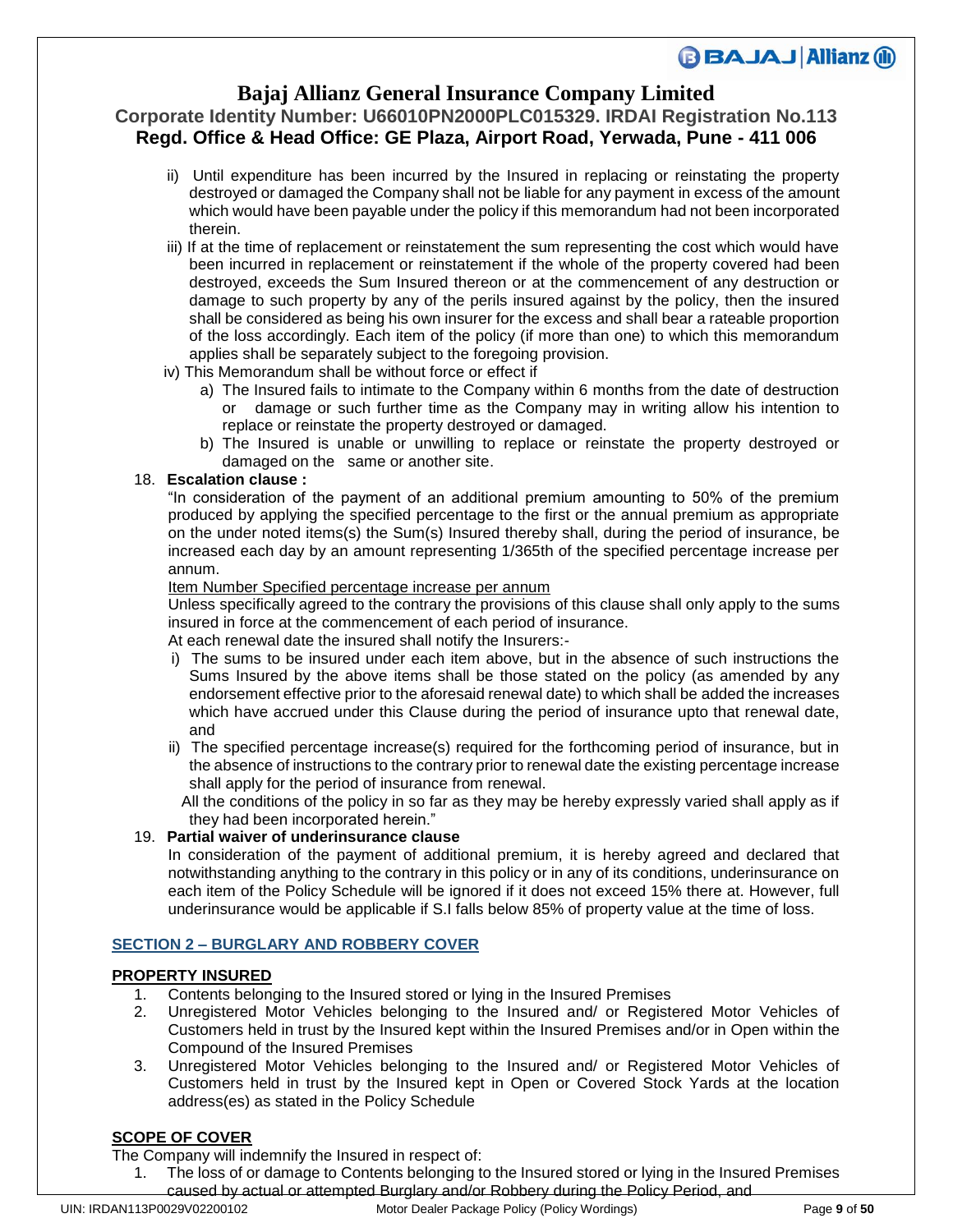## **Bajaj Allianz General Insurance Company Limited**

### **Corporate Identity Number: U66010PN2000PLC015329. IRDAI Registration No.113 Regd. Office & Head Office: GE Plaza, Airport Road, Yerwada, Pune - 411 006**

- 2. The loss of or damage to Motor Vehicles belonging to the insured and/or registered motor vehicles of Customers held in trust by the Insured whilst contained in the Insured Premises and/or in Open within the Compound of the Insured Premises and/or in Open or Covered Stock Yards at the location address(es) as stated in the Policy Schedule caused by actual or attempted Burglary and/or Robbery during the Policy Period, and
- 3. Damage to the Insured Premises (including the reasonable costs incurred by the Insured for changing damaged locks at the entry and/or exit points to the Insured Premises and at internal entry and/or exit points) caused by actual or attempted Burglary during the Policy Period.

Provided that the liability of the Company shall in no case exceed in respect of each item the sum expressed in the Policy Schedule to be insured thereon or in the whole the total Sum Insured hereby or such other sum or sums as may be substituted therefore by memorandum hereon or attached hereto signed by or on behalf of the Company.

### **EXCLUSIONS APPLICABLE TO SECTION 2**

No indemnity is available hereunder for any Claim directly or indirectly caused by, based on, arising out of or howsoever attributable to any of the following

- 1. The deductible of
	- a) First 5% of each and every claim amount subject to a minimum of INR 5,000 **or** *or a state of the state of the state*

b) First 5% of each and every claim amount subject to a minimum of INR 10,000 As chosen by the insured. The deductible specified in the Policy Schedule shall apply for each and every loss arising out of the perils in respect of which the insured is indemnified by this section. The deductible shall apply per event per insured.

- 2. Loss or damage to Demo Cars whether Registered or Unregistered and Registered vehicles belonging to the insured.
- 3. Any loss recoverable under any other insurance policy covering the registered motor vehicle of the customer except in those cases where the customer has specifically and in writing demanded compensation from the Insured.
- 4. Valuables comprising of Jewellery, Gold or Silver Ornaments, Plates made of gold, silver or studded with precious stones, Pearls and Diamonds and Precious Stones, precious metals/articles of any sort or kind whatsoever and / or, curios, sculptures, manuscripts, stamps, collections of stamps, rare books, medals, moulds, designs or any other collectibles, deeds, ATM cards, credit cards, charge cards, bonds, bills of exchange, treasury or promissory notes, cheques, money, securities, or any other negotiable instrument and cash and currency notes unless specifically covered in the Policy Schedule.
- 5. Loss or damage in which the Insured, any Employee of Insured or any other person lawfully on or about the Insured Premises is or is alleged to be in any way concerned or implicated.
- 6. Earthquake, flood, storm, cyclone or other convulsions of nature or atmospheric disturbances.
- 7. War, invasion, acts of foreign enemies, hostilities (whether war be declared or not), civil war, commotion, unrest, rebellion, revolution, insurrection, military or usurped power or confiscation or nationalisation or requisition of or damage by or under the order of any government or public local authority, riot, strike.
- 8. Ionising radiation or contamination by radioactivity from any nuclear fuel or from any nuclear waste or from the combustion of nuclear fuel.
- 9. The radioactive toxic explosive or other hazardous properties of any explosive nuclear assembly or nuclear component thereof.
- 10. Any consequential losses of any kind, be they by way of loss of profit, business interruption, market loss or otherwise, and any other legal liability of any kind.
- 11. Contents from any safe following the use of a key to gain access to the safe, or any duplicate thereof belonging to the Insured unless such key has been obtained by Robbery.
- 12. Cover under this Section excludes loss, damage, cost or expense of whatsoever nature directly or indirectly caused by, resulting from or in connection with any act of terrorism regardless of any other cause or event contributing concurrently or in any other sequence to the loss unless specifically covered.
- Loss or damage caused by theft.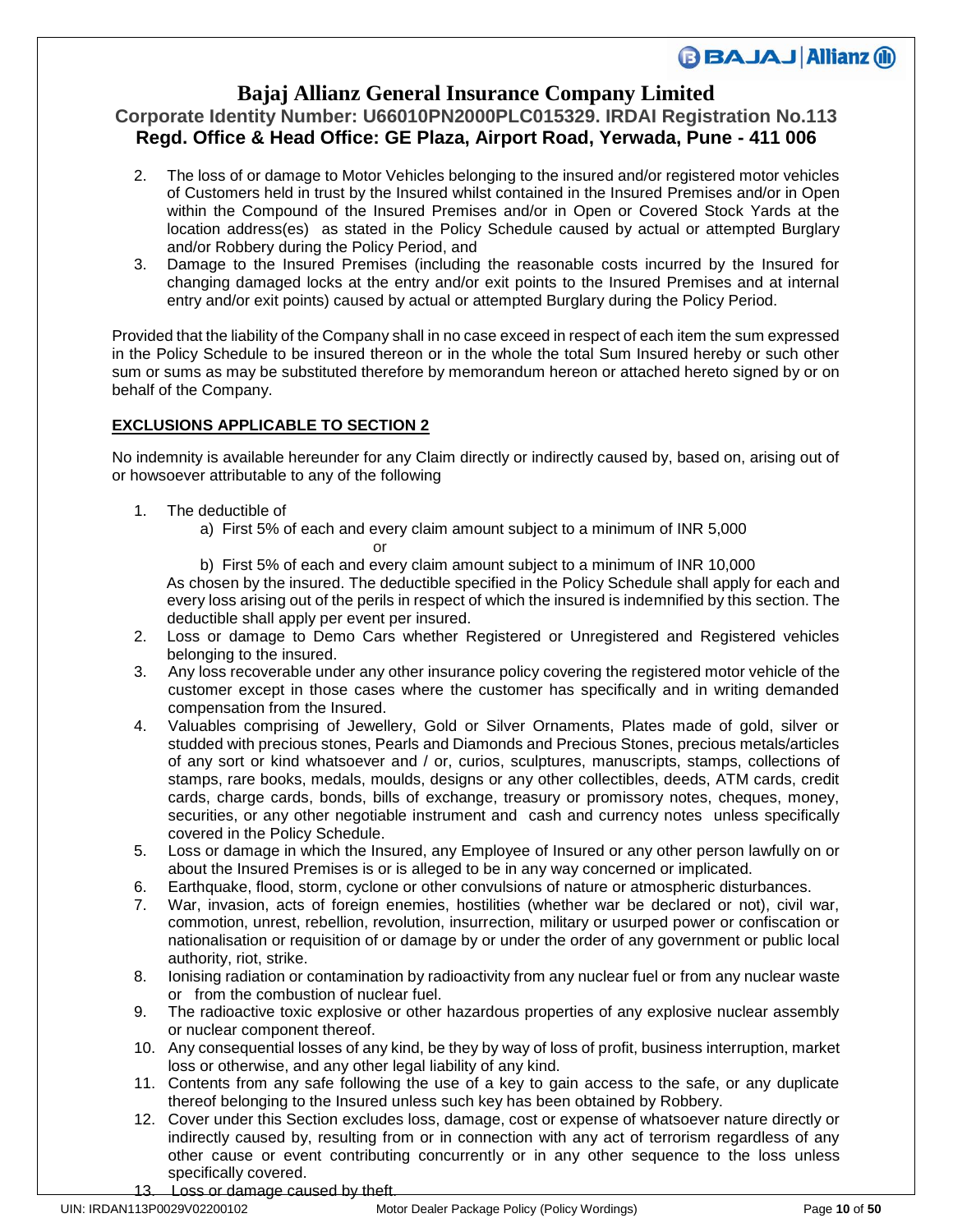## **Bajaj Allianz General Insurance Company Limited**

### **Corporate Identity Number: U66010PN2000PLC015329. IRDAI Registration No.113 Regd. Office & Head Office: GE Plaza, Airport Road, Yerwada, Pune - 411 006**

- 14. Electronic Equipments, Portable Equipments and Neon Sign unless specifically insured.
- 15. Any covered Perils [which causes loss or damage to insured property] arising out of the reckless, deliberate, wilful or intentional acts of the Insured or the Insured's Employees or any agent/s of Insured or agent of the Insured or the wilful act of any other person with the connivance of the Insured or his family members or any Employee or his family members or any agent of the Insured, or due to the non-compliance with any statutory provision.

### **SPECIAL CONDITIONS APPLICABLE FOR FLOATER COVER UNDER SECTION 2:**

- 1. For Contents, Unregistered Motor Vehicles belonging to the Insured and Registered Motor Vehicles of Customers held in trust covered on Floater Basis, the Sum Insured in aggregate under the policy is available for any one, more, or all locations.
- 2. At all times during the currency of this policy the insured should have a good internal audit and accounting procedure under which the total amount at risk and the locations can be established at any particular timeif required.
- 3. The changes in the address of locations specifically declared at inception or inclusion of new locations during the period of policy should be communicated and agreed by the Insurer.
- 4. It is further agreed and declared that Company shall not be liable for any loss or damage at unspecified locations.

### **CONDITIONS APPLICABLE TO SECTION 2**

### 1. **Reasonable Precautions**

The Insured shall:

- a) Take all reasonable steps to safeguard the Contents and Motor Vehicles owned by the Insured or held in trust, against any Insured event.
- b) Ensure that any security system or aid specified in the Proposal is maintained in accordance with any maintenance schedule or recommendations of the manufacturer or if none then as may be required, and kept in good and effective working condition.
- c) Out of normal office or business hours, ensure that:
	- i) All means of entry to or exit from the Insured Premises have been properly secured, and
	- ii) All safety installations and aids (including but not limited to, CCTVs, any burglar alarm system) have been properly deployed, and
	- iii) Any security system or aid specified in the Proposal has been properly deployed, and
	- iv) The keys of or codes to any safe or strong room are removed from the Insured Premises unless such premises are occupied by the Insured or any authorized Employees of the Insured and if there are several keys and/or codes for one safe or strong room, that these are kept separately from each other.

### 2. **Condition of Average**

 If the property hereby insured shall at the time of any Claim be collectively of greater value than the sum insured thereon, then the Insured shall be considered as being his own insurer for the difference, and shall bear a rateable proportion of the loss or damage accordingly. Every item insured hereunder shall be separately subject to this condition.

 **Amended Condition of Average for Contents and Stock of Vehicles on First loss Basis:** It is hereby declared and agreed that this policy is issued as the First Loss Insurance up to

- a) \_\_\_\_\_% of the contents of the insured's Premises (100%) as limits in the Policy Schedule attached to and forming part of the policy.
- b) \_\_\_\_\_% of stock of unregistered vehicles belonging to the insured (100%) as limits in the Policy Schedule attached to and forming part of the policy.
- c) a) \_\_\_\_\_% of the stock of registered vehicles belonging to the insured's customers and held in trust by the insured (100%) as limits in the Policy Schedule attached to and forming part of the policy.

 It is further declared and agreed that in the event of the total value of risk at the time of loss being greater than the total value declared for purpose of this insurance and incorporated in the Policy Schedule, the insured shall be considered as being his own insurer, for the difference, and shall bear a rateable share of the loss accordingly."

3. **Maintenance of Sum Insured**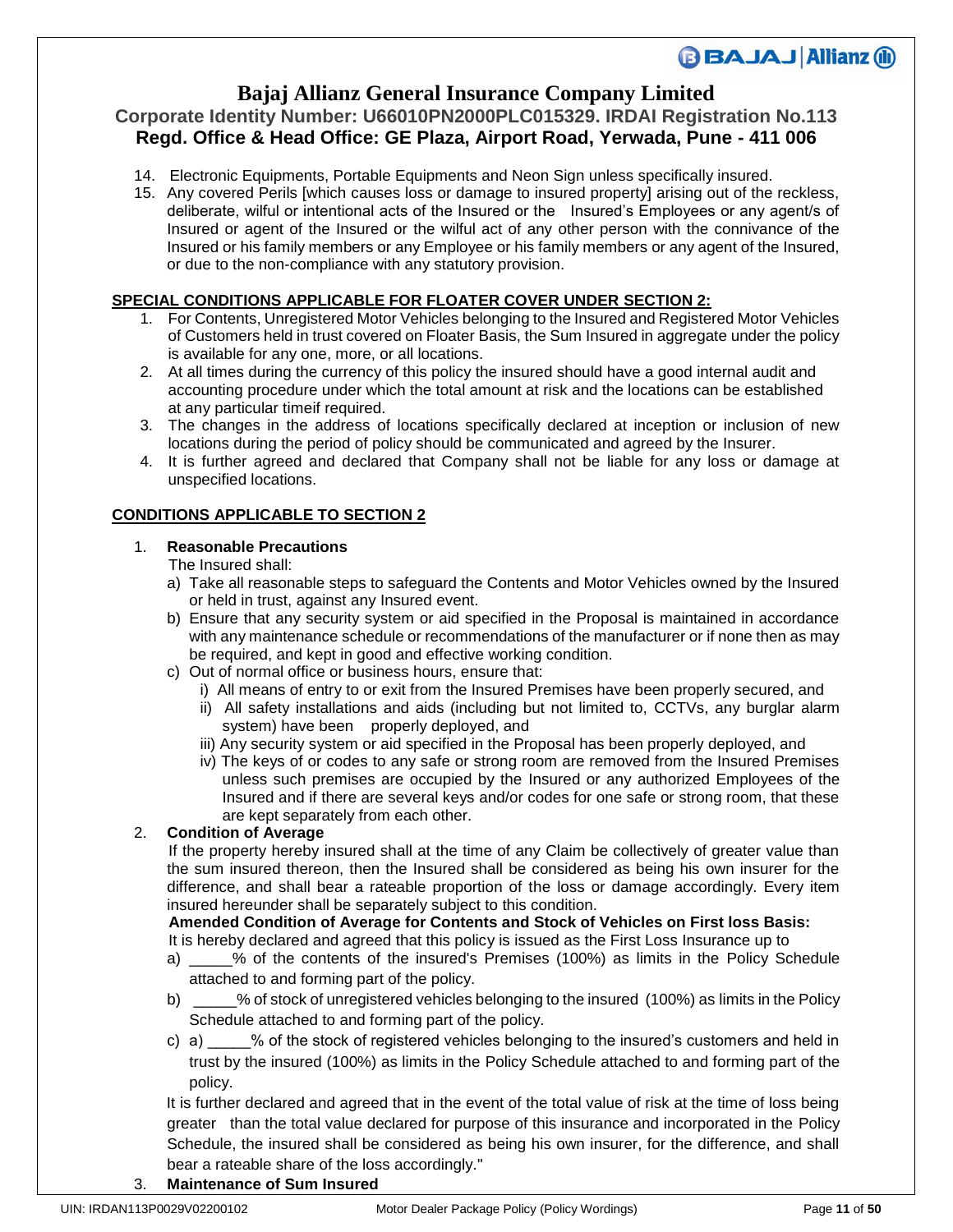## **Bajaj Allianz General Insurance Company Limited**

## **Corporate Identity Number: U66010PN2000PLC015329. IRDAI Registration No.113 Regd. Office & Head Office: GE Plaza, Airport Road, Yerwada, Pune - 411 006**

 Immediately upon the happening of any loss or damage, the Sum Insured under this Section shall be reduced by the amount of loss or damage, and such reduced Sum Insured shall limit the Company's liability in respect of any further losses or damages occurring during the current period of the Policy unless upon payment of pro-rata additional premium by the Insured for the unexpired period of the Policy, the sum insured is reinstated to the full Sum Insured.

- 4. Coverage under this Section is also Subject to the terms and conditions as stated in the policy of the following clauses:
	- a. Maintenance of Key Clause
	- b. Pair and Set Clause

### **BASIS OF LOSS SETTLEMENT APPLICABLE TO SECTION 1 AND 2**

### 1. **BASIS OF LOSS SETTLEMENT FOR BUILDING, FURNITURE,FIXTURE AND FITTINGS, MACHINERY AND CONTENTS UNDER SECTION 1 AND SECTION 2**

- a) Basis of loss settlement for Buildings, Machinery Furniture, Fixture and Fittings wherever opted by the Insured under Reinstatement Value Under Section 1 shall be as per the provisions of Reinstatement Value Memorandum as reproduced elsewhere in the policy document.
- b) Basis of Loss settlement for Total Loss of Buildings on Market Value basis shall be the cost of construction on the Date of Loss on the same site of the Building of the same kind or type but not superior to or more extensive than the insured property when new as on the Date of Loss less depreciation at the rate of 2.5 % per year or part there of depending on the Age of the "Building" but not exceeding the sum Insured stated in the schedule
- c) Basis of Loss settlement for Partial Loss of Building shall be the Actual Cost of Repairs, less depreciation at the rate of 2.5% per year or part thereof depending on the age of the "Building" provided also the company's liability shall in no case exceed the Sum Insured Stated in the Schedule.
- d) Basis of Loss settlement for Machinery Furniture, Fixture and Fittings under Section 1 and Section 2 on Market Value basis shall be on the Replacement Value of the insured items as new as on the date of loss adjusted for betterment, wear and tear and depreciation. Replacement Value shall mean the cost of Replacement of the items as new.
- e) Basis of Loss settlement for Contents under Section 1 and Section 2 shall be the Replacement Value of the insured items as new as on the date of loss adjusted for betterment, wear and tear and depreciation.

#### 2. **BASIS OF PARTIAL LOSS SETTLEMENT FOR REGISTERED VEHICLES BELONGING TO THE CUSTOMERS AND HELD IN TRUST BY THE INSURED UNDER SECTION 1 AND 2**

In the event of a Partial Loss the Company shall indemnify the Insured the manufacturer's listed selling price of the Parts/Spares belonging to the Insured's Customer Vehicle as on the date of loss adjusted for betterment, wear and tear and or depreciation.

The adjustment for depreciation shall be as per the scale shown below:

- 1. For all rubber nylon plastic parts tyre and Battery 50%
- 2. Fiber Glass Components 30%
- 3. For all parts made of glass Nil
- 4. All other parts,

| AGE OF VEHICLE              | % OF DEPRECIATION |
|-----------------------------|-------------------|
| Upto 6 months               | Nil               |
| Between 6 months and 1 year | 5%                |
| Between 1 year and 2 years  | 10%               |
| Between 2 years and 3 years | 15%               |
| Between 3 years and 4 years | 25%               |
| Between 4 years and 5 years | 35%               |
| Between 5 year and 10 years | 40%               |
| Over 10 years               | 50%               |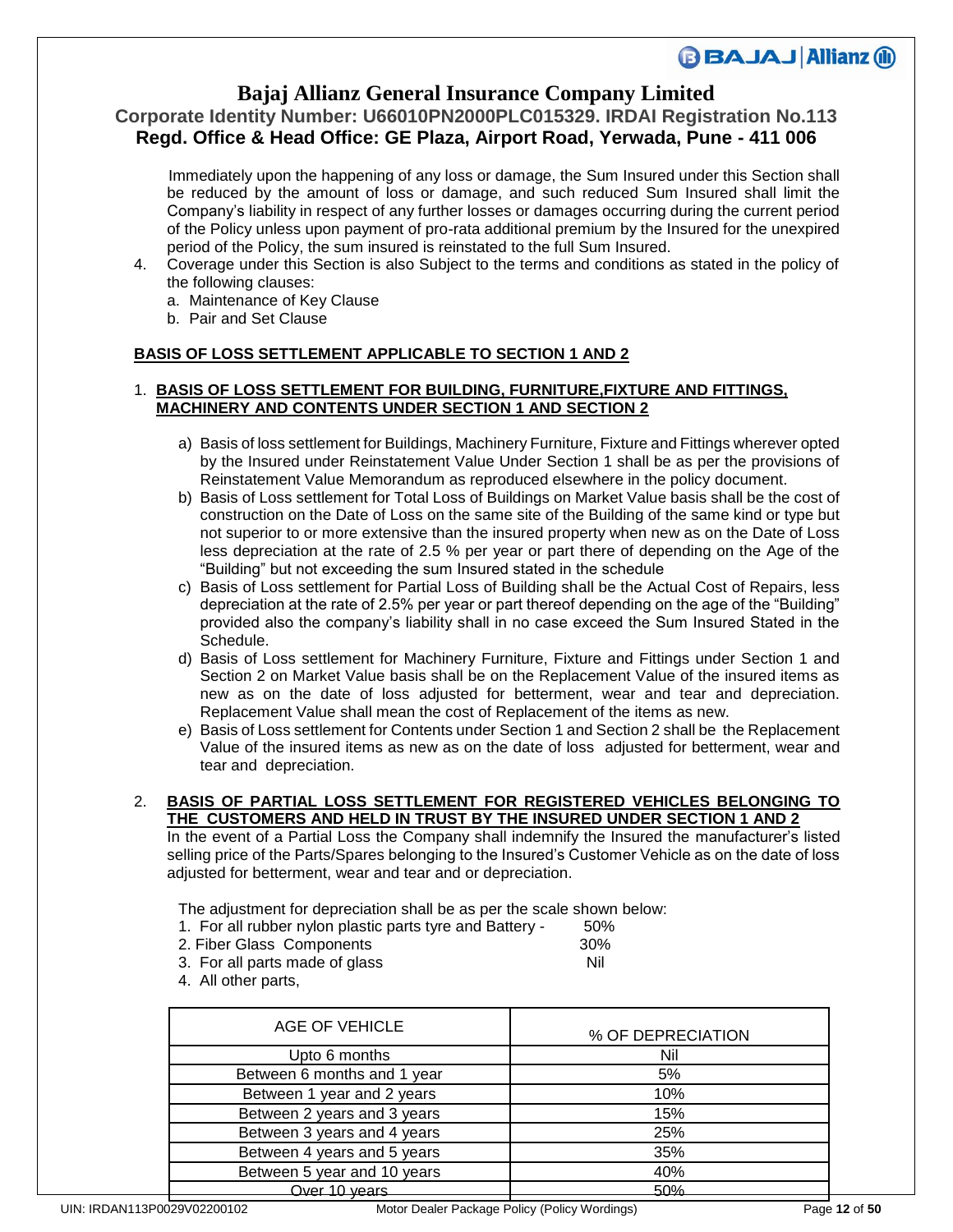### **Bajaj Allianz General Insurance Company Limited**

## **Corporate Identity Number: U66010PN2000PLC015329. IRDAI Registration No.113 Regd. Office & Head Office: GE Plaza, Airport Road, Yerwada, Pune - 411 006**

5. Rate of depreciation for Painting- In the case of painting, depreciation rate of 50% shall be applied only on the material cost of total painting charges. In case of a consolidated bill for painting charges, the material component shall be considered as 25% of the total painting charges for the purpose of applying the depreciation.

The age of the vehicle will be computed from the date of Registration The maximum liability of the Company, in any case, shall not exceed the Sum Insured shown in the Policy Schedule.

#### 3. **BASIS OF TOTAL LOSS SETTLEMENT FOR REGISTERED VEHICLES BELONGING TO THE CUSTOMER AND HELD IN TRUST BY THE INSURED UNDER SECTION 1 AND 2**

In the event of a Total Loss the Company shall indemnify the Insured the manufacturer's listed selling price of the brand and model of the Vehicle belonging to the Insured's Customers as on the date of loss adjusted for betterment, wear and tear and depreciation.

The adjustment for depreciation shall be as per the scale shown below:

| AGE OF VEHICLE              | % OF DEPRECIATION                                                                                                                           |
|-----------------------------|---------------------------------------------------------------------------------------------------------------------------------------------|
| Upto 6 months               | 5%                                                                                                                                          |
| Between 6 months and 1 year | 15%                                                                                                                                         |
| Between 1 year and 2 years  | <b>20%</b>                                                                                                                                  |
| Between 2 years and 3 years | 30%                                                                                                                                         |
| Between 3 years and 4 years | 40%                                                                                                                                         |
| Between 4 years and 5 years | 50%                                                                                                                                         |
| Above 5 Years               | The percentage prevailing on the date of loss or<br>the percentage considered at the time of fixing<br>the Sum Insured whichever is higher. |

The age of the vehicle will be computed from the date of Registration The maximum liability of the Company, in any case, shall not exceed the Sum Insured shown in the Policy Schedule.

### 4. **BASIS OF PARTIAL LOSS SETTLEMENT FOR UNREGISTERED VEHICLES BELONGING TO THE INSURED UNDER SECTION 1 AND SECTION 2**

In the event of a Partial Loss the Company shall indemnify the Insured the Landed Cost of the Parts/Spares including purchase cost, freight, taxes, Duties and Insurance as on the date of loss adjusted for betterment, wear and tear and depreciation Service Tax, VAT and any other Taxes recoverable from the Authorities.

The age of the vehicle will be computed from the date the invoice has been raised by the Manufacturer on the Motor Dealer

The maximum liability of the Company, in any case, shall not exceed the Sum Insured shown in the Policy Schedule.

### 5. **BASIS OF TOTAL LOSS SETTLEMENT FOR UNREGISTERED VEHICLES BELONGING TO THE INSURED UNDER SECTION 1 AND SECTION 2**

In the event of a Total loss the Company shall indemnify the Insured for the Landed Cost of the Unregistered Vehicle including purchase cost, freight, taxes, Duties and Insurance as on the date of loss adjusted for betterment, wear and tear and depreciation, Service Tax, VAT and any other Taxes recoverable from the Authorities.

The age of the vehicle will be computed from the date the invoice has been raised by the Manufacturer on the Motor Dealer

The maximum liability of the Company, in any case, shall not exceed the Sum Insured shown in the Policy Schedule.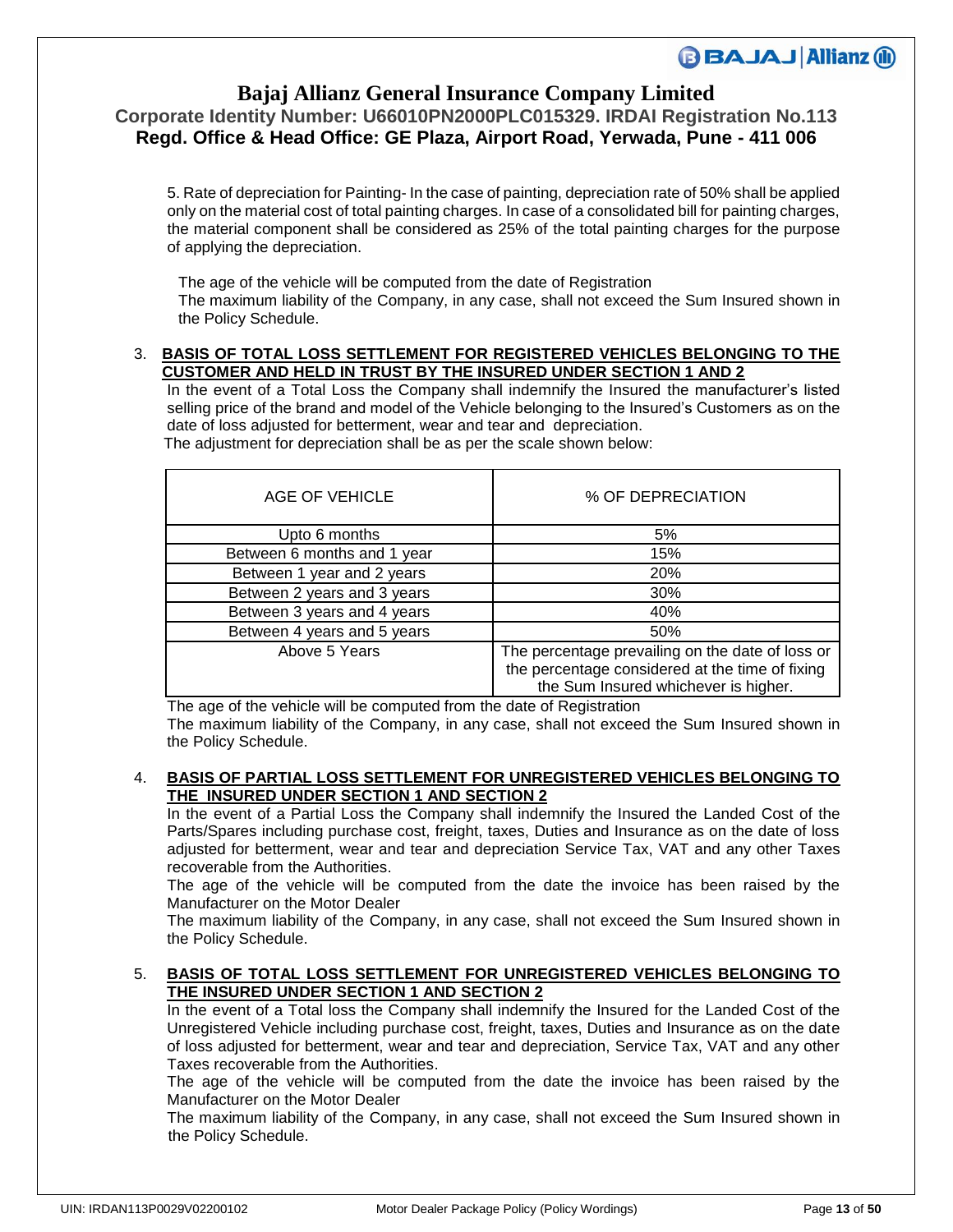### **Bajaj Allianz General Insurance Company Limited**

**Corporate Identity Number: U66010PN2000PLC015329. IRDAI Registration No.113 Regd. Office & Head Office: GE Plaza, Airport Road, Yerwada, Pune - 411 006**

### **SECTION 3 – DAMAGE TO REGISTERED MOTOR VEHICLE BELONGING TO CUSTOMERS AND HELD IN TRUST BY INSURED**

### **PROPERTY INSURED**

Registered Motor Vehicles belonging to Customers and held in trust by the Insured.

### **SCOPE OF COVER**

The Company will indemnify the Insured against loss or damage to the Registered Motor Vehicles belonging to the Customers and held in trust by the Insured in the course of the Insured's Business:

- 1. By accidental external means whilst stored or lying in the Insured's Workshop for repair, maintenance or service
- 2. By accidental external means whilst the Motor vehicle is being towed by insured's own tow vehicle or an external towing agency under the custody or supervision of the insured /his employees.
- 3. By accidental external means whilst the Motor vehicle is being moved either by own power or without power by insured or his employees within the insured's Workshop building and/or compound and/or Showroom building and/or compound.
- 4. By accidental external means whilst being driven outside the Insured's Premises by the Insured or his Employee for the purpose of collecting, repair works, testing or returning the Motor Vehicle to a customer of the Insured within a radius of 100 K.M. from the Workshop and or Dealer Showroom.

### 5. **Special Conditions**

- a) The Towing of the Customer vehicle shall be done strictly in accordance with the procedure laid down by the Manufacturer of the vehicle
- b) The insured shall give notice of any claim under section 3 immediately in any event within 24 hours of the occurrence
- c) The Insured shall not take any steps to repair or rectify any damage caused by the insured peril under section 3 before a spot survey has been carried out by the company or its representative.

### **EXCLUSIONS APPLICABLE TO SECTION 3**

The Company is not liable for and no indemnity will be provided in respect of any loss arising out of, caused by, occasioned by, attributable to or howsoever connected to:

- 1. The deductible of
	- a) First 5% of each and every claim amount subject to a minimum of INR 2,500

**or** *or a state of the state of the state of the state of the state of the state of the state of the state of the state of the state of the state of the state of the state of the state of the state of the state of the sta* b) First 5% of each and every claim amount subject to a minimum of INR 5,000

**or** *or* 

c) First 5% of each and every claim amount subject to a minimum of INR 7,000

As chosen by the insured. The deductible specified in the Policy Schedule shall apply for each and every loss arising out of the perils in respect of which the insured is indemnified by this section. The deductible shall apply per event per insured.

- 2. Loss or damage to Demo Cars whether Registered or Unregistered and Registered vehicles belonging to the insured.
- 3. Any loss recoverable under any other insurance policy covering the registered motor vehicle of the customer except in those cases where the customer has specifically and in writing demanded compensation from the Insured.
- 4. Any accident arising out of the reckless, deliberate, wilful or intentional acts of the Insured or the Insured's Employees or the non-compliance with any statutory provision;
- 5. Loss or damage caused or occasioned by a person who does not hold a valid and subsisting Driving License as required by law;
- 6. Loss or damage to the Motor Vehicle that is not lawful to operate on a public highway;
- 7. Defective workmanship;
- 8. Any third party liability whilst the Motor Vehicle is in the custody of the insured or his employee in the course of the insured's business
- 9. Any loss or damage whilst the Motor Vehicle is in the control, custody or care of the owner of the Motor Vehicle or any person authorised by him except an employee of the Insured.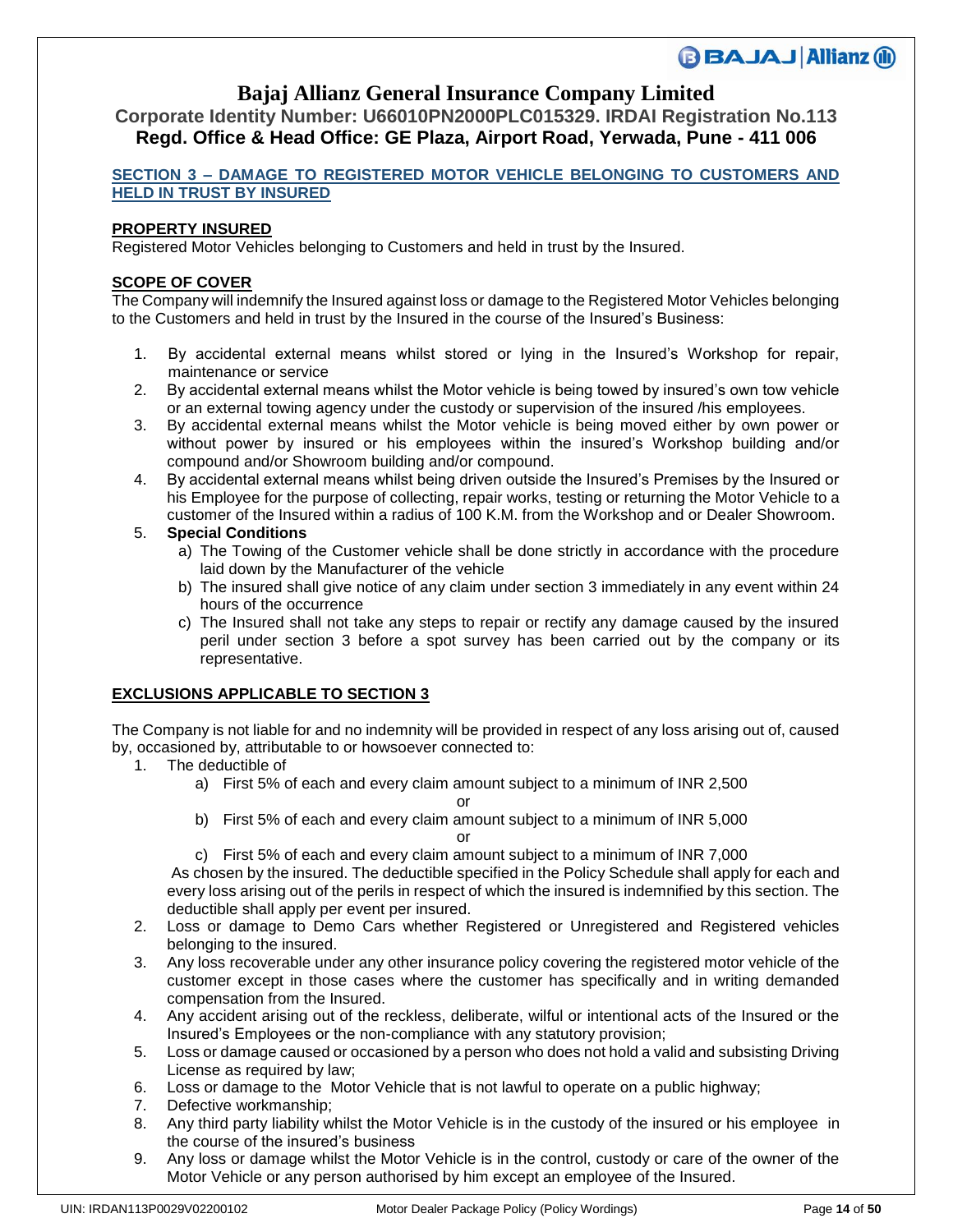# **Bajaj Allianz General Insurance Company Limited**

### **Corporate Identity Number: U66010PN2000PLC015329. IRDAI Registration No.113 Regd. Office & Head Office: GE Plaza, Airport Road, Yerwada, Pune - 411 006**

- 10. Consequential loss, depreciation, wear and tear, mechanical or electrical breakdown, failures or breakages;
- 11. Damage to Tyres and Tubes unless the Motor Vehicle is damaged at the same time when the liability of the Company is limited to 50% of cost of replacement;
- 12. Any accidental loss or damage suffered whilst the Insured or any person driving with the knowledge and consent of the Insured is under the influence of intoxicating liquor or drugs.
- 13. Loss or damage to Insured's own Unregistered Vehicles
- 14. Loss or damage to Registered Vehicles belonging to the Insured.
- 15. Any loss or damage covered and/or recoverable under Section 1 and 2 of this Policy.
- 16. This Section excludes loss, damage, cost or expense of whatsoever nature directly or indirectly caused by, resulting from or in connection with any act of terrorism regardless of any other cause or event contributing concurrently or in any other sequence to the loss.

#### **SUM INSURED UNDER SECTION 3**

Sum Insured under this section shall be limited to AOA (Any One Accident)/ AOY(Any One Year) basis as stated in the Policy Schedule.

### **BASIS OF LOSS SETTLEMENT UNDER SECTION 3**

#### 1. **BASIS OF PARTIAL LOSS SETTLEMENT FOR REGISTERED VEHICLES BELONGING TO THE CUSTOMERS AND HELD IN TRUST BY THE INSURED**

In the event of a Partial Loss the Company shall indemnify the Insured the manufacturer's listed selling price of the Parts/Spares as on the date of loss of the Vehicle belonging to the Insured's Customers Vehicles less due allowance for betterment, wear and tear and depreciation.

Adjustment for Depreciation shall be as per the scale shown below:

- 1. For all rubber nylon plastic parts tyre and Battery 50%
- 2. Fiber Glass Components 30%
- 3. For all parts made of glass Nil
- 4. All other parts,

| AGE OF VEHICLE              | % OF DEPRECIATION |
|-----------------------------|-------------------|
| Upto 6 months               | Nil               |
| Between 6 months and 1 year | 5%                |
| Between 1 year and 2 years  | 10%               |
| Between 2 years and 3 years | 15%               |
| Between 3 years and 4 years | 25%               |
| Between 4 years and 5 years | 35%               |
| Between 5 year and 10 years | 40%               |
| Over 10 years               | 50%               |

5. Rate of depreciation for Painting- In the case of painting, depreciation rate of 50% shall be applied only on the material cost of total painting charges. In case of a consolidated bill for painting charges, the material component shall be considered as 25% of the total painting charges for the purpose of applying the depreciation.

The age of the vehicle will be computed from the date of Registration The maximum liability of the Company, in any case, shall not exceed the Sum Insured shown in the Policy Schedule.

### 2. **BASIS OF TOTAL LOSS SETTLEMENT FOR REGISTERED VEHICLES BELONGING TO THE CUSTOMER AND HELD IN TRUST BY THE INSURED**

**BBAJAJ Allianz (ii)**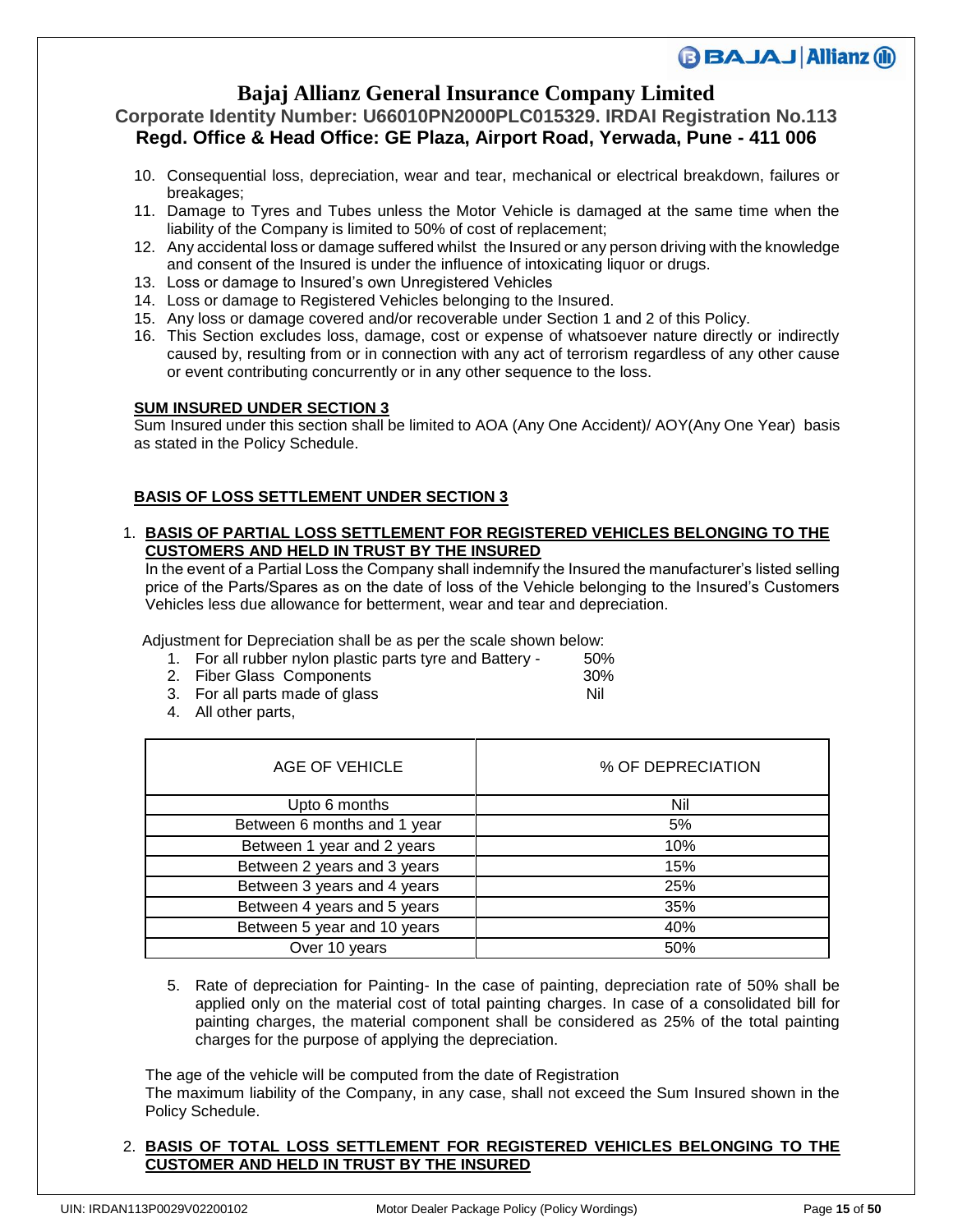# **Bajaj Allianz General Insurance Company Limited**

# **Corporate Identity Number: U66010PN2000PLC015329. IRDAI Registration No.113 Regd. Office & Head Office: GE Plaza, Airport Road, Yerwada, Pune - 411 006**

 In the event of a Total Loss the Company shall indemnify the Insured the manufacturer's listed selling price as on the date of loss of the brand and model of the Vehicle belonging to the Insured's Customers adjusted for betterment, wear and tear and depreciation.

| AGE OF VEHICLE              | % OF DEPRECIATION                                                                   |
|-----------------------------|-------------------------------------------------------------------------------------|
| Upto 6 months               | 5%                                                                                  |
| Between 6 months and 1 year | 15%                                                                                 |
| Between 1 year and 2 years  | 20%                                                                                 |
| Between 2 years and 3 years | 30%                                                                                 |
| Between 3 years and 4 years | 40%                                                                                 |
| Between 4 years and 5 years | 50%                                                                                 |
| Above 5 Years               | The percentage prevailing on the date of loss to be<br>decided by the loss adjuster |

Adjustment for Depreciation shall be as per the scale shown below:

The age of the vehicle will be computed from the date of Registration The maximum liability of the Company, in any case, shall not exceed the Sum Insured shown in the Policy Schedule.

### **SECTION 4 - NEON SIGN**

#### **PROPERTY INSURED**

 Neon & illuminated Signs, Hoardings at the Insured's Premises related to the above trade and belonging to the Insured, as specified in the Policy Schedule.

#### **SCOPE OF COVER**

The Company will indemnify the Insured against the repair or replacement costs incurred by the Insured in respect of Accidental loss of or damage to neon sign or glow sign fixed at the Insured Premises and caused by any unforeseen and sudden physical loss (except a cause which is excluded), provided that the liability of the Company in respect of any one neon sign or glow sign in any one Policy Period will not individually or in the aggregate exceed the sub-limit of the Sum Insured set against such item in the Policy Schedule.

#### **EXCLUSIONS APPLICABLE TO SECTION 4**

The Company is not liable for and no indemnity will be provided in respect of any loss arising out of, caused by, occasioned by, attributable to or howsoever connected to:

- 1. Deductible: 5% of the claim amount subject to a minimum of Rs. 2,500/- for each and every claim.
- 2. Any fault or defect of which the Insured was or ought reasonably to have been aware at the commencement of the Policy Period, regardless of whether such was or should have been known to the Company.
- 3. Loss or damage for which the manufacturer or supplier is responsible.
- 4. Loss or damage due to or consequent upon wear and tear, gradual deterioration, atmospheric or climatic conditions, rust, corrosion, moth, vermin or insect.
- 5. Any costs incurred in connection with maintenance, including parts replaced in the course of such maintenance operations.
- 6. Any costs incurred in connection with the elimination of functional failures unless such failures were caused by an indemnifiable event hereunder.
- 7. The fusing or burning out of bulbs and/or tubes arising from short-circuit or arcing or any other mechanical or electrical breakdown or faults.
- 8. Loss of or damage caused by sun, rain, hail, or climatic or atmospheric conditions.
- 9. Loss, damage or deterioration occasioned by any process of cleaning, retaining, restoring or removing.
- 10. Damage caused by mechanical and/or electrical derangement.

**BBAJAJ Allianz (ii)**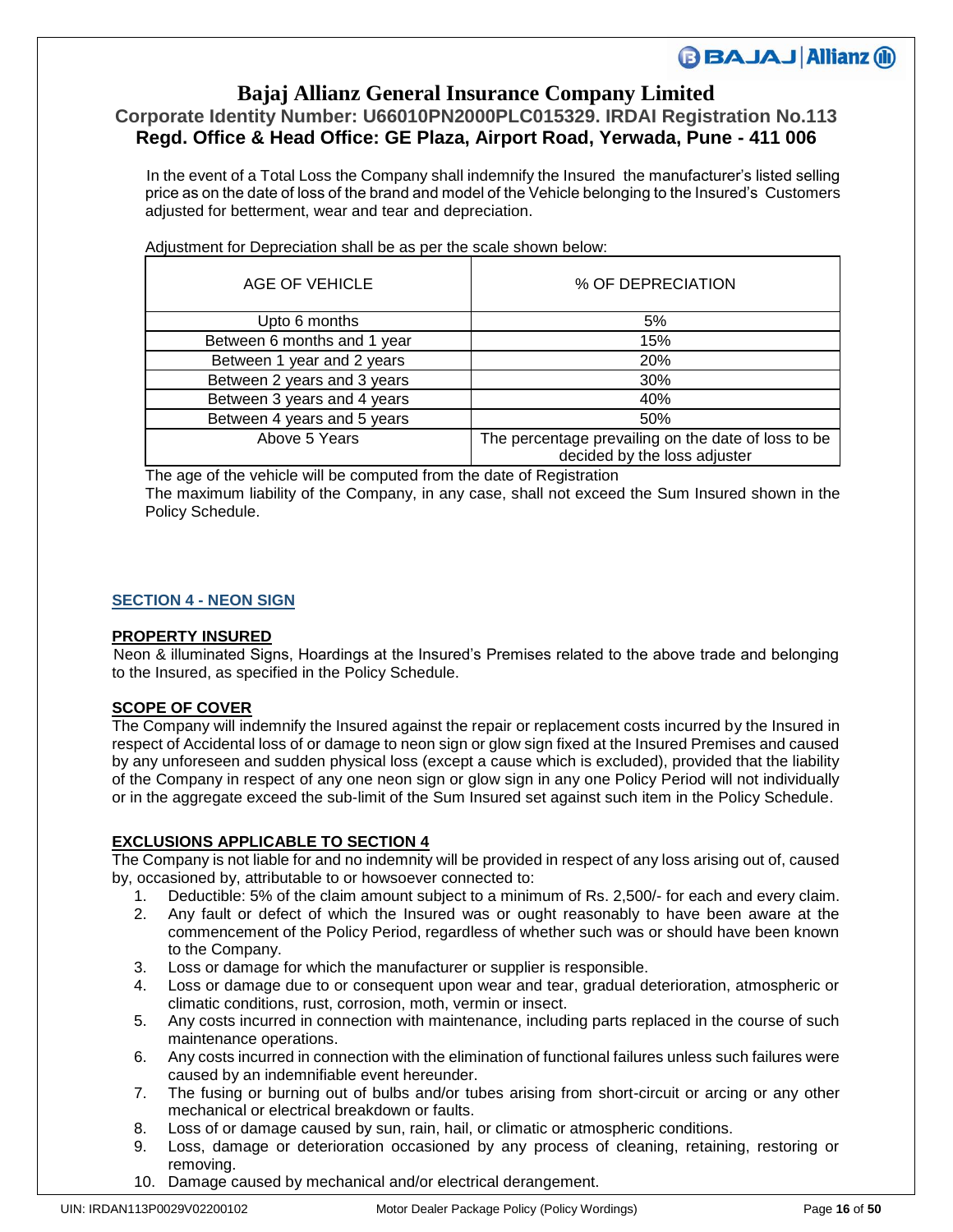## **Bajaj Allianz General Insurance Company Limited**

### **Corporate Identity Number: U66010PN2000PLC015329. IRDAI Registration No.113 Regd. Office & Head Office: GE Plaza, Airport Road, Yerwada, Pune - 411 006**

- 11. Loss, damage or destruction under orders from any Public Authority.
- 12. Loss by theft of individual parts of the neon sign and/or glow sign.
- 13. This Section excludes loss, damage, cost or expense of whatsoever nature directly or indirectly caused by, resulting from or in connection with any act of terrorism regardless of any other cause or event contributing concurrently or in any other sequence to the loss.
- 14. Any covered perils [which causes loss or damage to NEON SIGN] arising out of the reckless, deliberate, wilful or intentional acts of the Insured or the Insured's Employees or any agent/s of Insured or agent of the Insured or the wilful act of any other person with the connivance of the Insured or his family members or any Employee or his family members or any agent of the Insured, or due to the non-compliance with any statutory provision.

### **SPECIAL CONDITION**

All neon signs/glow signs shall be examined by suitably qualified person at least once a year and any defect in the installation/electricity supply and fluctuations thereof are rectified forthwith.

### **CONDITIONS APPLICABLE TO SECTION 4**

1. **Condition of Average**

 If the Property covered hereby on all specified premises shall at the time of loss or damage by any perils hereby insured against, be collectively of greater value than the Sum Insured, then the Insured shall be considered as being his own insurer for the difference and shall bear a rateable share loss or damage accordingly.

### 2. **Maintenance of Sum Insured**

 Immediately upon the happening of any loss or damage, the Sum Insured under this Section shall be reduced by the amount of loss or damage, and such reduced Sum Insured shall limit the Company's liability in respect of any further losses or damages occurring during the current period of the Policy unless upon payment of pro-rata additional premium by the Insured for the unexpired period of the Policy, the sum insured is reinstated to the full Sum Insured.

### **SECTION 5 – PLATE GLASS**

### **PROPERTY INSURED**

Fixed Glasses and their related fittings at the Insured's premises related to the above trade, as specified in the Policy Schedule.

### **SCOPE OF COVER**

The Company will indemnify the Insured in respect of:

- 1. Any Accidental loss of or damage caused to Plate Glass at the Insured Premises occurring during the Policy Period, and
- 2. The reasonable cost of repairing and reinstating frames and/or framework necessitated by such loss or damage to Plate Glass, but subject to a maximum payment of Rs.10,000/- for each and every claim.

### **EXCLUSIONS APPLICABLE TO SECTION 5**

The Company is not liable for and no indemnity will be provided in respect of any loss arising out of, caused by, occasioned by, attributable to or howsoever connected to:

- 1. Deductible: 5% of the claim amount subject to a minimum of Rs.2,500/- for each and every claim
- 2. Any loss or damage that could have been insured against under a fire policy.
- 3. Cracked, scratched, or imperfect Plate Glass.
- 4. Any loss or damage caused wilfully or knowingly by the Insured or his Employees, or any loss or damage in which the Insured or any person acting on his behalf is involved or implicated.
- 5. Any Plate Glass other than Plate Glass of plain and ordinary glazing quality, unless specifically stated otherwise in the Policy Schedule.
- 6. Any consequential losses of any kind, be they by way of loss of profit, loss of opportunity, loss of gain or potential gain, business interruption, market loss or otherwise, and any other legal liability of any kind.
- 7. During the course of any alteration, removal or repair to the Plate Glass.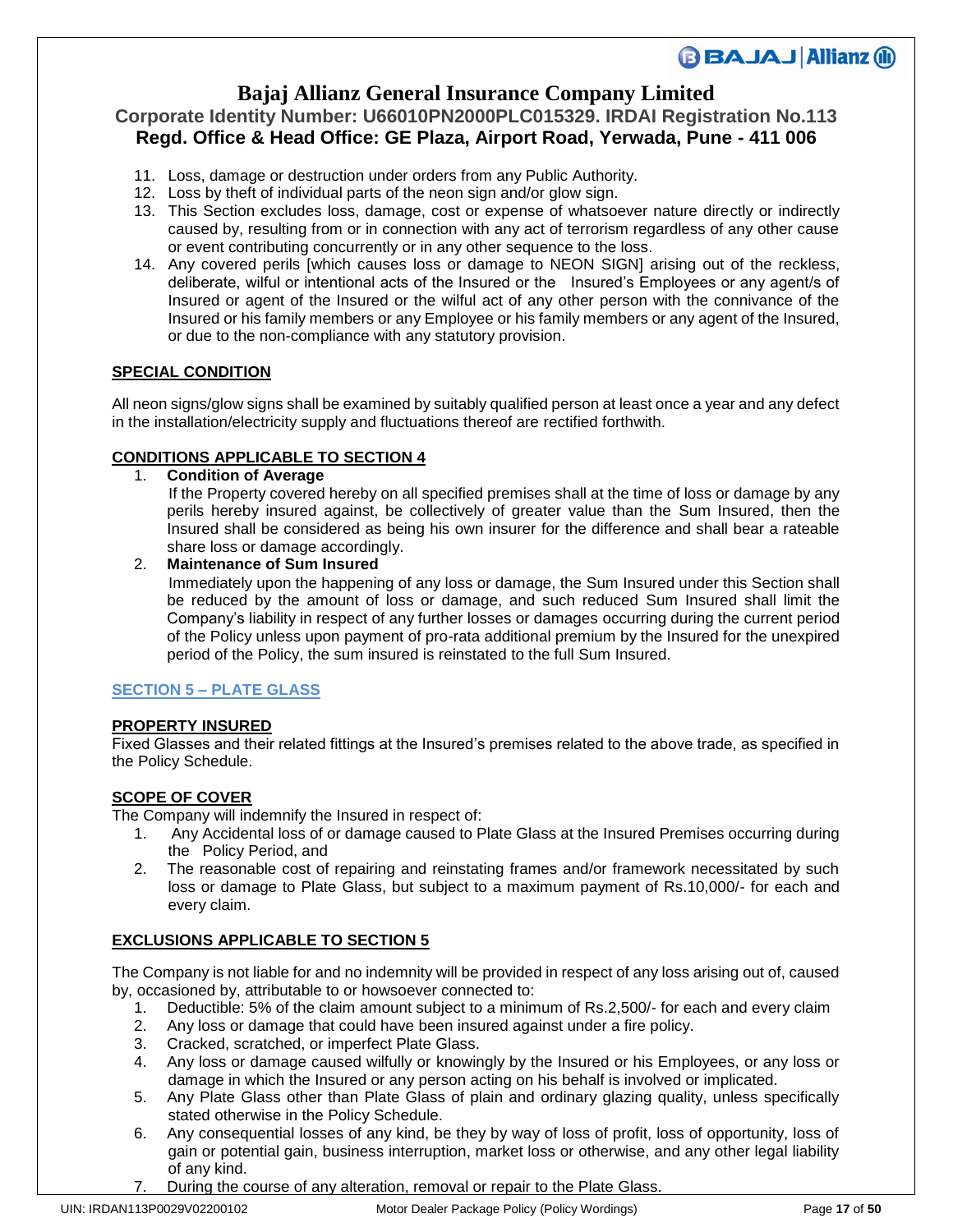## **Bajaj Allianz General Insurance Company Limited**

### **Corporate Identity Number: U66010PN2000PLC015329. IRDAI Registration No.113 Regd. Office & Head Office: GE Plaza, Airport Road, Yerwada, Pune - 411 006**

- 8. This Section excludes loss, damage, cost or expense of whatsoever nature directly or indirectly caused by, resulting from or in connection with any act of terrorism regardless of any other cause or event contributing concurrently or in any other sequence to the loss.
- 9. Any covered Perils [which causes loss or damage to Plate Glass] arising out of the reckless, deliberate, wilful or intentional acts of the Insured or the Insured's Employees or any agent/s of Insured or agent of the Insured or the wilful act of any other person with the connivance of the Insured or his family members or any Employee or his family members or any agent of the Insured, or due to the non-compliance with any statutory provision;

### **CONDITIONS APPLICABLE TO SECTION 5**

- The Company may, in its sole and absolute discretion, repair, replace or reinstate the Plate Glass to a condition equivalent to that which existed immediately prior to the insured event as an alternative to making payment to the Insured.
- 2. If the Company opts to make payment to the Insured, then:
	- a) The payment will be assessed by reference to the cost of replacing the Plate Glass with glass of plain and ordinary glazing quality, unless specifically stated otherwise in the Policy Schedule.
	- b) Where any Plate Glass is no longer in production, the payment will be assessed by reference to the latest available price that was being charged by reputable manufacturers for the same or similar Plate Glass.
	- c) The Company's liability to make payment shall be up to the sub-limit of the Sum Insured as specified in the Policy Schedule for each item of Plate Glass, subject always to the Sum Insured.
	- d) All Plate Glass in respect of which a claim is accepted under this Policy shall become the property of the Company and the Insured shall, at its own expense, take all steps to preserve it and remove from it any uninsured items.

### 3. **Condition of Average**

 If the Property covered hereby on all specified premises shall at the time of loss or damage by any perils hereby insured against, be collectively of greater value than the Sum Insured, then the Insured shall be considered as being his own insurer for the difference and shall bear a retable share loss or damage accordingly.

### 4. **Maintenance of Sum Insured**

 Immediately upon the happening of any loss or damage, the Sum Insured under this Section shall be reduced by the amount of loss or damage, and such reduced Sum Insured shall limit the Company's liability in respect of any further losses or damages occurring during the current period of the Policy unless upon payment of pro-rata additional premium by the Insured for the unexpired period of the Policy, the sum insured is reinstated to the full Sum Insured.

### **SECTION 6 –FIDELITY GUARANTEE**

### **SCOPE OF COVER**

This policy Section insures against financial loss due to physical loss of Property Insured up to amount Specified in the Policy Schedule resulting directly from one or more fraudulent or dishonest acts committed by Employee(s), acting alone or in collusion with others subject to such fraudulent acts being committed During the Policy Period specified in the Policy Schedule.

Provided that:

- 1. Such loss is committed during the course of the Business, and
- 2. Such loss is committed by the Employee with the primary intention to obtain direct or indirect personal Financial gain, and
- 3. Such loss is first discovered and intimated to the Company during the Policy Period, and
- 4. The Company's liability to indemnify is subject to the Deductible, the Employee Sum Insured and the Limit of Indemnity.

Property Insured shall mean Cash and Currency Notes, Stock of Vehicles and Contents belonging to Insured or held by Insured in trust or commission usual to the conduct of Insured's Business.

### **EXCLUSIONS APPLICABLE TO SECTION 6**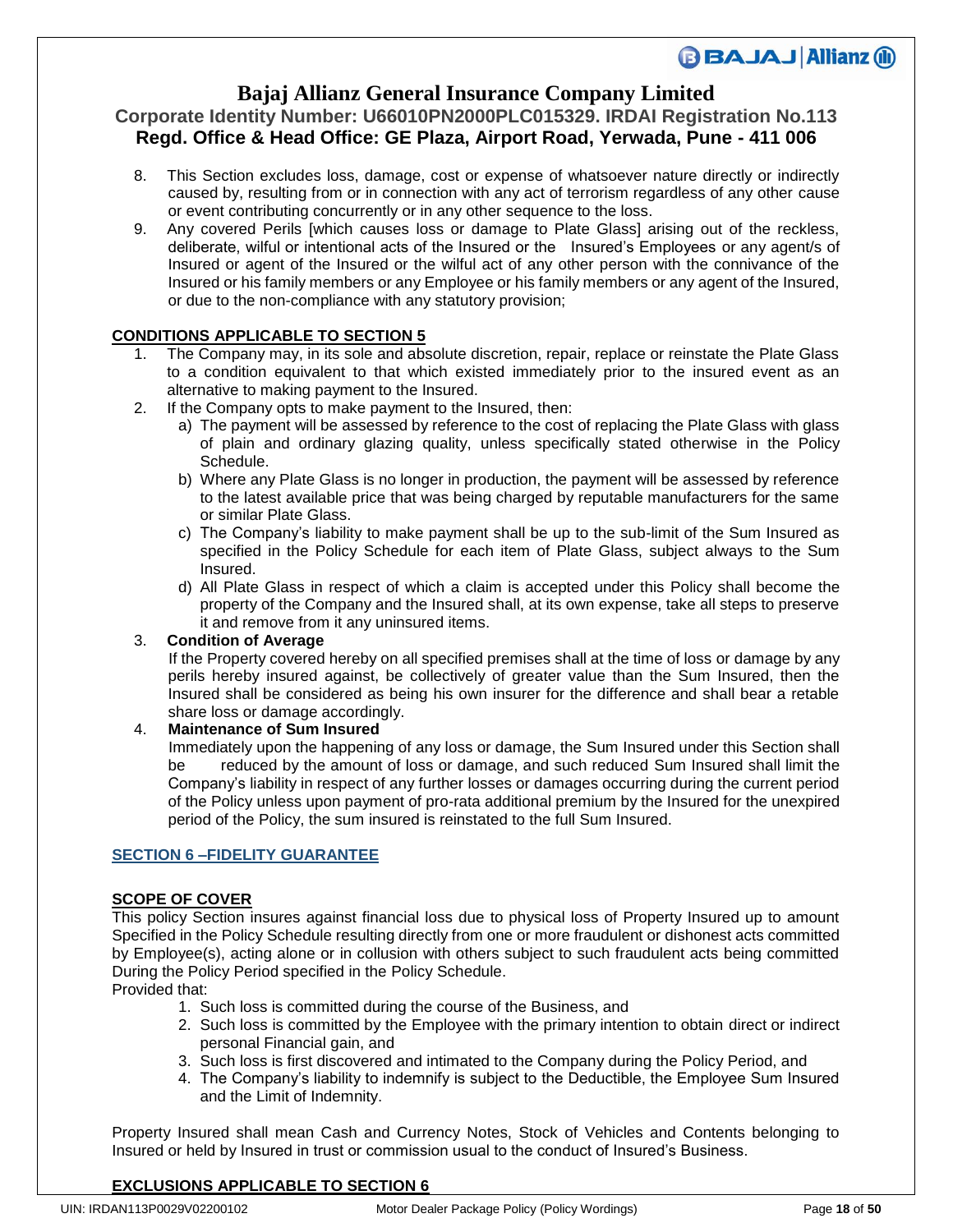## **Bajaj Allianz General Insurance Company Limited**

## **Corporate Identity Number: U66010PN2000PLC015329. IRDAI Registration No.113 Regd. Office & Head Office: GE Plaza, Airport Road, Yerwada, Pune - 411 006**

The Company is not liable for and no indemnity will be provided in respect of any loss arising out of, caused by, occasioned by, attributable to or howsoever connected to:

- 1. Deductible of 5% of the claim amount subject to a minimum of Rs 10,000/- each and every claim.
- 2. Any consequential losses of any kind, be they by way of loss of profit, any loss not reflected in the Insured's books of account, loss of opportunity, business interruption, market loss, loss of gain or potential income or gain which should have accrued to the Insured (including but not limited to interest and dividends), or otherwise
- 3. Any legal liability of any kind.
- 4. Any fraudulent or dishonest act of an Employee not discovered within 12 months (subject to condition 2) of the date upon which such Employee ceased to be an employee of the Insured/engaged by the insured for any reason.
- 5. Any expenses incurred by the Insured in establishing the existence of or quantification of any fact or matter giving rise to a claim under this Policy.
- 6. Any fact or matter or circumstance of which the Insured was, or ought reasonably to have been, aware at the commencement of the Policy Period.
- 7. The Company is not liable for and no indemnity will be provided in respect of any loss arising in circumstances where:
	- a) The Insured carries any business other than the Business as described in the Insured's proposal, and/or
	- b) There is any material change in the facts and matters stated in the Insured's proposal, and/or
	- c) The duties or terms of services performed by respective Employees [due to which financial loss due to physical loss of Property Insured occurred] differ from those described in the proposal, and/or
	- d) The precautions and checks for ensuring the accuracy of the Insured's accounts and stocks are not as described in the Insured's proposal.
- 8. This Section excludes loss, damage, cost or expense of whatsoever nature directly or indirectly caused by, resulting from or in connection with any act of terrorism regardless of any other cause or event contributing concurrently or in any other sequence to the loss .

### **CONDITIONS APPLICABLE TO SECTION 6**

1. It is a condition precedent to the Company's Liability under this Policy that upon the discovery of any event

 giving rise to a claim, or the existence of circumstances likely to give rise to a claim (regardless of whether the quantum of the claim can be ascertained), the Insured shall:

- a) Immediately and, in any event, within 7 days, give full written notice of the same (including an estimate of the loss)to the address shown in the Policy Schedule for this purpose and in the case of the existence of circumstances likely to give rise to a claim shall specify the grounds for such belief, and
- b) Take all reasonable steps to minimize the quantum of any claim that may be made and/or any further loss that might arise, and
- c) Immediately lodge a complaint with the police detailing the loss in respect of which the Insured intends to claim, and provide a copy of that written complaint, the First Information Report and/or Final Report to the Company, and Within 14 days deliver to the Company a detailed written statement of the loss that has occurred and an estimate of the quantum of any claim along with all documentation required to support and substantiate the amount sought from the Company, and
- d) Expeditiously and at the Insured's cost provide the Company and its representatives and appointees with access to and all of the information, assistance, records and documentation in relation to the loss and the Company's liability hereunder that might reasonably be required.
- 2. In the event of the non-renewal or cancellation of this Policy, the Company shall (subject to the Policy terms, conditions, and exclusions) accept losses arising during the Policy Period and first discovered within 90 days of the date of cancellation or expiry of the Policy Period, as the case may be. This clause will have no effect in the case of continuous renewal of the Policy.
- 3. If a loss is sustained by the Insured as a result of the fraudulent or dishonest conduct of an Employee and other employees then the liability of the Company shall stand reduced in the same proportion as the number of Employees/Insured person's bears to the number of employees involved in causing the said loss (Applicable only for Floater Policy).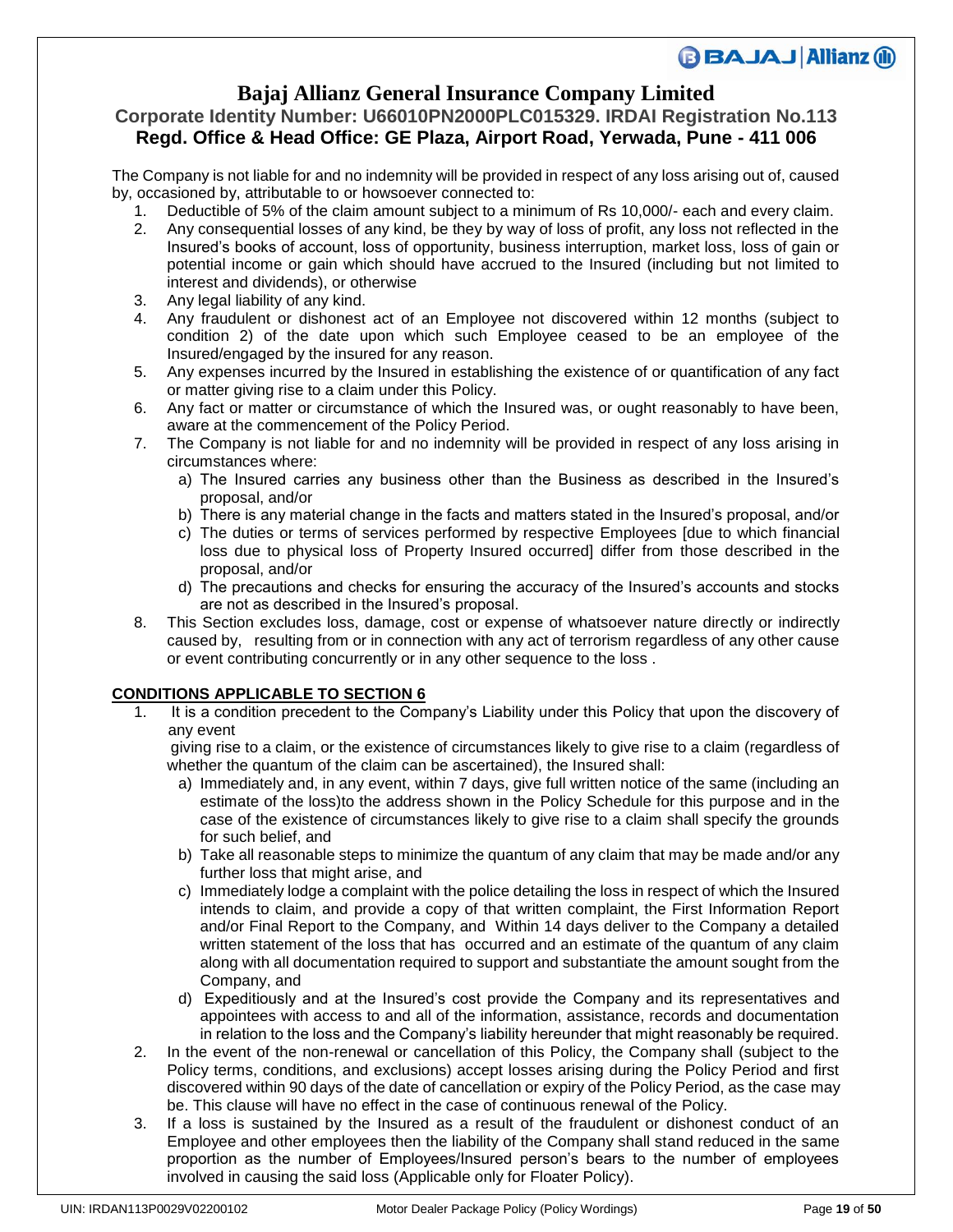## **Bajaj Allianz General Insurance Company Limited**

### **Corporate Identity Number: U66010PN2000PLC015329. IRDAI Registration No.113 Regd. Office & Head Office: GE Plaza, Airport Road, Yerwada, Pune - 411 006**

- 4. Any monies which, but for the dishonest or fraudulent conduct of the Employee concerned, would have been payable to such Employee by the Insured and any monies of such Employee with the Insured (or which may come into the custody, care or control of the Insured) shall be applied by the Insured, to the extent it is legally entitled to do so, against the amount payable by the Company in diminution or extinction of any loss.
- 5. In no event shall the Company be liable under this Policy for more than the actual cash value of money, bullion, travellers cheques, negotiable instruments, bearer bonds or coupons, stamps, cheques, bank or currency notes or similar instruments on the day upon which the loss is discovered.
- 6. The insurance provided by this Policy shall be deemed cancelled in respect of any Employees :
	- a) Immediately upon the discovery by the Insured of any dishonest or fraudulent act, error or omission on the part of such Employee no cover shall be available hereunder in respect of any loss sustained in consequence of any fraudulent or dishonest act, error or omission occurring after the date of the discovery of (or of reasonable cause for suspicion of) the same on the part of the Employee concerned;
	- b) Immediately upon the Company and/or the Insured giving written notice of the same.
- 7. Claims Aggregation

 All claims and losses resulting from one and the same fraudulent or dishonest act; or a series of fraudulent or dishonest acts arising out of or attributable to the same originating cause, source or event, shall be deemed to be one claim subject to a single Employee Sum Insured under this Policy.

### **AMOUNT OF GUARANTEE UNDER SECTION 6**

Amount of guarantee under this section shall be on an Individual employee basis or on a Floater basis as stated in the Policy schedule.

#### **SECTION 7 – PORTABLE EQUIPMENTS**

#### **PROPERTY INSURED**

Portable Equipment includes Laptops, Mobile Phones, I- Pads, I Pods and any other portable equipment specifically Insured and mentioned in the Policy Schedule.

#### **SCOPE OF COVER**

The Company will indemnify the Insured against the repair or replacement costs incurred by the Insured in respect of Accidental loss of or damage to the Portable Equipments described in the Policy Schedule and belonging to the Insured caused by any unforeseen and sudden physical loss (except a cause which is excluded) ,provided that it is in the personal care and custody of the insured and/or the Insured's employee and provided that the liability of the Company in respect of any one item of such property in any one Policy Period will not individually or in the aggregate exceed the sub-limit of the Sum Insured set against such item in the Policy Schedule.

#### **EXCLUSIONS APPLICABLE TO SECTION 7**

The Company is not liable for and no indemnity will be provided in respect of any loss arising out of, caused by, occasioned by, attributable to or howsoever connected to:

- 1. Deductible: 5% of the claim amount subject to a minimum of Rs. 2,500/- for each and every claim in respect of Laptops, Mobile Phones, I- Pads, I Pods and any other Portable Equipment
- 2. Loss or damage to the property by or due to or arising from:
	- a) Defective workmanship material or design, wear and tear depreciation, moth, vermin, process of cleaning, repairing, restoring or renovating the action of light or atmospheric conditions or any other gradually operating cause.
	- b) Manufacturing defects for which the manufacturer is responsible.
	- c) Mechanical and/or electrical breakdown and/or derangement, overloading or strain; overrunning excessive pressure, short circuiting and/or self-heating.
	- d) Improper handling, dismantling, fitting adjustment, repair alteration or modification not approved by the makers/ manufacturers and/or the agents of makers/manufacturers or use of such property contrary to the directives of the makers/manufacturers and/or their agents.
	- e) Scratching and/or cracking and/or denting. Consequential loss of whatsoever nature.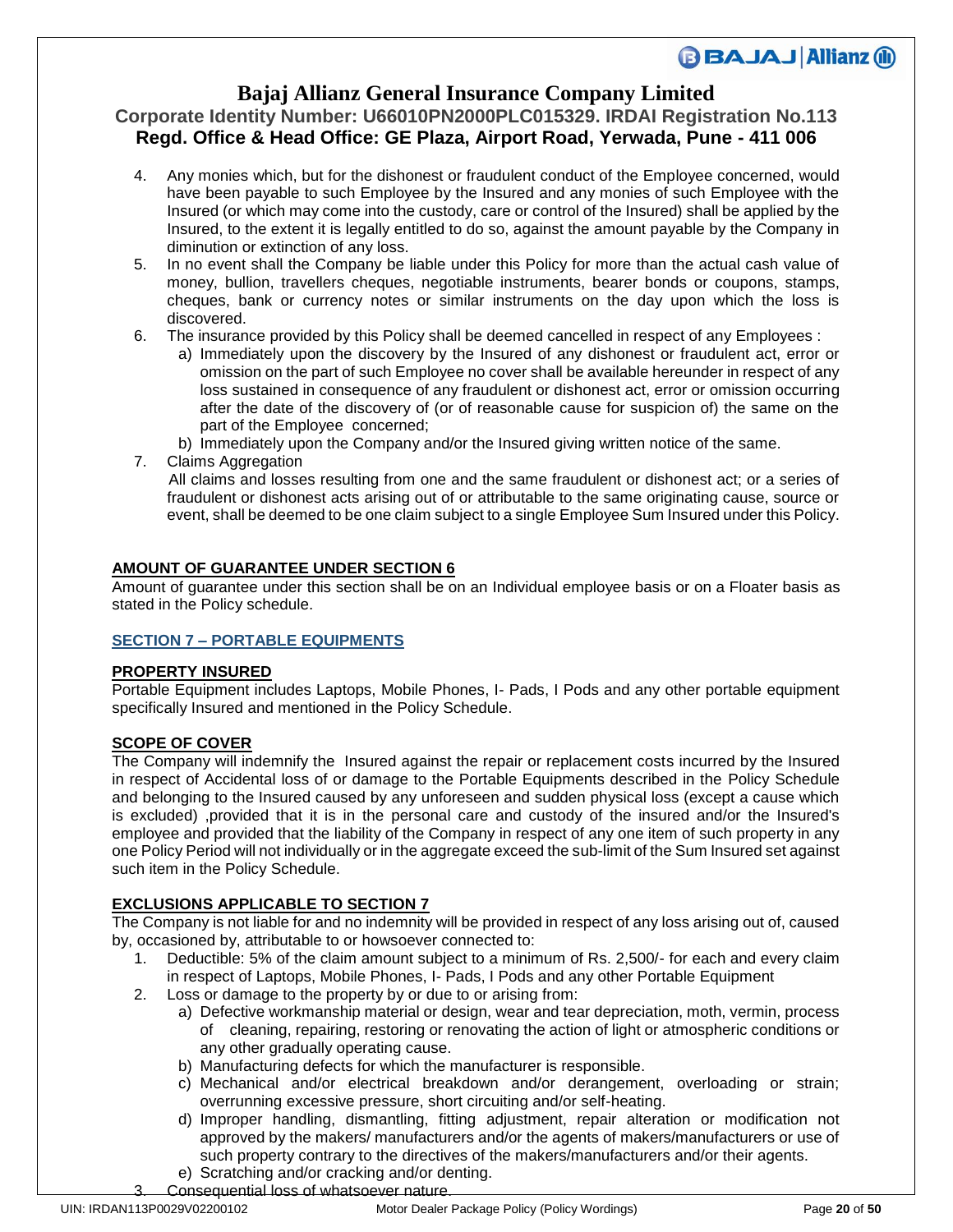## **Bajaj Allianz General Insurance Company Limited**

### **Corporate Identity Number: U66010PN2000PLC015329. IRDAI Registration No.113 Regd. Office & Head Office: GE Plaza, Airport Road, Yerwada, Pune - 411 006**

- 4. Loss or damage arising from detention, confiscation, destruction or requisition by or under the order of any Government of public or local authority.
- 5. Penalties of delay or detention or in connection with guarantees of performance or efficiency.
- 6. Theft, loss or damage during the hire or loan of the instrument to a third party.
- 7. Mysterious disappearance.
- 8. Loss or damage to any unattended item/equipment of the property insured as described in the Policy Schedule.
- 9. Loss or damage due to theft or attempted theft by any Employee of the Insured or loss or damage occasioned through the willful act of the Insured or any Employee or the willful act of any other person with a connivance of the Insured or any Employee.
- 10. Loss or damage directly or indirectly, occasioned by or happening through or in consequence of volcanic eruption or other similar convulsion of nature and atmospheric disturbance.
- 11. Loss or damage directly or indirectly, proximately or remotely occasioned by or contributed to or traceable to or happening through in consequence of war, invasion, act of foreign enemy, hostilities or war like operations (whether war be declared or not), civil war, civil commotion, mutiny, rebellion, revolution, insurrection, conspiracy, military or usurped power.
- 12. Loss or damage directly or indirectly caused by or contributed to by or arising from ionizing radiations contamination by radio activity from any nuclear fuel or from any nuclear waste from the combustion of nuclear from any nuclear waste from the combustion of nuclear fuel or from any nuclear weapons material. For the purpose of this exclusion, combustion shall include any selfsustaining process of nuclear fission.
- 13. Any loss or damage to the property insured or to the general public and/or legal liability arising out of immoral or unethical use of the property insured.
- 14. Any loss or damage to portable equipments outside India unless specifically Insured.
- 15. Electromagnetic Field (EMF) Exclusion: The Policy does not apply to, have no liability hereunder to the Insured in respect of personal injury, Bodily Injury or illness of a person, loss or damage to property or advertising liability arising out of exposure to any electric, magnetic and/or electromagnetic field of any frequency, whether the same be caused or allegedly caused by the Insured's power lines or otherwise.
- 16. This Section excludes loss, damage, cost or expense of whatsoever nature directly or indirectly caused by, resulting from or in connection with any act of terrorism regardless of any other cause or event contributing concurrently or in any other sequence to the loss .

### **CONDITIONS APPLICABLE TO SECTION 7**

1. At all times during the Policy Period, the insurance cover will be maintained to the full extent of the respective Sum Insured in consideration of which, upon the settlement of any loss under this Policy, pro rata premium for the unexpired period from the date of such loss to the expiry of Policy Period for the amount of such loss shall be payable by the Insured to the Company.

 The additional premium referred above shall be deducted from the net claim payable under the Policy. This continuous cover to the full extent will be available not withstanding any previous loss for which the Company may have paid hereunder and irrespective of the fact whether the additional premium as mentioned above has been actually paid or not following such loss. The intention of this condition is to ensure continuity of the cover to the Insured subject only to the right of the Company for deduction from the claim amount, when settled, of pro rata premium to be calculated from the date of loss till expiry of the Policy

Notwithstanding what is stated above, the Sum Insured shall stand reduced by the amount of loss in case the insured immediately on occurrence of the loss exercises his option not to reinstate the Sum Insured as above.

2. Loss or damage to the insured property shall be settled at the market value, after charging the applicable depreciation.

### Depreciation Chart. [To any instrument / component]

| AGE OF INSTRUMENT COMPONENT | % DEPRICIATION |
|-----------------------------|----------------|
| Upto 6 Months               | 10%            |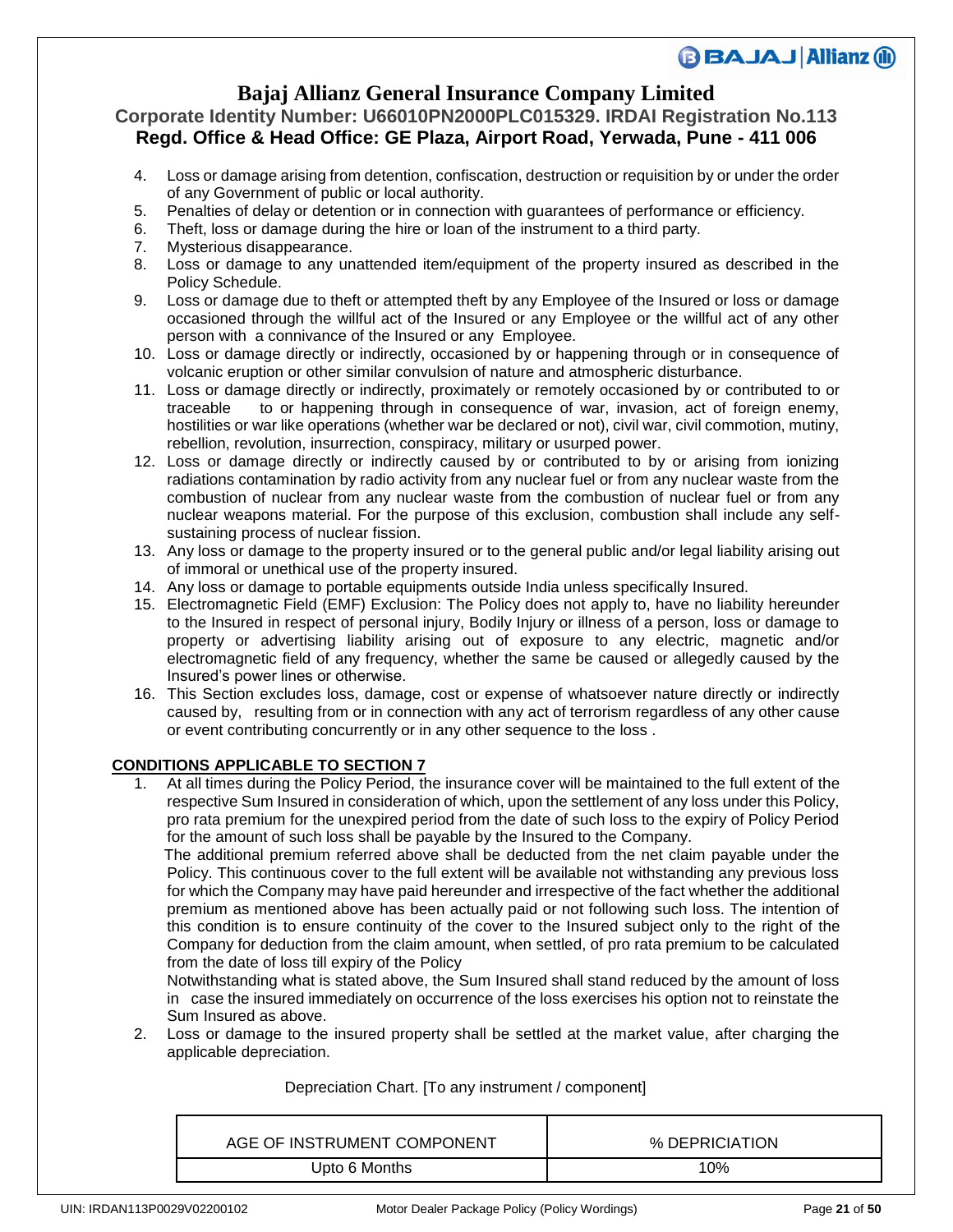### **Bajaj Allianz General Insurance Company Limited Corporate Identity Number: U66010PN2000PLC015329. IRDAI Registration No.113 Regd. Office & Head Office: GE Plaza, Airport Road, Yerwada, Pune - 411 006**

| Upto 1 Year  | <b>20%</b> |
|--------------|------------|
| Upto 2 Years | 40%        |
| Upto 3 Years | 50%        |
| Upto 4 Years | 60%        |
| Upto 5 Years | 70%        |

- 3. In the event of loss of or damage to any instrument/component forming part of a pair or set of the property insured hereunder, the Company shall not be liable for more than the depreciated value of the particular instrument/component which may be lost or damaged without reference to any special value which such instrument/component may have as forming a pair or set in any event not exceeding a proportionate part of the Sum Insured in respect of such instrument/ component.
- 4. In the event of loss of or damage to the property or any components thereon necessitating the supply of components not obtainable from the stocks held in this country or in the event of the Company exercising the option to pay in cash the amount of the loss or damage, the liability of the Company in respect of any such components shall be limited to:
	- a) The price quoted in the latest catalogue or price list issued by the makers or their agents in this country,

**OR** Service of the contract of the contract of the contract of the contract of the contract of the contract of the contract of the contract of the contract of the contract of the contract of the contract of the contract o

b) If no such catalogue or price list exists, the price list obtained at the makers works plus the reasonable cost of transport otherwise than by air to this country and the amount of the relative import duty.

**PLUS PLUS** 

The reasonable cost of fitting such parts.

- 5. "Police FIR mandatory in case of theft claim."
- 6. **Condition of Average**

 If the Property covered hereby on all specified premises shall at the time of loss or damage by any perils hereby insured against, be collectively of greater value than the Sum Insured, then the Insured shall be considered as being his own insurer for the difference and shall bear a proportionate/pro-rate share of loss or damage accordingly.

### **SECTION 8 – EMPLOYEE'S COMPENSATION**

### **SCOPE OF COVER**

If at any time during the Policy Period any Employee in the Insured's immediate service shall sustain personal injury by Accident or disease arising out of and in the course of his employment with the Insured in the Business and if the Insured shall be liable to pay compensation for such injury either under the Fatal Accident Act 1855, Employees Compensation Act 1923 or any amendment thereto or under Common Law and subject to the terms, exceptions and conditions contained herein or endorsed hereon the Company will indemnify the Insured against all payments/compensationsums for which the Insured shall be so mandatorily liable and will in addition be responsible for all costs and expenses incurred with its consent in defending any claim for such compensation.

Provided always that in the event of any change in the law(s) or the substitution of other legislation therefor this Section shall remain in force but the liability of the Company shall be limited to such sum as the Company would have been liable to pay if the law(s) had remained unaltered.

### **EXCLUSIONS APPLICABLE TO SECTION 8**

The Company is not liable for and no indemnity will be provided in respect of any loss arising out of, caused by, occasioned by, attributable to or howsoever connected to:

- 1. Any injury by Accident or disease directly attributable to war, invasion, act of foreign enemy, hostilities (whether war be declared or not) civil war, mutiny, insurrection, rebellion, revolution or military or usurped power.
- 2. The Insured's liability to employees of contractors to the Insured.
- 3. Any liability of the Insured which attaches by virtue of an agreement but which would not have attached in the absence of such agreement.
- 4. Any sum which the Insured would have been entitled to recover from any party/organisation/entity/government but for an agreement between the Insured and such party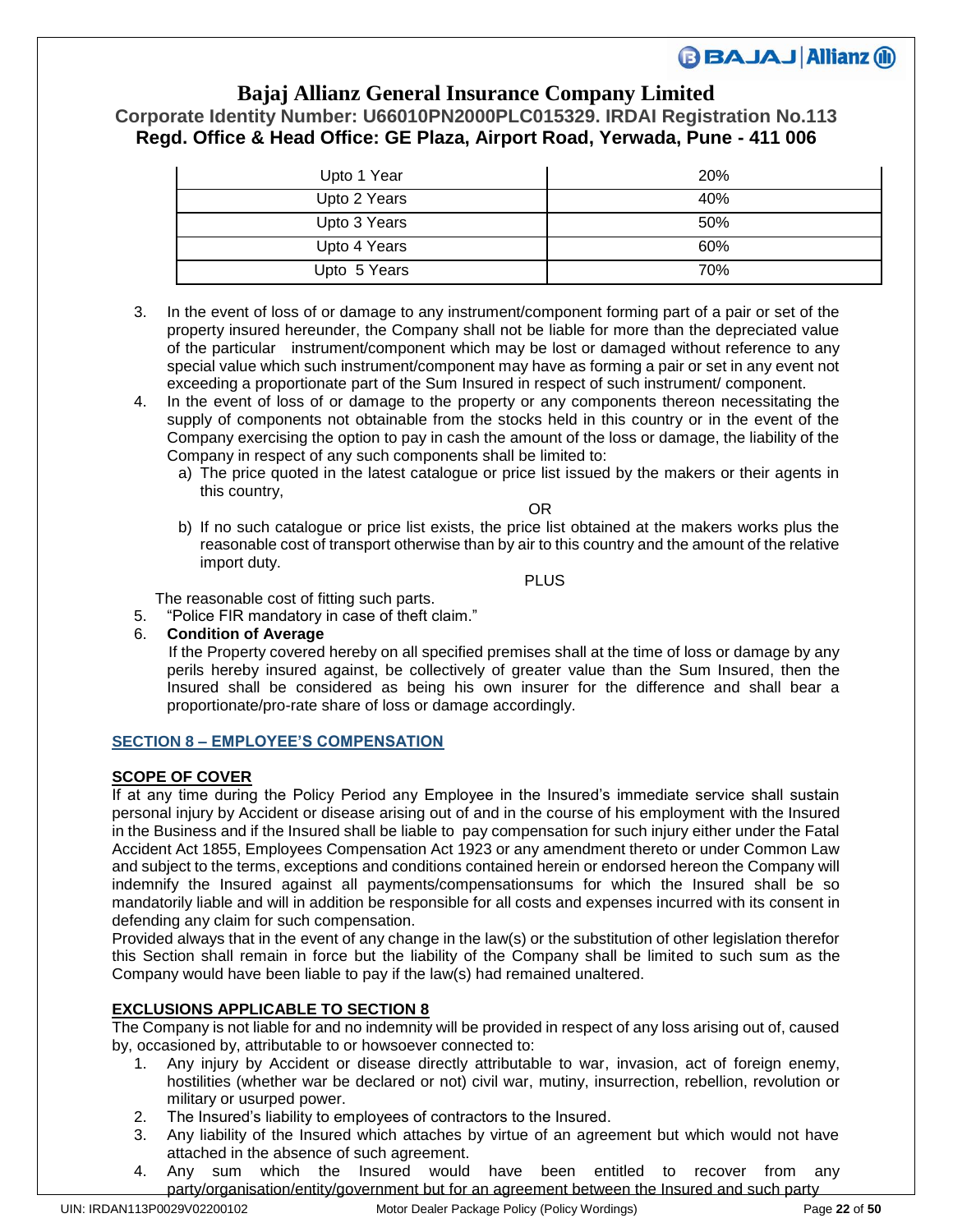## **Bajaj Allianz General Insurance Company Limited**

### **Corporate Identity Number: U66010PN2000PLC015329. IRDAI Registration No.113 Regd. Office & Head Office: GE Plaza, Airport Road, Yerwada, Pune - 411 006**

- 5. Any interest and/or penalty imposed on the Insured on account of failure to comply with the requirements laid down under the Employee's Compensation Act 1923 or any amendment thereto
- 6. Occupational diseases listed in Employee's Compensation Act 1923, as amended from time to time..
- 7. Under any Law for medical expenses in connection with treatment of any injury sustained by an Employee
- 8. This Section excludes loss, damage, cost or expense of whatsoever nature directly or indirectly caused by, resulting from or in connection with any act of terrorism regardless of any other cause or event contributing concurrently or in any other sequence to the loss.

### **CONDITIONS APPLICABLE TO SECTION 8**

- 1. The Insured shall take reasonable precautions to prevent accidents and disease and shall comply with all statutory obligations.
- 2. In the event of any occurrence which may give rise to a claim under this Policy, the Insured shall as soon as possible give notice thereof to the Company with full particulars. Every letter, claim writ summons and process shall be notified or forwarded to the Company immediately on receipt. Notice shall also be given to the Company immediately the Insured shall have knowledge of any impending prosecution, inquest or fatal enquiry in connection with any such occurrence as aforesaid.
- 3. No admission, offer, promise or payment shall be made by or on behalf of the Insured without the consent of the Company which shall be entitled if it so desires to take over and conduct in his name the defence or settlement of any claim or to prosecute in his name for its own benefit any claim for indemnity or damages or otherwise and shall have full discretion in the conduct of any proceedings and in the settlement of any claim and the Insured shall give all such information and assistance as the Company may require.
- 4. The first premium and all renewal premiums that may be accepted are to be regulated by the amount of wages and salaries and other earnings paid by the Insured to employees during each policy period. The name of every employee together with the amount of wages, salary and other earnings shall be properly recorded and the Insured shall at all times allow the Company to inspect such records and shall supply the Company with a correct account of such wages, salaries and other earnings paid during any policy period within one month from the expiry date of such policy period. If the amount so paid shall differ from the amount on which premium has been paid, the difference in premium shall be met by a further proportionate payment to the Company or by a refund by the Company as the case may be.

### **SECTION 9 – ELECTRONIC EQUIPMENTS**

### **PROPERTY INSURED**

Electronic Equipment's including Computers, Fax Machine, CCTV or any other electronic equipment's including accessories only after successful completion of their performance/acceptance test whether they are at work or at rest or being dismantled for the purpose of cleaning or overhauling or in the course of aforesaid operations themselves or when being shifted within the premises or during subsequent reerection.

The term equipment shall include the entire computer system consisting of CPU, Keyboards, Monitors, Printers, Stabilizers, and UPS etc.

### **SCOPE OF COVER**

### **DAMAGE TO ELECTRONIC EQUIPMENT**

The Company will indemnify the Insured against:

1. The repair or replacement costs incurred by the Insured in respect of Accidental loss of or damage to Electronic Equipment caused by any unforeseen and sudden physical loss (except a cause which is excluded), provided that the liability of the Company in respect of any one item of Electronic Equipment in any one Policy Period will not individually or in the aggregate exceed the sub-limit of the Sum Insured set against such item in the Policy Schedule.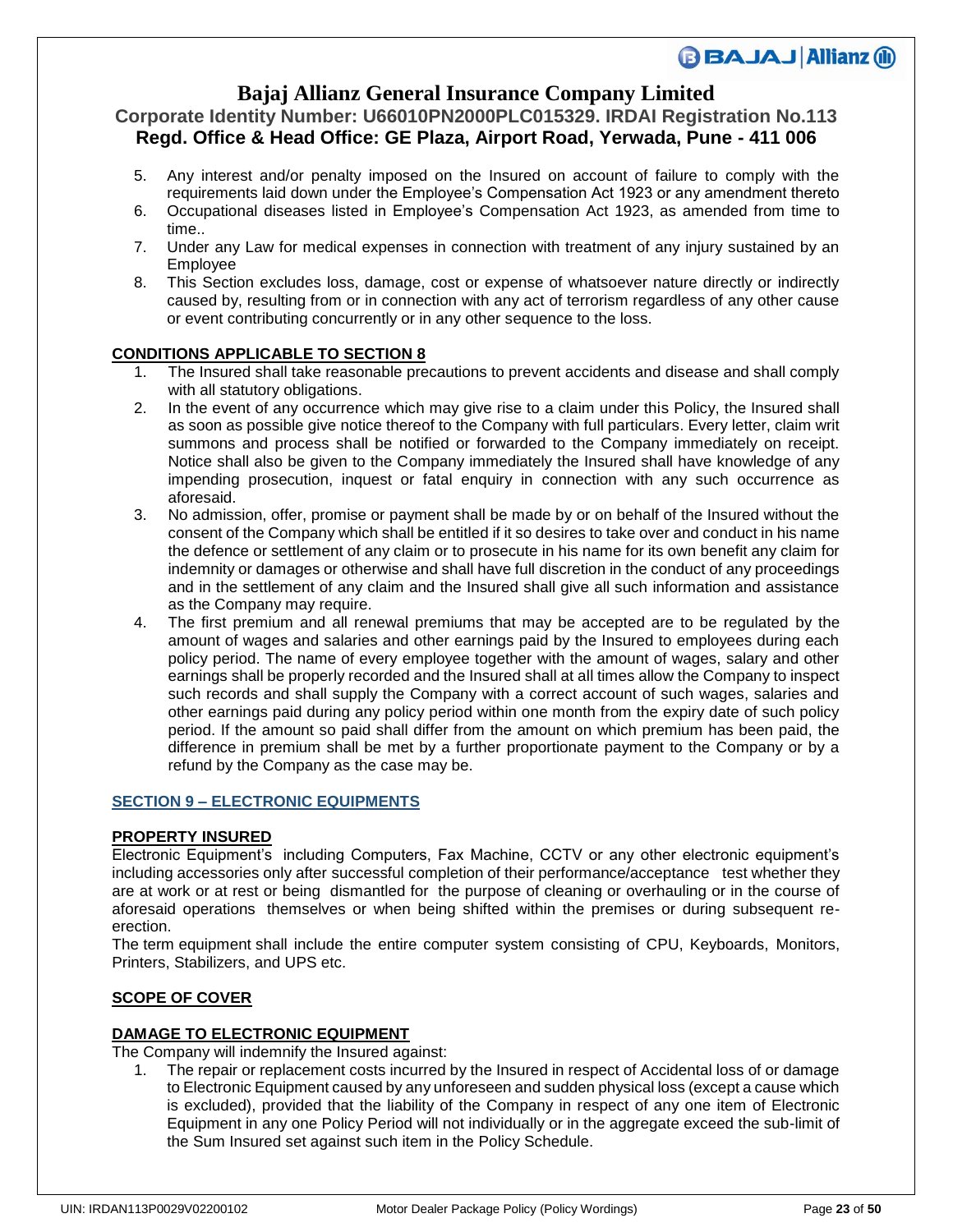## **Bajaj Allianz General Insurance Company Limited**

### **Corporate Identity Number: U66010PN2000PLC015329. IRDAI Registration No.113 Regd. Office & Head Office: GE Plaza, Airport Road, Yerwada, Pune - 411 006**

- 2. The repair or replacement costs incurred by the Insured in respect of the Accidental loss of or damage to External Data Media and/or the costs of restoring information and data stored therein, provided that:
	- a) The maximum liability of the Company in respect of any one item of External Data Media in any one Policy Period shall not exceed the cost of replacing the damaged External Data Media with new External Data Media of the same type and quality; and
	- b) The maximum liability of the Company in respect of the restoration of information and data stored in the External Data Media shall not exceed the cost of restoring any information and data lost from a backup system for the lost data and information; and a backup system for the lost data and information; and
	- c) The Company shall not be liable to make payment for the restoration of information and data stored in the External Data Media unless this can be achieved from a backup system for the lost data and information.

### **EXCLUSIONS APPLICABLE TO SECTION 9**

The Company is not liable for and no indemnity will be provided in respect of any loss arising out of, caused by, occasioned by, attributable to or howsoever connected to:

- 1. Deductible :The Insured shall bear the 5% of the claim or Rs.2,500/-whichever is higher concerning damage to Personal Computers, and the 5% of any claim or Rs.1000/- whichever is higher concerning any other item of Electronic Equipment or External Data Media. This deductible shall apply for each and every claim.
- 2. Any fault or defect of which the Insured was or ought reasonably to have been aware at the commencement of the Policy Period, regardless of whether such was or should have been known to the Company;
- 3. Loss or Damage to Dish Antenna and all Portable Electronic Equipments including Laptops.
- 4. Loss or damage or repair for which the manufacturer or supplier/vendor is responsible;
- 5. loss or damage caused to any item of Electronic Equipment or External Data Media older than 10 years from the date of manufacture;
- 6. Loss or damage due to or consequent upon wear and tear, gradual deterioration, atmospheric or climatic conditions, rust, corrosion, moth vermin or insect;
- 7. Any costs incurred in connection with the maintenance of the Electronic Equipment or External Data Media or including parts replaced in the course of such maintenance operations;
- 8. Any costs incurred in connection with the elimination of functional failures unless such failures were caused by an indemnifiable event hereunder;
- 9. Loss or damage caused by or arising out of the willful acts or willful gross negligence of the Insured and/or the Insured's employees;
- 10. The cost of transporting the Electronic Equipment or External Data Media and/or from the place of repair.
- 11. Loss of or damage to any Electronic Equipment or External Data Media by perils insurable under other Cover of this Policy;
- 12. Loss or damage to mobile phones or other similar communication devices
- 13. Any costs arising from false programming, punching, labelling or inserting, inadvertent cancelling of the information or discarding of data media and from loss of information caused by magnetic fields.
- 14. Any consequential losses of any kind, be they by way of loss of profit, loss of opportunity, loss of gain or potential gain, business interruption ,market loss or otherwise any other legal liability of any kind.
- 15. This Section excludes loss, damage, cost or expense of whatsoever nature directly or indirectly caused by, resulting from or in connection with any act of terrorism regardless of any other cause or event contributing concurrently or in any other sequence to the loss unless specifically covered.
- 16. Any malfunction of hardware, software or embedded chips as well as any loss, damage, destruction, distortion, erasure, corruption or alteration of electronic data or information on computer systems or other records or software programs (including but not limited to computer virus, worms, Trojan Horses)

### **CONDITIONS APPLICABLE TO SECTION 9**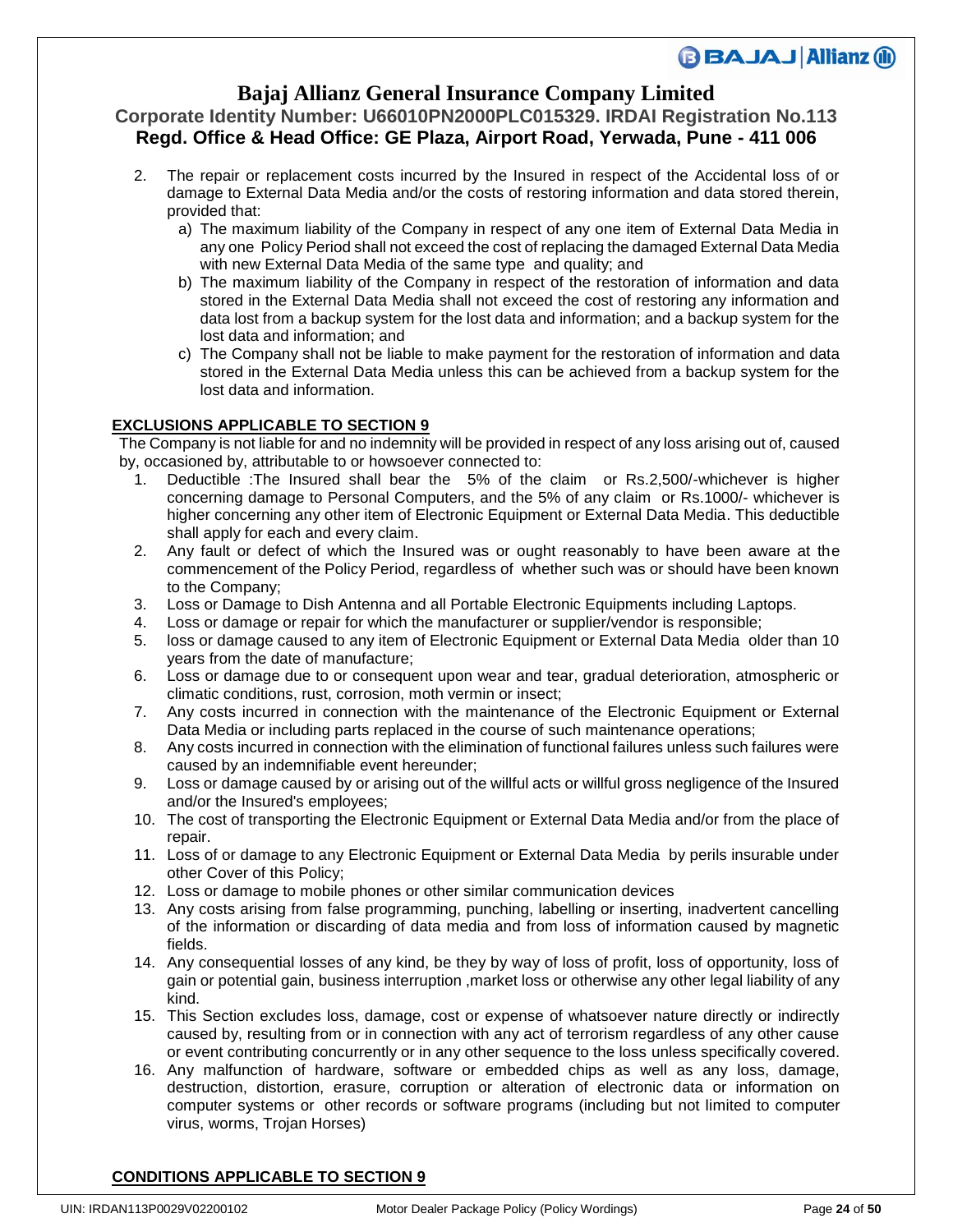## **Bajaj Allianz General Insurance Company Limited**

### **Corporate Identity Number: U66010PN2000PLC015329. IRDAI Registration No.113 Regd. Office & Head Office: GE Plaza, Airport Road, Yerwada, Pune - 411 006**

- 1. The Sum Insured in respect of each item of Electronic Equipment, External Data Media and Personal Computer must equal the cost of the replacement of the same with new property of the same kind and capacity. In the event of a loss, the basis of loss , the basis of loss settlement shall be as follows:
	- a) Where an item can reasonably be repaired or reinstated at a cost less than the replacement cost, the Company will indemnify the Insured in respect of the expenses necessarily incurred to restore such item to its state immediately prior to the happening of the insured event
	- b) In the case of a total loss, the Company shall indemnify the Insured up to the sub-limit of the Sum Insured set against such item in the Policy Schedule, subject to deducting proper depreciation from the replacement value of the item.
- 2. If the value of the Electronic Equipment/External Data Media/Portable Computer hereby insured shall at the time of any insured event be collectively of greater value than the Sum Insured thereon then the Insured shall be considered his own insurer of the difference and shall bear a rateable proportion of the loss or damage. Every item, if more than one, shall be separately subject to this Special Condition
- 3. If, in the opinion of the Company, it is unnecessary to restore lost data or information and/or if the same has not been effected by the Insured within 7 days of the Accident causing the data or information to be lost, then the Company' s liability to make payments shall be limited solely to the cost of repairing or replacing the damaged External Data Media.
- 4. Under no circumstances the Company will be liable to pay any amount for loss of data/information.
- 5. Coverage under this Section is also Subject to the terms and conditions as stated in the policy of the following clause:
	- a. Pair and Set Clause

### 6. **Maintenance of Sum Insured**

 Immediately upon the happening of any loss or damage, the Sum Insured under this Section shall be reduced by the amount of loss or damage, and such reduced Sum Insured shall limit the Company's liability in respect of any further losses or damages occurring during the current period of the Policy unless upon payment of pro-rata additional premium by the Insured for the unexpired period of the Policy, the sum insured is reinstated to the full Sum Insured.

### **SECTION 10 – PUBLIC LIABILITY**

### **SCOPE OF COVER**

#### **INDEMNITY**

The Company will indemnify the Insured against its mandatory legal liability (including Defence Costs) to pay Damages for third party civil claims arising out of Bodily Injury or death or Property Damage caused in the course of the Business by an Accident in the Insured Premises and during the Period of Insurance if notified during the Policy Period by the Insured in accordance with the terms of this Policy.

### **DEFENSE COST**

The Company will, subject to the Limit of Indemnity, pay all costs, fees and expenses incurred with their prior written consent in the investigation, defence or settlement of any Claim and the Insured's costs of representation at any civil Inquest, inquiry, or other proceedings in respect of matters which have a direct relevance to an actual or anticipated Claim against the Insured falling within the terms of this Policy.

#### **DEFINITIONS**

The following words or terms shall have the meaning ascribed to them wherever they appear in Section 10 of this Policy, and references to the singular or to the masculine shall include references to the plural and references to the male gender shall include references to the female wherever the context so permits:

- 1. "Accident" or "Accidental" means a sudden, unforeseen and involuntary event, caused by external, visible and violent means that took place in the insured premises.
- 2. "Bodily Injury" means the death, physical bodily injury, sickness or disease of a third person. "Claim" means the receipt by the Insured of any written notice, of demand for compensation or rectification, made by or on behalf of a third party [who received Bodily Injury in the Accident] against the Insured., and/or any suit, claim, petition, writ, statement of claim, claim form, summons,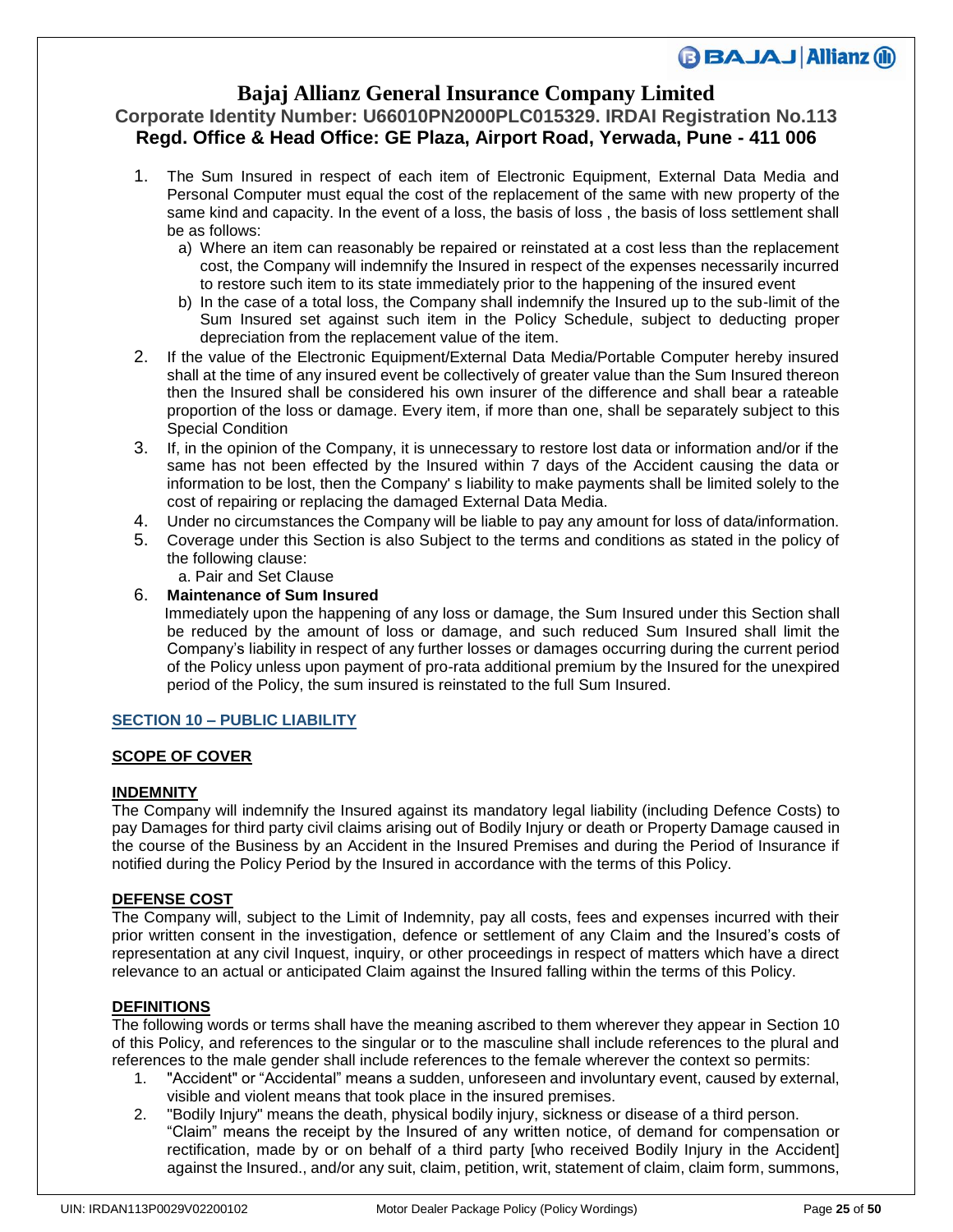### **Bajaj Allianz General Insurance Company Limited**

## **Corporate Identity Number: U66010PN2000PLC015329. IRDAI Registration No.113 Regd. Office & Head Office: GE Plaza, Airport Road, Yerwada, Pune - 411 006**

application or other originating legal or arbitral process, cross-claim, counterclaim or third or similar party notice served upon the Insured for the Bodily Injury in the Accident.

- 3. All Claims resulting from one and the same act, error or omission, or a series of acts errors or omissions arising out of the same cause or event, or caused by continuous or repeated exposure to substantially the same harmful conditions, shall jointly constitute one Claim under this Policy and as having been made at the time when the first Claim was made in writing. The coverage for such Claims shall expire 3 years after the first Claim of such series has been notified to the Company.
- 4. "Damages" means monetary sums (including claimant's costs) payable pursuant to judgments or awards and/or settlements negotiated by or on behalf of the Insured, but shall not include interest, fines, penalties, punitive damages, exemplary damages, non-pecuniary relief, taxes, or any other amount for which an Insured is not financially liable, or which is without legal recourse to the Insured, or any matter that may be or be deemed to be uninsurable under Indian law.
- 5. "Deductible" means the amount stated in the Policy Schedule, which shall be borne by the Insured in respect of each and every Claim made under this Policy and which is also applicable against Defence Costs. The Company's liability to make any payment under this Policy is in excess of the Deductible.
- 6. "Defence Costs" means the expenses incurred by or on behalf of the Insured or the Company in the investigation or settlement or defence of a Claim and shall include legal costs and disbursements.
- 7. "Limit of Indemnity" means the amount of Sum insured as specified in the Policy Schedule, which shall be the Company's total liability under this Policy (inclusive of Damages and/or Defence Costs, and regardless of the number of Insureds or claimants or the total number or amount of Claims made against the Insured) for any one Claim and or in the aggregate for all Claims made against the Insured during the Policy Period.
- 8. "Period of Insurance" means the period between the retroactive date and the expiry date shown in the Policy Schedule, and if there is no retroactive date specified in the Policy Schedule, then shall mean the Policy Period.
- 9. "Policy Period" means the period between the Risk inception effective date and the Risk end date shown in the Policy Schedule.
- 10. "Pollution" means and includes pollution or contamination by solids, liquids, gaseous or thermal irritants, contaminants, smoke, vapour, soot, fumes, acids, alkalis, radioactive and/or nuclear material, chemical or waste materials (including but not limited to any materials to be recycled, reconditioned or reclaimed) or otherwise of atmosphere, water, soil or other tangible material property.
- 11. "Premises" means the place or places named in the Policy Schedule from which the Insured's Business is conducted, and shall be deemed to include pipelines owned by the Insured that run outside of the Premises for discharging treated effluents to a disposal point situated within a distance of not more than one kilometre from the Premises.
- 12. "Product" means any tangible material property which has been designed, specified, formulated, manufactured, constructed, installed, sold, supplied, distributed, treated, serviced, altered or repaired by or on behalf of the Insured and which has left his possession, custody or control. This shall not apply to food and beverages supplied by or on behalf of the Insured to his employees as a staff benefit.
- 13. "Property Damage" means actual physical damage to tangible material property belonging to a third person.

### **EXCLUSIONS APPLICABLE TO SECTION 10**

The Company is not liable for and no indemnity will be provided in respect of any loss arising out of, caused by, occasioned by, attributable to or howsoever connected to:

- 1. Deductible: Rs. 50,000/- for each and every claim.
- 2. Any agreed assumption of risk by the insured, save to the extent that liability would have attached in the absence of such agreement.
- 3. Any Accident arising out of the deliberate, wilful or intentional non-compliance with any statutory provision.
- 4. Any Bodily Injury of any person under a contract of employment or apprenticeship with the Insured, or the Insured's contractors or sub-contractors, if such Bodily Injury was contracted and/or arose out of and in the course of his employment.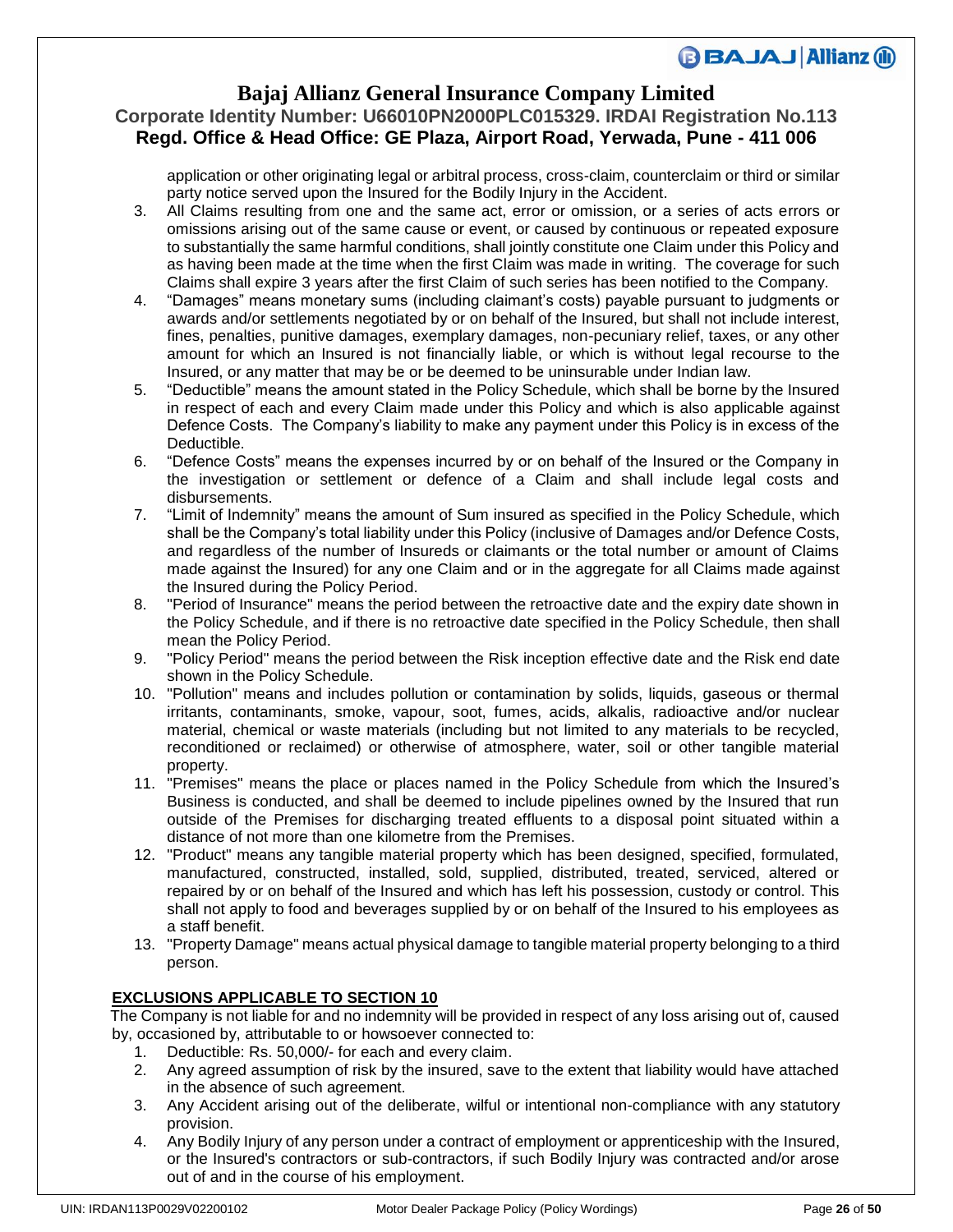## **Bajaj Allianz General Insurance Company Limited**

### **Corporate Identity Number: U66010PN2000PLC015329. IRDAI Registration No.113 Regd. Office & Head Office: GE Plaza, Airport Road, Yerwada, Pune - 411 006**

- 5. The Insured's consequential losses of any kind, be they by way of loss of profit, loss of opportunity, business interruption, market loss or otherwise, or any claims arising out of loss of a pure financial nature such as loss of goodwill.
- 6. The infringement of plans, copyrights, patents, trade names, trademarks or registered designs.
- 7. Libel, slander, false arrest, wrongful eviction, wrongful detention, defamation including mental injury, agony, anguish or shock resulting therefrom.
- 8. Any Claim directly or indirectly caused by or contributed to by:
	- a) Ionising radiation or contamination by radioactivity from any nuclear fuel or from any nuclear waste or from the combustion of nuclear fuel;
	- b) The radioactive toxic explosive or other hazardous properties of any explosive nuclear assembly or nuclear Component thereof.
- 9. The ownership possession or use by or on behalf of the Insured of any motor vehicle or trailer for which compulsory insurance is required by legislation other than the following:
	- a) Accidents caused by the use of any tool or plant forming part of or attached to or used in connection
		- with any motor vehicle or trailer.
	- b) Accident occurring beyond the limits of any carriageway or thoroughfare caused by the loading or unloading of any motor vehicle or trailer
	- c) Claims for damage to any bridge, weighbridge, road or anything beneath caused by the weight of any motor vehicle or trailer or of the load carried therein
	- d) Claims arising out of any motor vehicle or trailer temporarily in the Insured's custody or control for the purpose of Parking
- 10. The ownership, possession or use by or on behalf of the Insured of any watercraft, hovercraft, or air- or spacecraft.
- 11. The transportation of materials and/or hazardous or dangerous substances outside the Insured's Premises.
- 12. Damage to property belonging to third parties that is rented, leased or hired or under hire-purchase or on loan to the Insured. An indemnity shall however be provided for Claims arising out of Accidental damage to the Insured premises or the contents thereof, that are temporarily occupied by the Insured for working thereon, but only to the extent the Insured is held legally liable for the same independently of any specific agreement relating to the use of the same.
- 13. Damage to property belonging to third parties handled by the Insured by way of his trade or worked upon by or in the care, custody or control of the Insured or any person employed by or working for the Insured. An indemnity shall however be provided for claims arising out of damage to employees' and visitors clothing or personal effects brought onto the Insured's Premises with the Insured's consent.
- 14. The deliberate, conscious or intentional disregard by the Insured's management of the need to take all reasonable steps to prevent Bodily Injury and/or Property Damage.
- 15. Bodily Injury and/or Property Damage occurring prior to the retroactive date (if any) or Policy Period, as the case may be, as specified in the Policy Schedule.
- 16. Any liability under the Public Liability Insurance Act 1991, any amendment thereto, or any other statute or law which attaches liability on a no fault basis.
- 17. Pollution of any kind.
- 18. Any Product.
- 19. Any Claim made, threatened or intimated against the Insured prior to the Period of Insurance.
- 20. Any Claim directly or indirectly arising out of, or in any way involving any fact or circumstance of which written notice has been given, or ought reasonably to have been given, under any previous policy (whether insured by the Company or not); or of which the Insured first became aware prior to the Period of Insurance and which the Insured knew or ought reasonably to have known had the potential to give rise to a Claim.
- 21. Liability more specifically insured elsewhere.
- 22. Any Claim made where the circumstances that exist are materially different to the circumstances represented by the Insured in the proposal
- 23. Directly or indirectly arising out of, or in any way involving war, invasion, acts of foreign enemies, hostilities (whether war be declared or not), civil war, rebellion, revolution, insurrection, military or usurped power or confiscation or nationalisation or requisition of or damage to property by or under the order of any government or public local authority.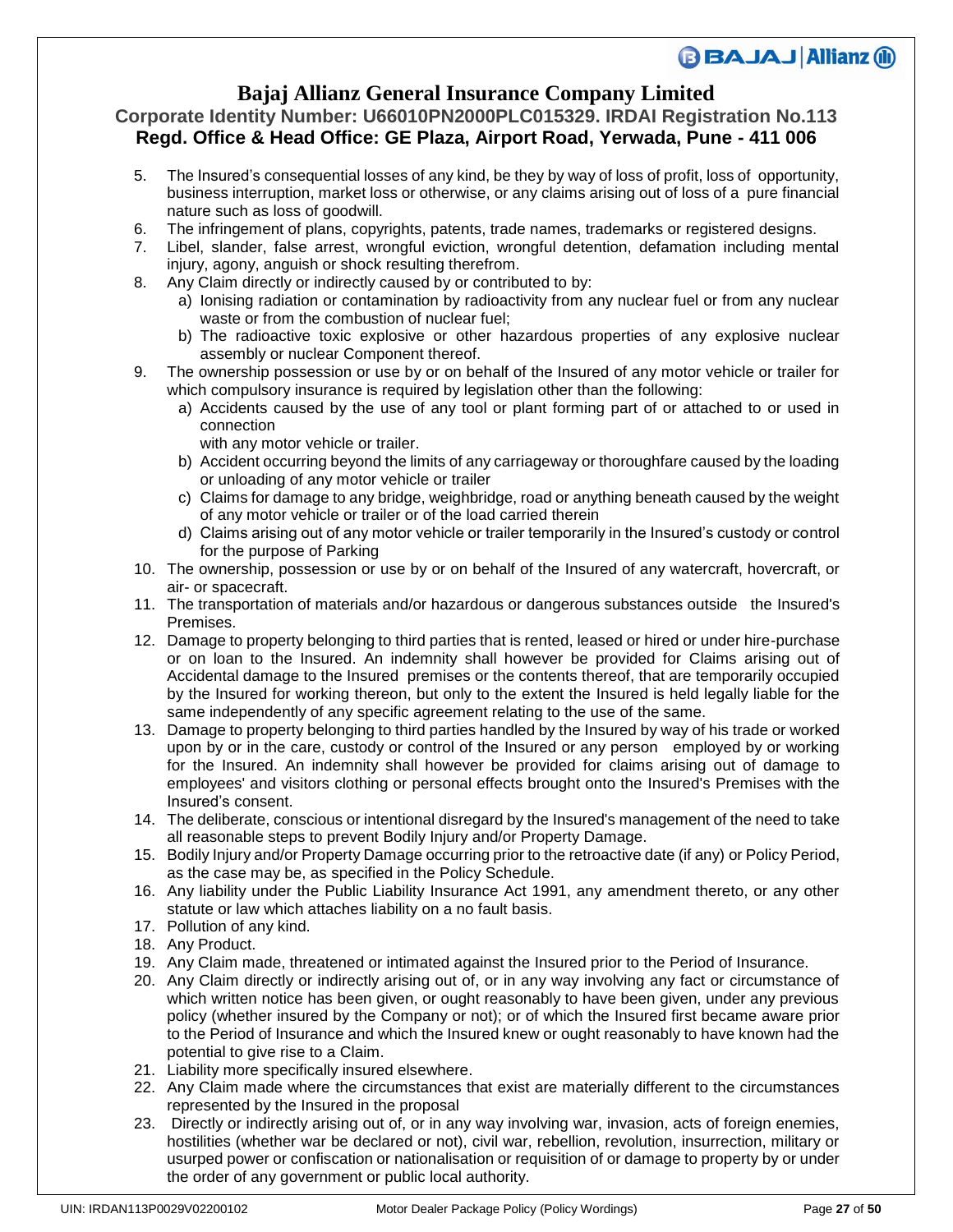## **Bajaj Allianz General Insurance Company Limited**

## **Corporate Identity Number: U66010PN2000PLC015329. IRDAI Registration No.113 Regd. Office & Head Office: GE Plaza, Airport Road, Yerwada, Pune - 411 006**

24. This Section excludes loss, damage, cost or expense of whatsoever nature directly or indirectly caused by, resulting from or in connection with any act of terrorism regardless of any other cause or event contributing concurrently or in any other sequence to the loss.

### **CONDITIONS APPLICABLE TO SECTION 10**

- 1. It is a condition precedent to the Company's liability hereunder that the Insured shall immediately and in any event within 7 days give, to the servicing office of the Company, written notice at the address specified in the Policy Schedule for this purpose, of:
	- a) Any claim made against the Insured during the Policy Period; and/or
	- b) Any circumstance occurring during the Policy Period which might reasonably be expected to give rise to a Claim. Any circumstance notified under this clause and any subsequent claim arising out of the circumstance so notified shall be deemed to have been made during the Policy Period, and
	- c) Shall not admit liability for or settle or compromise or make or promise any payment in respect

 of any claim which may be the subject of an indemnity hereunder or incur any costs or expenses in connection therewith without the prior written consent of the Company, which shall be entitled (but

 in no case obliged) to take over and conduct in the name of the Insured the investigation, defence and/or settlement of any claim, for which purpose the Insured shall give all the information, documentation, records and other assistance that the Company and/or its representatives may reasonably require. Having taken over the defence of any claim, the Company may in its sole and absolute discretion relinquish the same.

- 2. The Company will not settle any claim without the consent of the Insured. If, however, the Insured refuses to consent to any settlement recommended by the Company and elects to contest or continue any legal proceedings then the liability of the Company shall not exceed the amount for which the claim could have been so settled plus the costs and expenses incurred with its consent up to the date of such refusal.
- 3. In respect of any claim, the Company may in its sole and absolute discretion make a payment to the Insured (inclusive of Defence Costs) of the amount available under the Limit of Indemnity or of any lesser amount for which the claim may in fact be settled (whichever is the lesser) in full and final settlement of all liability of the Company to the Insured under this Policy in respect of that claim.
- 4. All amounts expended by the Company in the payment of any Claim or in Defence Costs will reduce the Limit of Indemnity.
- 5. If the Insured shall make or advance any Claim knowing the same to be false or fraudulent as regards amount or otherwise, this Policy shall be void and all Claims or payments hereunder shall be forfeited

### **SECTION 11 – MONEY INSURANCE**

### **SCOPE OF COVER**

The Company will indemnify the Insured in respect of:

- 1. Loss by accident or misfortune whilst the Insured's money is in the hands of the Insured or the Insured's employees and is in transit between any two places within a radius of 100 km. from the Insured's premises as stated in the Policy Schedule.
- 2. Loss of or damage to money and/or valuables by Burglary and Housebreaking, whilst contained in safe [kept in the insured premises], which is burglary resisting or otherwise steel cupboards/ fixed cash box and/or such other places under lock and key.
- 3. Loss of money lying in the cashier's till and/or counter in the Insured's premises, during business hours consequent on or following assault and/or violence against the Insured or any employee of the Insured or any threat thereof, burglary and/or Housebreaking provided always that such money are in the custody of a responsible employee entrusted with the work of handling cash. Provided always that :
	- i. Company's liability in respect of any one loss shall not exceed the limit of indemnity stated in the Policy Schedule hereto.
	- ii. In no event the company shall be liable for any loss which is not discovered within a period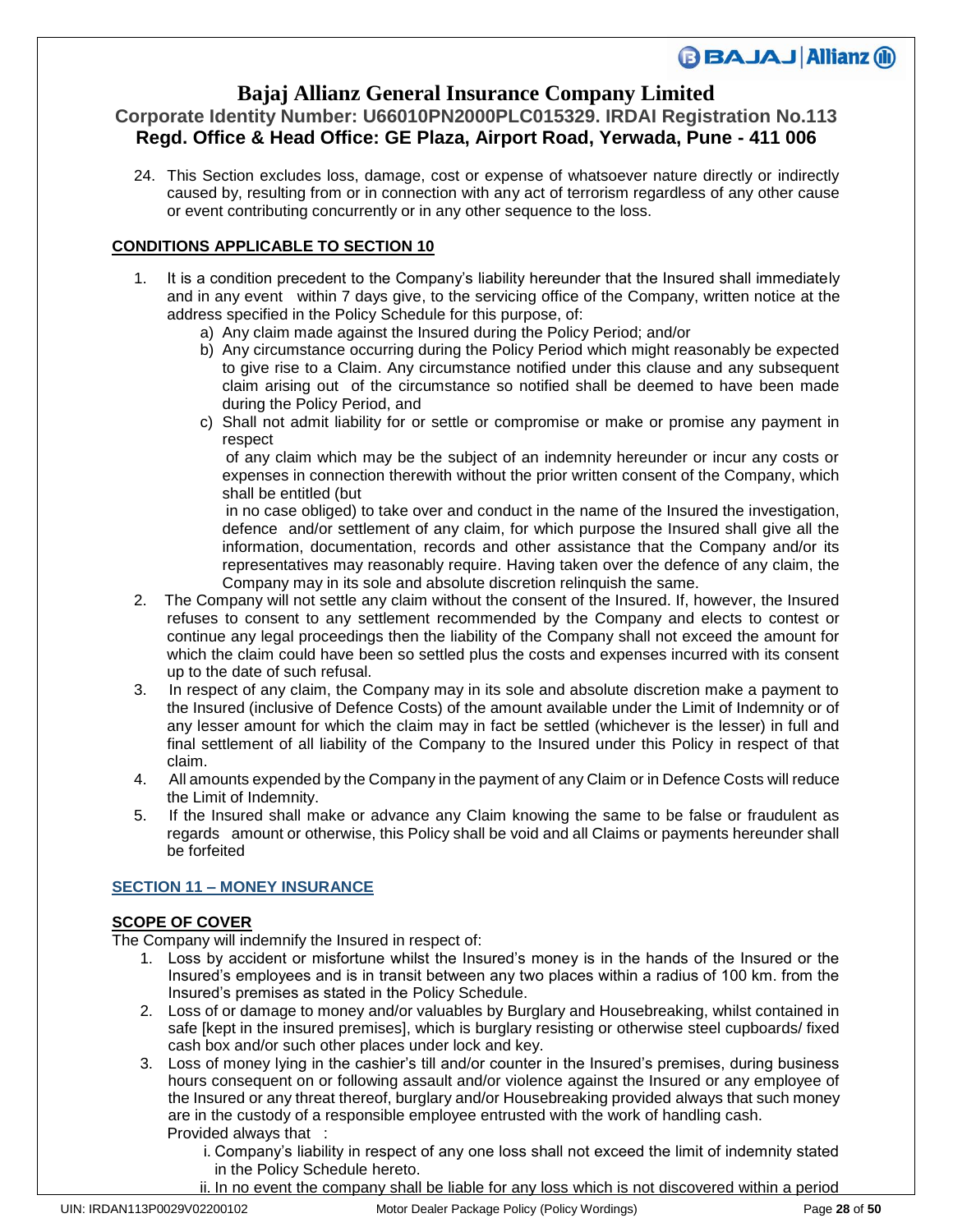### **Bajaj Allianz General Insurance Company Limited**

## **Corporate Identity Number: U66010PN2000PLC015329. IRDAI Registration No.113 Regd. Office & Head Office: GE Plaza, Airport Road, Yerwada, Pune - 411 006**

of 72 hours from its occurrence and not notified forthwith to the company in writing. iii. A complete account of cash received and sent through authorized employees for deposits in bank etc is kept.

### **CONDITIONS APPLICABLE TO SECTION 11**

- 1. It is a condition precedent to the Company's liability hereunder that the Insured shall:
	- i. immediately up on the happening of any insured event or discovery of an insured event giving rise to or likely to give rise to any claim under this Policy, the insured shall give written notice to the Company to the address shown in the Policy Schedule and in the case of the notification of an event likely to give rise to a claim, the Insured shall specify in writing the grounds for holding such belief;
	- ii. immediately and in any event within 24 hours lodge a complaint with the police detailing the money lost in respect of which the Insured intends to submit a claim or the circumstances which might reasonably be expected to give rise to a claim, and within the same period provide a copy of that written complaint and the First Information Report to the Company;
	- iii. within 14 days deliver to the Company a detailed written statement of the money lost and an estimate of the quantum of any claim along with all documentation required to support and substantiate the amount sought from the Company;
	- iv. expeditiously provide the Company and its representatives and appointees with all the information, assistance and documentation that they might reasonably require;
	- v. take all reasonable steps to identify the perpetrators of the Robbery and/or theft and discover and recover any money lost.
	- vi. take all reasonable steps to secure the Insured Premises and Money against a repeat of any Burglary and/or Robbery and/or fortuitous event, and/or prevent the same from occurring
	- vii. take all reasonable steps to safeguard the money and any means by which the money is In Transit against any insured event;
	- viii. ensure that any security system or aid specified in the proposal is maintained in accordance with any maintenance schedule or recommendations of the manufacturer or, if none, then as may be required, and kept in good and effective working condition;
	- ix. ensure that when the Insured Premises are unoccupied all safety installations and aids (including, but not limited to, any burglar alarm system) have been properly deployed.
	- x. Ensure that all means of entry to or exit from any Safe and/or Strong Room in the Insured Premises have been properly secured, and
	- xi. Ensure that all safety installations and aids (including but not limited to, any burglar alarm system) have been properly deployed, and
	- xii. Ensure that the keys of and/or any records as to the codes to and/or combinations to any Safe or Strong Room are kept in a safe and secure place away from the Safe and/or Strong Room
	- xiii. Ensure that out of normal office or business hours, the keys of and/or any records as to the codes to and/or combinations to any Safe or Strong Room are removed to a safe and secure place away from the Insured Premises and, if there are several keys and/or records as to the codes and/or combinations for any Safe or Strong Room, that these are kept separately from each other
	- xiv. The Insured shall maintain a contemporaneous daily written record of the Money contained in the Safe and/or Strong Room and/or In Transit and such record shall be deposited in a safe secure place other than the Safe and/or Strong Room and be produced to the Company in the event of any Claim under this Policy
	- xv. The Insured shall allow the Company at any reasonable time inspect the Safe and/or Strong Room and/or Insured Premises and in the event of any defect or danger being apparent, the Company may give written notice of the same to Insured whereupon the indemnity under this Policy and the liability of the Company arising from or connected to such defect shall be suspended until such time as it is rectified by the Insured and confirmed by the Company to have been rectified to its satisfaction.
- 2. A complete account of cash in the safe/cash box shall be kept secured in some place other than the said safe/cash box and the liability of the Company shall be limited to the amount actually shown by such record to be in the safe/cash box at the time of loss.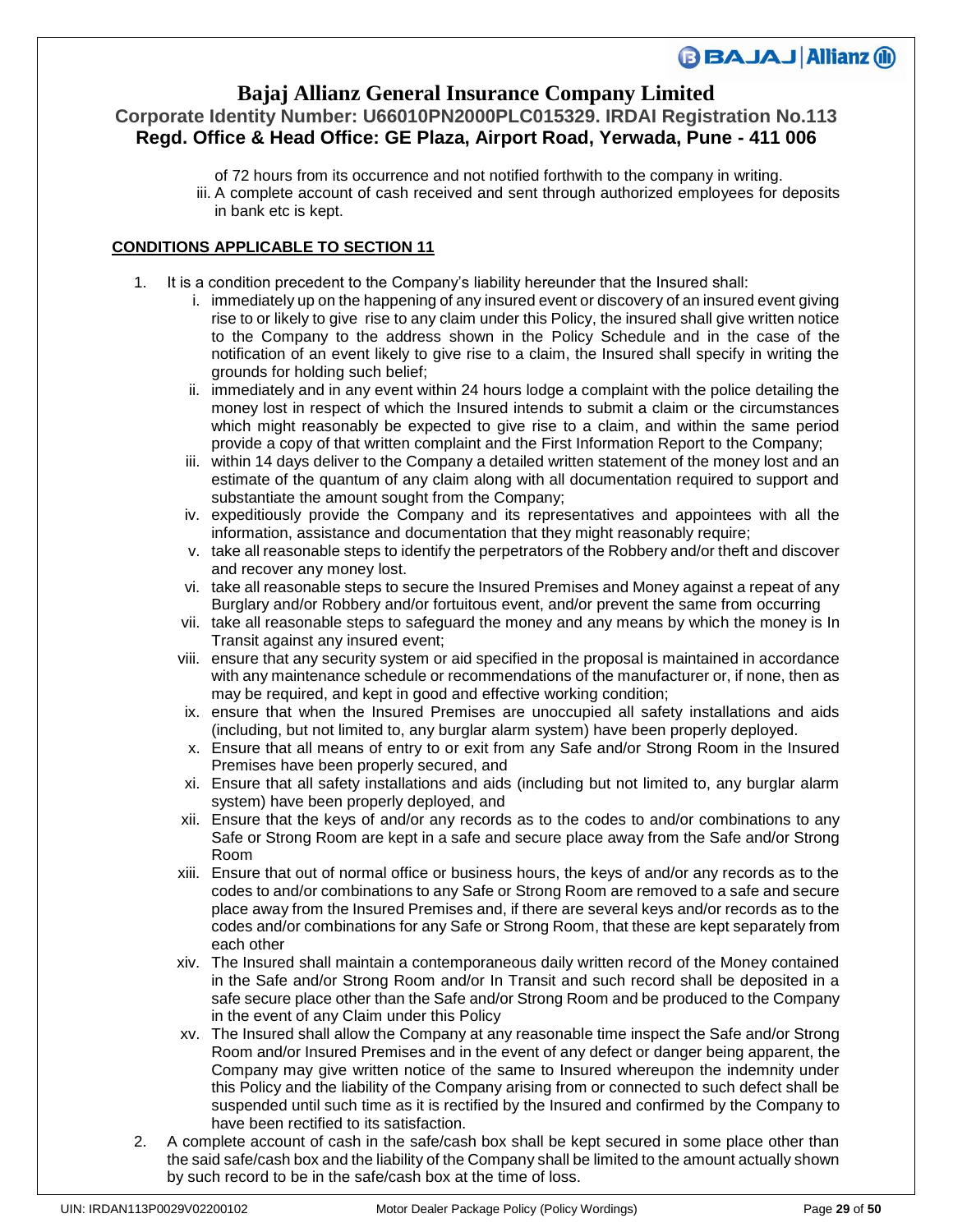## **Bajaj Allianz General Insurance Company Limited**

### **Corporate Identity Number: U66010PN2000PLC015329. IRDAI Registration No.113 Regd. Office & Head Office: GE Plaza, Airport Road, Yerwada, Pune - 411 006**

3. It is further declared and agreed that this policy does not extend to cover the loss of money abstracted from the safe/cash box following the use of the key to the said safe/cash box or any duplicate thereof belonging to the Insured, unless such key has been obtained by threats or violence.

### **EXCLUSIONS APPLICABLE TO SECTION 11**

The Company is not liable for and no indemnity will be provided in respect of any loss arising out of, caused by, occasioned by, attributable to or howsoever connected to:

- 1. any consequential losses of any kind, be they by way of loss of profit, loss of opportunity, loss of gain or potential gain, business interruption, market loss or otherwise and any other legal liability of any kind;
- 2. loss of money carried by anyone other than the Insured or an Employee;
- 3. loss of money where the Insured or an Employee is or is alleged to be involved as a principal or accessory or is alleged to be in anyway concerned or implicated;
- 4. money carried under contract of affreightment;
- 5. loss of money from an unattended vehicle;
- 6. loss due to or in any way contributed to by the Insured or its Employees having knowingly permitted or caused or suffered anything to be done or not done whereby the risks hereby insured against were increased;
- 7. any loss of or damage to any property, whether belonging to the Insured, an employee or any third party;
- 8. any personal or bodily or mental injury or suffering of any description;
- 9. any loss not discovered within a period of 72 hours after its occurrence;
- 10. Loss of money where any employee or the insured or member of the Insured's family is concerned as principal or accessory or arising out of or attributable to act of fraud or dishonesty committed by one or more of the employees carrying the money;
- 11. Shortage due to error or omission.
- 12. Any counterfeit currency.
- 13. This Section excludes loss, damage, cost or expense of whatsoever nature directly or indirectly caused by, resulting from or in connection with any act of terrorism regardless of any other cause or event contributing concurrently or in any other sequence to the loss.

### **MAINTENANCE OF SUM INSURED**

Immediately upon the happening of any loss or damage, the Limit of indemnity under this Section shall be reduced by the amount of loss or damage, and such reduced Limit of indemnity shall limit our liability in respect of any further losses or damages occurring during the current period of the Policy unless upon payment of pro-rata additional premium by you for the unexpired period of the Policy the limit of indemnity is reinstated to the full.

### **SECTION 12 – MACHINERY BREAKDOWN**

### **SCOPE OF COVER**

The company will at its own option by payment or reinstatement or repair indemnify the Insured against unforeseen and sudden physical damage by any cause not hereinafter excluded to any insured property specified in the attached Policy Schedule (s) whilst in the premises therein mentioned necessitating its immediate repair or replacement. This Policy shall apply to the insured items after successful completion of their performance/acceptance tests, whether they are at work or at rest, or being dismantled for the purpose of cleaning or overhauling, or in the course of the aforesaid operations themselves, or when being shifted within the premises, or during subsequent re-erection. The liability of the Company for any one item of the insured property shall not exceed in the aggregate in any one period of Insurance the Sum Insured set against such in the attached Policy Schedule, unless the Sum Insured under such item is reinstated after occurrence of a claim for balance period.

### **EXCLUSION APPLICABLE TO SECTION 12**

1. Loss, damage and/or liability caused by or arising from or in consequence, directly or indirectly of fire including extinguishment of a fire or clearance of debris and dismantling necessitated thereby,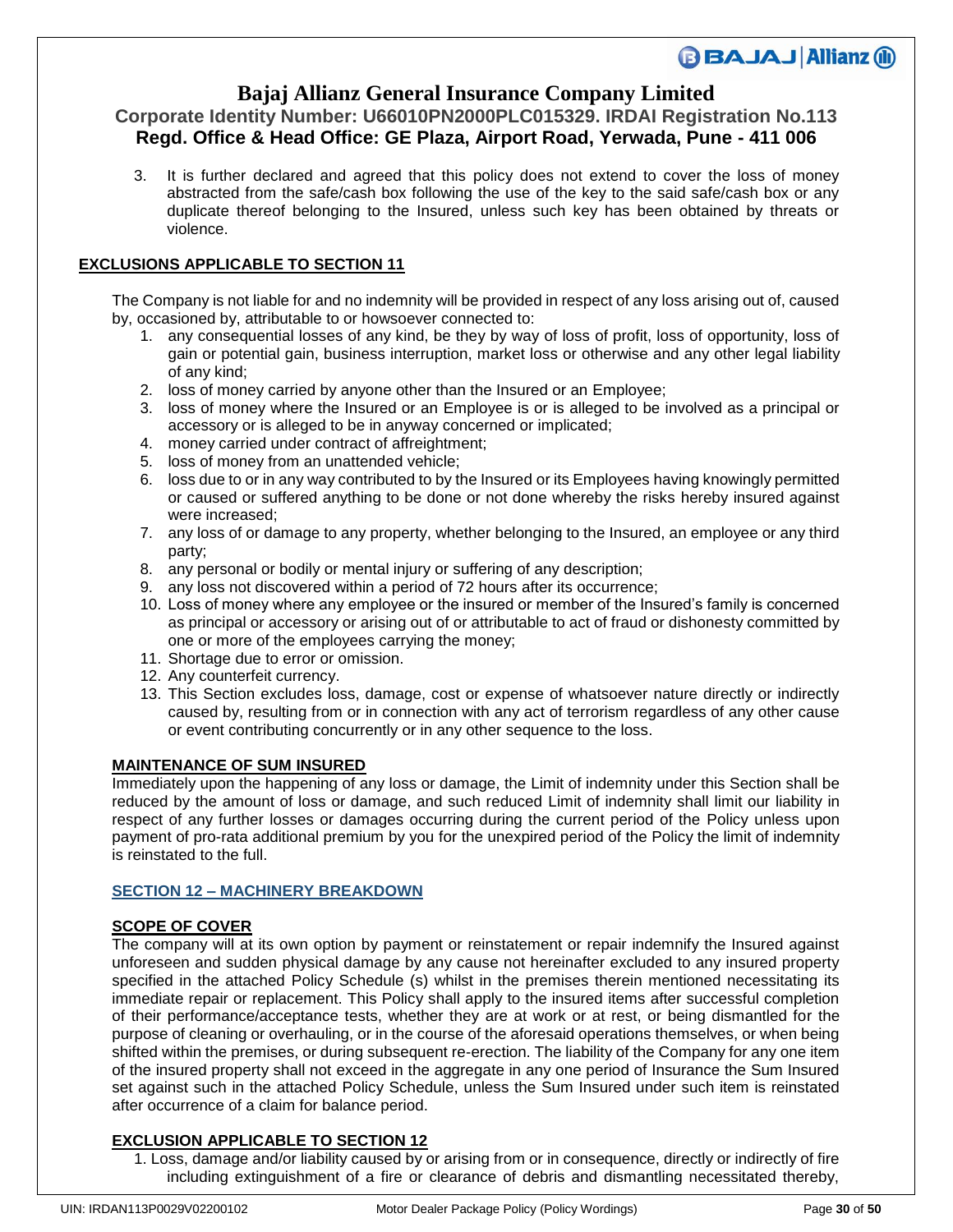### **Bajaj Allianz General Insurance Company Limited**

## **Corporate Identity Number: U66010PN2000PLC015329. IRDAI Registration No.113 Regd. Office & Head Office: GE Plaza, Airport Road, Yerwada, Pune - 411 006**

smoke, soot, aggressive substance, lightning, explosion of any kind (other than bursting or disruption of turbines, compressors, cylinders of steam engines, hydraulic cylinders or fly wheels or other apparatus subject to centrifugal force, internal pressure) theft, collapse of buildings, subsidence, landslide, rockslide, water which escapes from water containing apparatus, flood, inundation, storm, tempest, earthquake, volcanic eruption or other Acts of God, impact of land borne or waterborne or airborne craft or other aerial devices and/or articles dropped therefrom. Any loss or damage by fire within the electrical appliances and installation insured by this Policy arising from or occasioned by overrunning, excessive pressure, short circuiting, arcing, self-heating or leakage of electricity, from whatever cause (lightning included), is covered; provided that this extension shall apply only to the particular electrical machine; apparatus fixture fitting or portions of the electrical installation so affected and not to other machines, apparatus, fixtures fittings or portions of the electrical installation which may be destroyed or damaged by fire so set up.

- 2. Loss damage and/or liability caused by or arising from or in consequence, directly of
	- a) War, invasion, Act of foreign Enemy, Hostilities or war like operations (Whether war be declared or not). Civil war, rebellion, revolution, Insurrection, Mutiny, Riot, Strike, Lockout and Malicious Damage, Civil Commotion, Military or Usurped Power, Martial Law, Conspiracy Confiscation, Commandeering by a group of malicious persons or persons acting on behalf of or in connection with any political Organization, Requisition or Destruction or damage by order of any Government de-jure or de facto or by any Public, Municipal or Local Authority.
	- b) Nuclear reaction, nuclear radiation or radioactive contamination.
- 3. Accident, Loss, damage/and/or liability resulting from over load experiments or tests requiring the imposition of abnormal conditions.
- 4. Gradually developing flaws, defects, cracks or partial fractures in any part not necessitating immediate stoppage, although at some future time repair or renewal of the parts affected may be necessary.
- 5. Deterioration of or wearing away or wearing out any art of any machine caused by or naturally resulting from normal use or exposure.
- 6. Loss, damage and/or liability caused by or arising out of the willful act to willful neglect or gross negligence of the insured or his responsible representatives.
- 7. Liability assumed by the insured by agreement unless such liability would have attached to the insured notwithstanding such agreement.
- 8. Loss, damage and/or liability due to faults or defects existing at the time of commencement of this insurance and known to the insured or his responsible representative but not disclosed to the Company.
- 9. Loss of use of the Insured's plant or property of any other consequential loss incurred by the Insured.
- 10. Loss, damage/and/or liability due to explosions in Chemical Recovery Boilers, other than pressure explosions for e.g. smelt, chemical, ignition, Explosions etc.
- 11. This Section excludes loss, damage, cost or expense of whatsoever nature directly or indirectly caused by, resulting from or in connection with any act of terrorism regardless of any other cause or event contributing concurrently or in any other sequence to the loss unless specifically covered.

### **SPECIAL EXCLUSIONS**

The Company shall not be liable for –

- 1. The Excess, 5% of the claim amount subject to a minimum of Rs 2500, to be first borne by the insured out of each and every claim; where more than one item is damaged in one and same occurrence, the insured shall not, however, be called upon to bear more than the highest Excess applicable to any one such item;
- 2. Loss of or damage to belts, ropes, chains, rubber tyres, dies, moulds, blades, cutters, knives or exchangeable tools, engraved or impression cylinders or rolls; objects made of glass, porcelain, ceramics, all operating media (e.g. lubricating oil, fuel, catalyst, refrigerant, dowtherm) felts, endless conveyor belts or wires; sieves, fabrics, heat resisting and anti-corrosive lining and parts of similar nature, packing material, parts not made of metal (except insulating material) and non-metallic lining or coating of metal parts;
- 3. Loss or damage for which the manufacturer or supplier or repairer of the property is responsible either by law or contract. In any action, suit or other proceeding where the Company alleges that by reason of the provisions of the exceptions or exclusions above, any loss, destruction, damage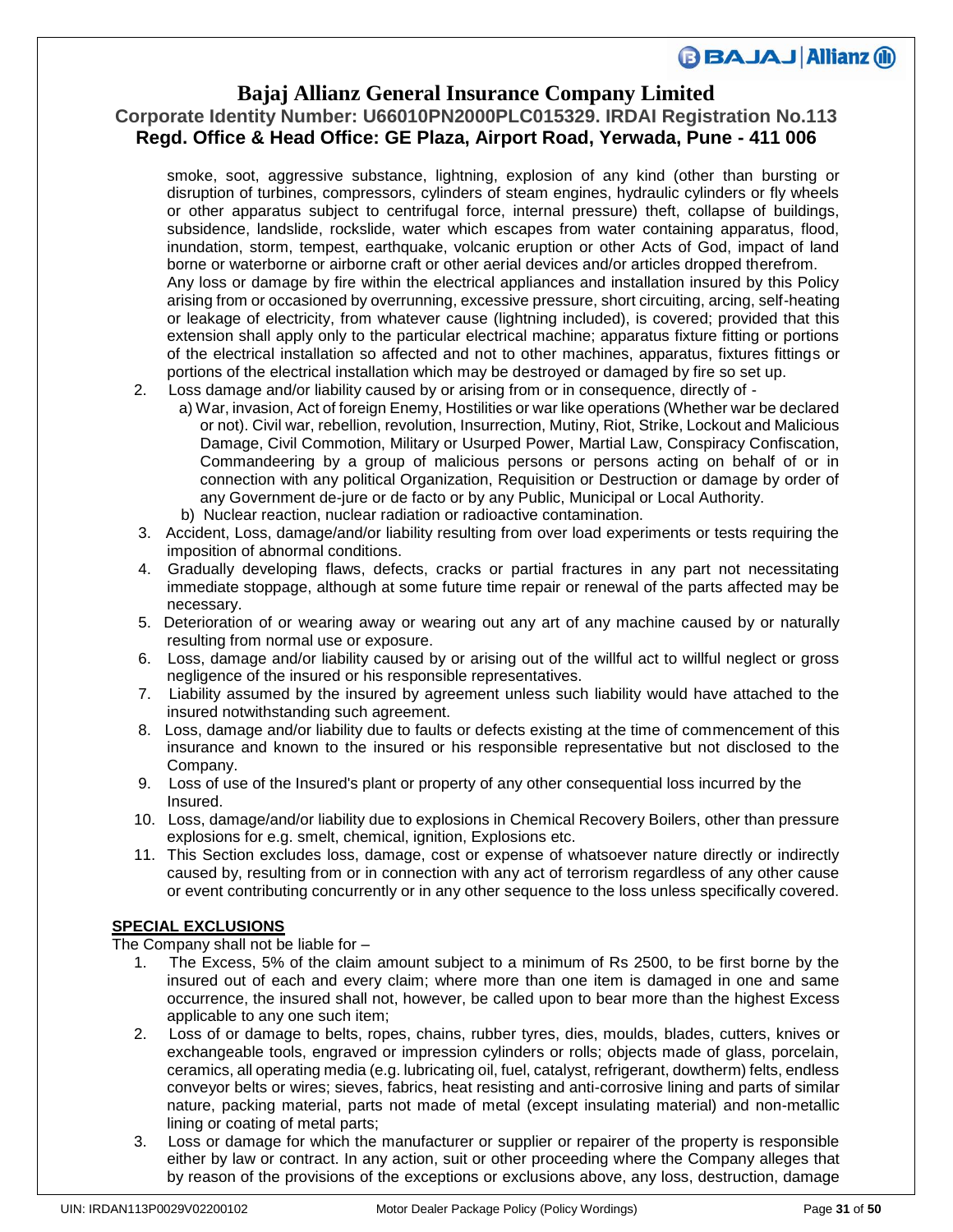## **Bajaj Allianz General Insurance Company Limited**

## **Corporate Identity Number: U66010PN2000PLC015329. IRDAI Registration No.113 Regd. Office & Head Office: GE Plaza, Airport Road, Yerwada, Pune - 411 006**

or liability is not covered by this insurance, the burden of proving that such loss, destruction, damage or liability is covered shall be upon the Insured.

#### **PROVISIONS**

### **SUM INSURED**

It is the requirement of this Insurance that the Sum Insured shall be equal to the cost of replacement of the insured property by new property of the same kind and same capacity which shall mean its replacement cost including freight and customs duties, if any, and erection costs.

### **BASIS OF INDEMNITY**

- a) In cases where damage to an insured item can be repaired, the Company will pay expense necessarily incurred to restore the damaged machine to its former state of serviceability plus the cost of dismantling and re-erection incurred for the purpose of effecting the repairs as well as ordinary freight to and from a repair shop, customs duties if any to the extent such expenses have been included in the Sum Insured. If the repairs are executed at a workshop owned by the Insured the Company will pay the cost of materials and wages incurred for the purpose of the repairs plus a reasonable percentage to cover overhead charges. No deduction shall be made for depreciation in respect of parts replaced except for
	- (i) Wear and tear parts and

(ii) Parts for which manufacturers have specified a fixed life for use and the like but the value of any salvage will be taken into account. If the cost of repairs as detailed here in above equals or exceeds the actual value of the machinery insured immediately before the occurrence of the damage the settlement shall be made on the basis provided for in (b) below.

b) In cases where an insured item is destroyed, the Company will pay the actual value of the item immediately before the occurrence of the loss including costs for ordinary freight erection and customs duties if any provided such expenses have been included in the sum insured, such actual value to be calculated by deducting proper depreciation from the replacement value of the item. The Company will also pay any normal charges for the dismantling of the machinery destroyed but the salvage will be taken into account. Any extra charges incurred for overtime, night-work, work on public holidays, express freight are covered by this insurance only if especially agreed to in writing. In the event of the makers' drawings, patterns and for boxes necessary for the execution of a repair not being available the Company shall not be liable for cost of making any such drawing patterns or core boxes.

 The cost of any alterations, improvements or overhauls shall not be recoverable under this Policy. The cost of any provisional repairs will be borne by the Company if such repairs constitute part of the final repairs and do not increase the total repair expenses.

 If the Sum Insured is less than the amount required to be insured as per Provision 1 here in above, the Company will pay only in such proportion as the Sum Insured bears to the amount required to be insured. Every item if more than one shall be subject to this condition separately.

The Company will make payments only after being satisfied, with the necessary bills and documents that the repairs have been effected or replacements have taken place, as the case may be. The Company may, however, not insist for bills and documents in case of total loss where the Insured is unable to replace the damaged equipment's for reasons beyond their control. In such cases claims can be settled on 'Indemnity Basis'.

### **INSPECTION OF TURBINES AND TURBOGENERATORS**

- 1. All Mechanical and Electrical parts of any steam turbine, gas turbine or generator upto 30,000 KW shall be inspected and overhauled thoroughly under the supervision of Maker's representatives, in a completely opened up state at least every two years: for turbines or generators exceeding 30,000 KW such inspection and overhaul shall take place after 32,000 hours of operation or every four years. The cost of inspection and overhauling shall be borne by the Insured and a copy of the Report issued by the Maker's representative on such inspection and overhauling shall be furnished to the Company immediately after the work has been carried out.
- 2. The Insured shall arrange for these regular inspections in such a way as to enable the company's representative to be present at the inspection at their own expenses. The Company shall be notified

**BBAJAJ Allianz (ii)**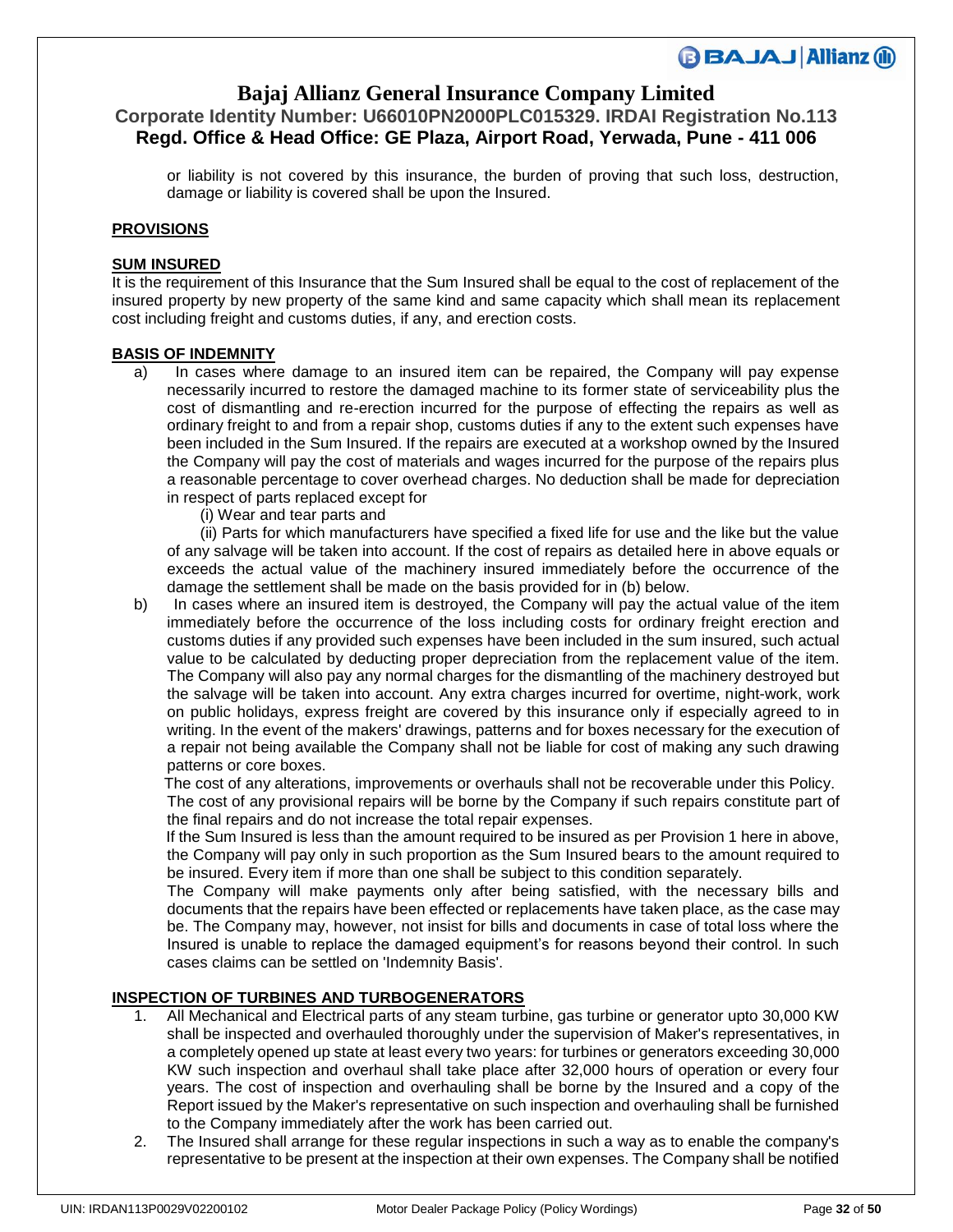## **Bajaj Allianz General Insurance Company Limited**

### **Corporate Identity Number: U66010PN2000PLC015329. IRDAI Registration No.113 Regd. Office & Head Office: GE Plaza, Airport Road, Yerwada, Pune - 411 006**

at least seven days in advance of the commencement of any overhauling necessary according to expert opinion.

- 3. If the insured fails to comply with the requirements of his condition, the Company shall be free from all liability for loss or damage caused by any circumstances, whatsoever.
- 4. The insured may apply for an extension of the period between any two regular inspections, and such extension may be considered if in the opinion of the Company the risk is not aggravated thereby.

### **CONDITIONS**

- 1. This Policy and the attached shall be read together as one contract and words and expressions to which specific meanings have been attached in any part of this Policy or of the attached Policy Schedule shall bear the same meaning wherever they may appear.
- 2. If a claim is in any respect fraudulent or if any false declaration is made or used in support thereof or if any fraudulent means or devices are used by the insured or any one acting on his behalf to obtain benefit under this Policy, or if a claim is made and rejected and no action, or suit is commenced within 12 months after such rejection or in a case of arbitration taking place as provided therein within 12 calendar months after the arbitrator or arbitrators or umpire have made their awards, all benefits under this Policy shall be forfeited and the rights of insured shall stand extinguishment and the liability of the company shall also stand discharged.
- 3. No admission, offer, promise, payment or indemnity shall be made or given by or on behalf of the Insured without the written consent of the Company who shall be entitled if they so desire to take over and conduct in the name of the Insured the defence or settlement of any claim for indemnity or damage or otherwise and shall have full discretion in the conduct of any proceeding or in the settlement of any claim and the Insured shall give all such information and assistance as the Company may require.
- 4. The due observance and fulfillment of the terms, provisions and conditions of and endorsement on this policy in so far as they relate to anything to be done or complied with by the insured and the truth of the statement and answers in the said proposal shall be conditions precedent to any liability of the Company to make any payment under this Policy.

### **OBLIGATIONS OF THE INSURED**

- 1. The Insured shall take all reasonable steps to maintain the insured property in efficient working order and to ensure that no item is habitually or intentionally over loaded. The Insured shall fully observe the manufacturer's instructions for operating, inspection and overhaul, as well as government, statutory municipal and all other binding regulations in force concerning the operation and maintenance of the insured plant and machinery;
- 2. The Company's Officials shall at all reasonable times have the right to inspect and examine any property insured hereunder and the Insured shall provide the Officials of the Company with all details and information necessary for the assessment of the risk. The Company shall provide the Insured with a copy of the inspecting Official's report; which shall however be treated as strictly confidential both by the Insured and the Company.
- 3. In the event of any
	- a) Material change in the original risk;
	- b) Alteration, modification or addition to insured item
	- c) Departure from prescribed operating conditions, whereby the risk or loss or damage increases
	- d) Changes in the Insured's Interest (such as discontinuation or liquidation of the business or being places in receivership) Taking place, the Policy shall be void unless its continuance be agreed by endorsement signed by the Company.

### **DUTIES FOLLOWING AN ACCIDENT**

- 1. In the event of any occurrence which might give rise to a claim under this Policy the Insured shall
	- a) Immediately notify the Company by telephone or telegram as well as in writing, giving an indication as to the nature and extent of loss or damage;
	- b) Take all reasonable steps within his power to minimize the extent of the loss or damage;
	- c) Preserve the damaged or defective parts and make them available for inspection by an official or surveyor of the Company.
	- d) Furnish all such information and documentary evidence as the Company may require.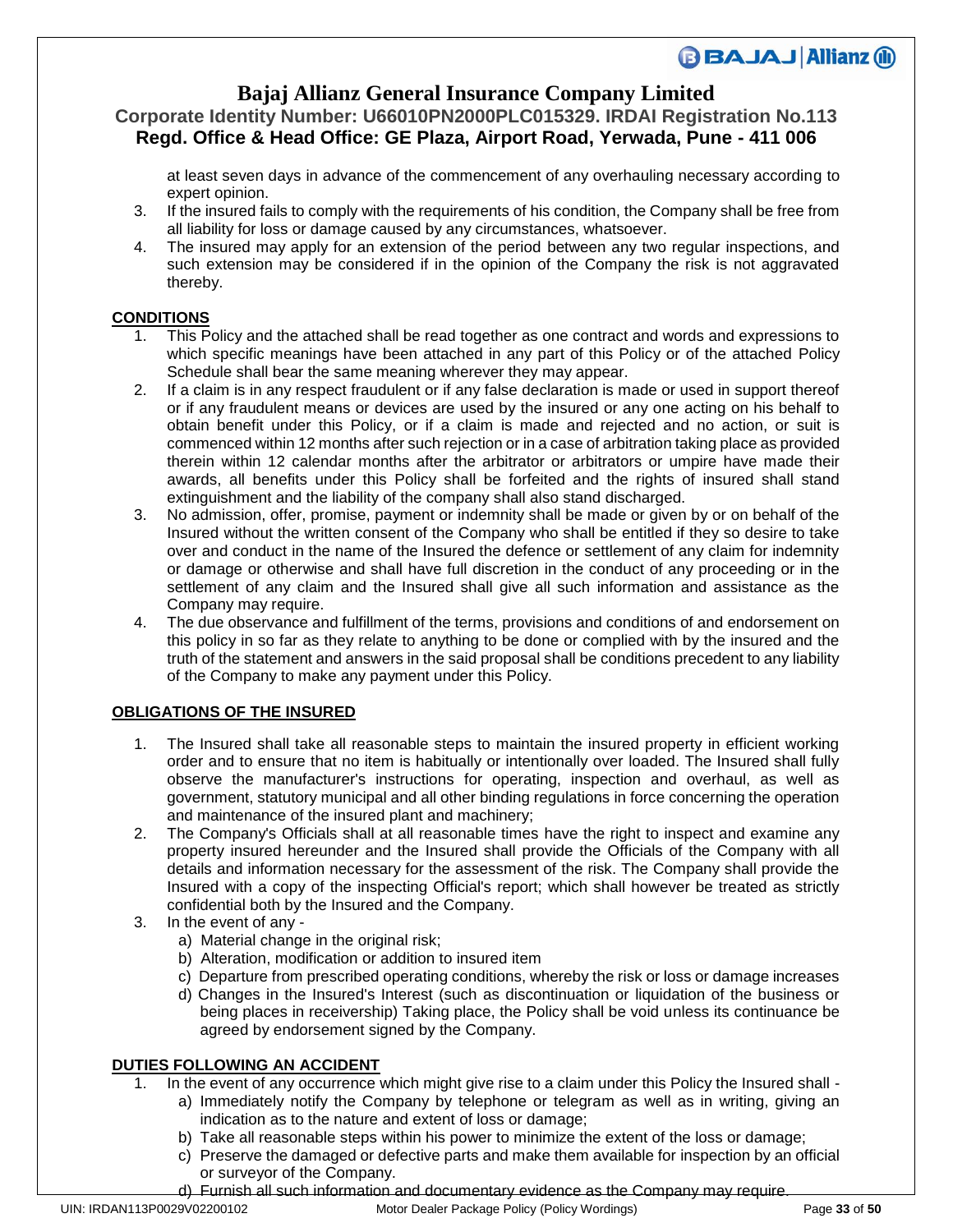## **Bajaj Allianz General Insurance Company Limited**

## **Corporate Identity Number: U66010PN2000PLC015329. IRDAI Registration No.113 Regd. Office & Head Office: GE Plaza, Airport Road, Yerwada, Pune - 411 006**

- 2. The Company shall not be liable for any loss or damage of which no notice and completed claim form have been received by the Company within Fourteen days of its occurrence.
- 3. Upon notification of a claim being given to the Company, the insured may proceed with the repair of any minor damage not exceeding Rs. 2,500/- provided that the carrying out of such repair is without prejudice to any question of liability of the Company and that any damaged part requiring replacement is kept for inspection by the Company, but in all other cases a representative of the Company shall have the opportunity of inspecting the damage before any alterations repairs or replacement are effected. Nothing contained herein shall prevent the Insured from taking such steps as are absolutely necessary to maintain the operation of the plant.
- 4. The liability of the Company under this Policy in respect of any item of property sustaining damage, for which indemnity is provided, shall cease if the said item is kept in operation without being repaired to the satisfaction of the Company.

### **OTHER INSURANCE**

If at the time any claim arises under this Policy there is any other insurance covering the same loss damage or liability the Company shall not be liable to pay or contribute more than its rateable proportion of such loss damage or liability.

### **POSITION AFTER A CLAIM**

- 1. The Insured shall not be entitled to abandon any property whether taken possession of by the Company or not.
- 2. As from the day of loss the Sum Insured for the remainder of the period of insurance is reduced by the amount of the compensation. To prevent under insurance during the remainder of the current period of insurance the amount insured must be reinstated. The premium will be calculated prorata from the day repaired item is again put to work. For subsequent period of insurance the original indemnity and premium are again in force unless circumstances justify an alteration.

### **TRANSFER OF INTEREST**

The insurance granted by this policy shall cease to attach to any items described in the Policy Schedule the interest in which shall pass/transferred from the Insured to any other person/entity otherwise than by will , Unless the consent of the Company for the continuance of the Insurance shall be obtained and signified by endorsement hereon as per . The condition being that the Insured shall own/title to the property [described in the Policy Schedule] at the time of loss/damage and at the time of claim,

#### **TERMINATION OF INSURANCE CONTRACT**

This insurance contract may be terminated at any time at the request of the insured, in which case the Company will retain the premium calculated at the customary short period rate for the time the policy has been in force. This insurance may also at any time be terminated at the option of the Company by 15 daysnotice to that effect being given to the insured, in which case the Company shall be liable to refund on demand a rateable proportion of the premium for the unexpired term from the effective date of the cancellation.

### **RECOURSE**

The Insured shall at the expense of the Company do and concur in doing and permit to be done all such acts and things as may be necessary or required by the Company and execute in favour of the Company such documents as is required by the Company in enforcing any right or remedies of obtaining relief or indemnity from parties (other than those insured under this Policy) to which the Company shall be or would become entitled or subrogated upon their paying or proposed to be paid for or making good of any loss damage incurred by the Insured under this policy, whether such acts and things shall be or become necessary or required before or after the Insured's indemnification by the Company.

### **GENERAL EXCLUSIONS APPLICABLE TO ALL SECTIONS OF THE POLICY:**

As expressly stated to the contrary, and in addition to the Exclusions stated for any individual Section, no cover is available hereunder and no payment will be made by the Company for any claim directly or indirectly caused by, based on, arising out of or howsoever attributable to any of the following: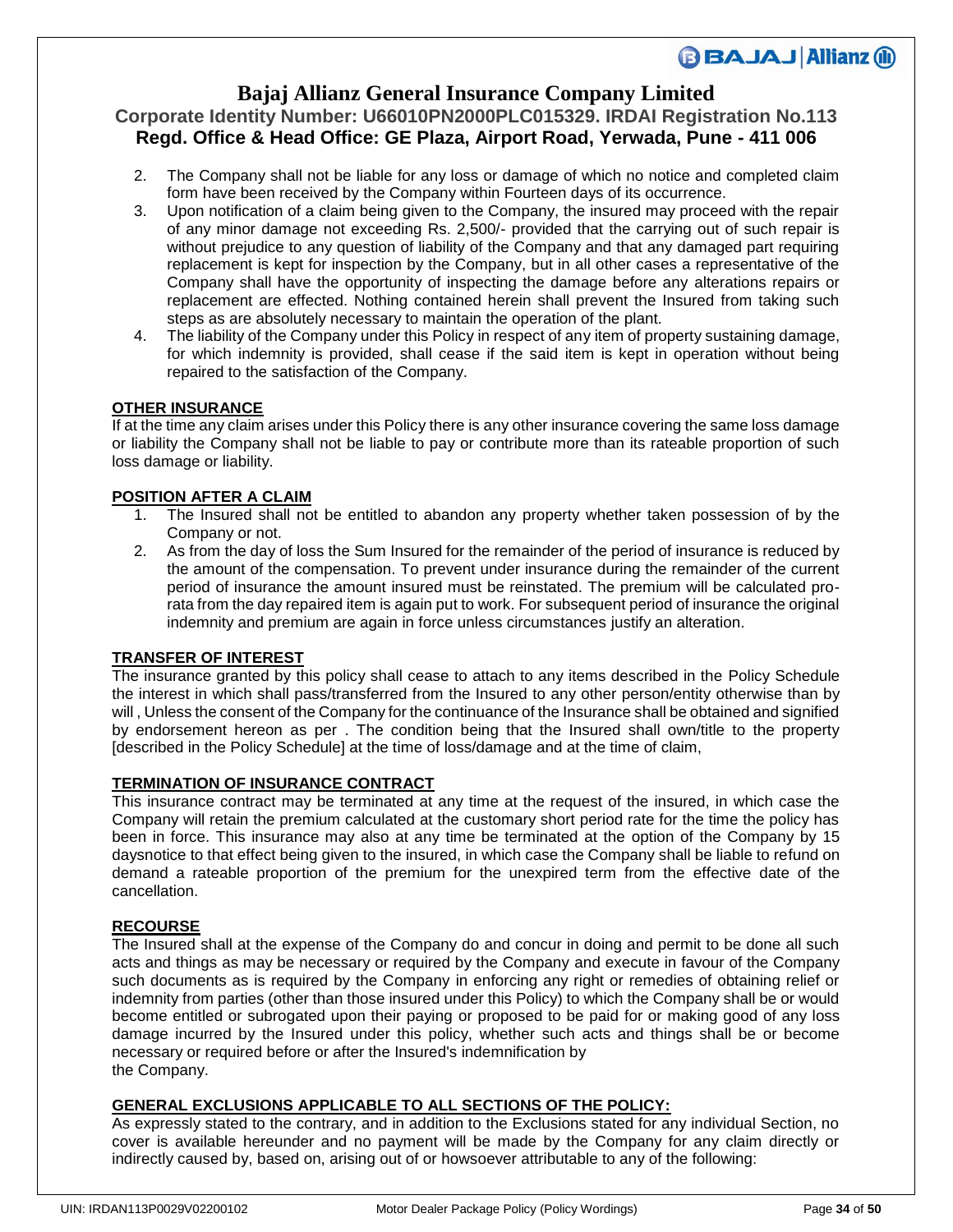## **Bajaj Allianz General Insurance Company Limited**

### **Corporate Identity Number: U66010PN2000PLC015329. IRDAI Registration No.113 Regd. Office & Head Office: GE Plaza, Airport Road, Yerwada, Pune - 411 006**

- 1. The Insured's consequential losses of any kind, be they by way of loss of profit, loss of opportunity, business interruption, market loss or otherwise, or any claims arising out of loss of a pure financial nature such as loss of goodwill.
- 2. Ionising radiation or contamination by radioactivity from any nuclear fuel or from any nuclear waste or from the combustion of nuclear fuel.
- 3. The radioactive toxic explosive or other hazardous properties of any explosive nuclear assembly or nuclear component thereof.
- 4. Asbestosis or in any manner related to or arising out of the sale, manufacture, production, distribution or the like of asbestos.
- 5. Any circumstance, fact or mater of which the Insured was or ought reasonably to have been aware prior to the commencement of the Policy Period.
- 6. War, invasion, acts of foreign enemies, hostilities (whether war be declared or not), civil war, rebellion, revolution, insurrection, military or usurped power or confiscation or nationalisation or requisition of or damage to property by or under the order of any government or public local authority.
- 7. Liability more specifically insured elsewhere.
- 8. Libel, slander, false arrest, wrongful eviction, wrongful detention, defamation including mental injury, anguish or shock resulting there from.

### 9. **TERRORISM DAMAGE EXCLUSION WARRANTY**

 Notwithstanding any provision to the contrary within this insurance it is agreed that this insurance excludes loss, damage cost or expense of whatsoever nature directly or indirectly caused by, resulting from or in connection with any act of terrorism regardless of any other cause or event contributing concurrently or in any other sequence to the loss.

 For the purpose of this endorsement an act of terrorism means an act, including but not limited to the use of force or violence and / or the threat thereof, of any person or group(s) of persons whether acting alone or on behalf of or in connection with any organization (s) or government(s), committed for political, religious, ideological or similar purpose including the intention to influence any government and/or to put the public, or any section of the public in fear.

 The warranty also excludes loss, damage, cost or expenses of whatsoever nature directly or indirectly caused by, resulting from or in connection with any action taken in controlling, preventing, suppressing or in any way relating to action taken in respect of any act of terrorism.

 If the company alleges that by reason of this exclusion, any loss, damage, cost or expenses is not covered by coverage under this insurance the burden of proving the contrary shall be upon the insured.

### **CLAUSES APPLICABLE TO ALL SECTIONS OF THE POLICY:**

### 1. **Personal Conveyance Clause**

This Insurance only covers the Property insured in transit when in the "close personal custody and control" of an individual designated in this Insurance and subject to the individual limitations of respective sections, if any as specified in the Policy Schedule attached. For the purpose of this clause, "close personal custody and control" means that the Property insured shall be held by, or attached to, or within sight and not more than arm's length reach of the designated individual at all times whilst in transit, subject to the Hotel/Motel Clause. A negligent or voluntary relinquishment of "close personal custody and control" over the Property insured by the designated individual will not constitute a loss for the purposes of recovery hereunder, and will result in an immediate cessation of coverage, subject to the Hotel/Motel Clause. Losses due to the infidelity of the designated individual are excluded.

### 2. **Hotel/ Motel Clause**

In respect of stay risks, this Insurance only covers the Property insured when in the hand or sight of the Insured and/or Insured's Employee(s) and/or representative(s) or when deposited in either bank safe deposit vault or in the safe of a Hotel or Motel and/or whilst in custody of customs. For the purpose of this clause, coverage in respect of a safe in a Hotel/ Motel room will be operative only when the room is occupied or the insured Property is contained in a safe and/or vault. This insurance excludes loss of or damage to the insured Property from unattended Hotel/Motel rooms.

#### 3. **Storage at Residence Clause**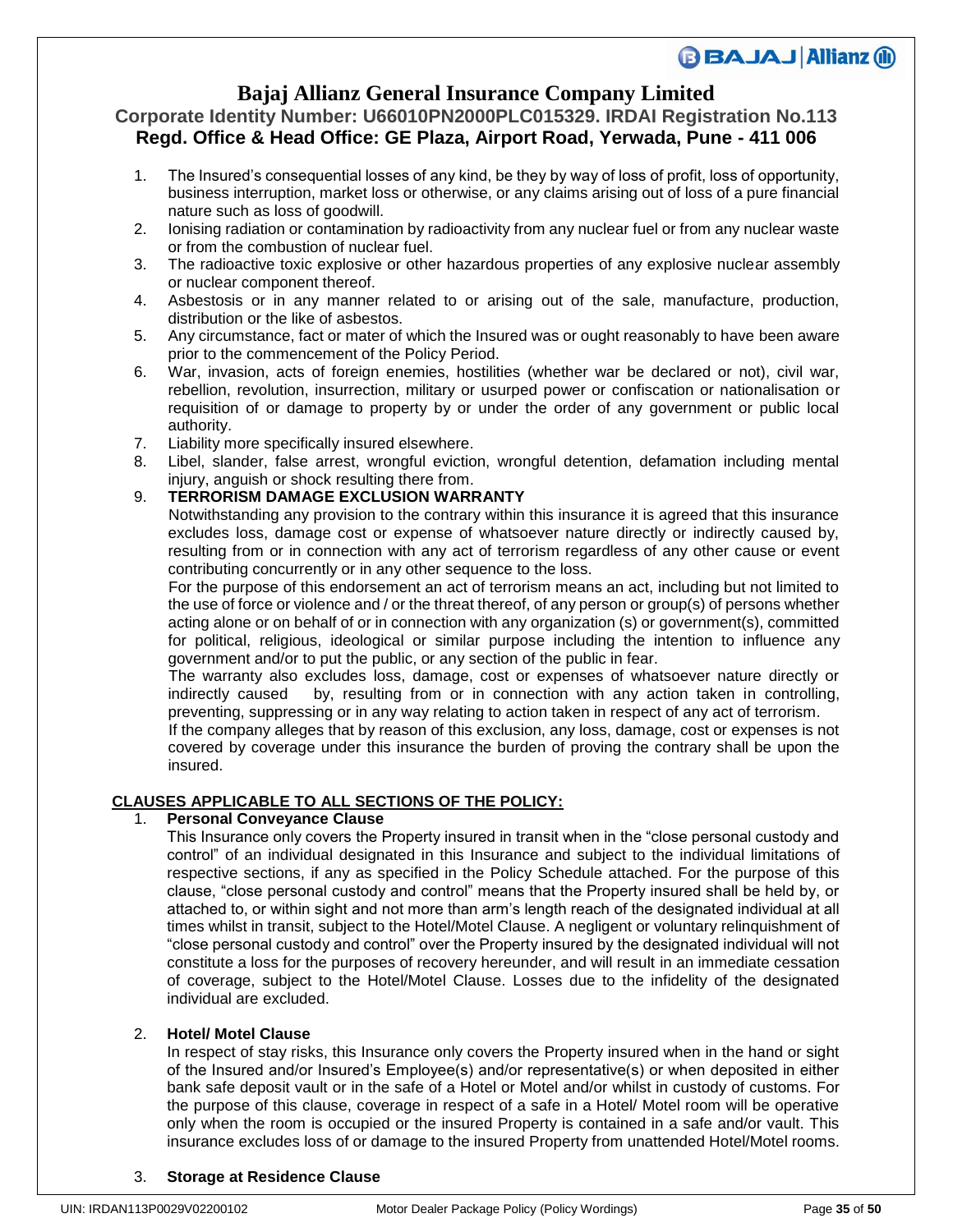## **Bajaj Allianz General Insurance Company Limited**

### **Corporate Identity Number: U66010PN2000PLC015329. IRDAI Registration No.113 Regd. Office & Head Office: GE Plaza, Airport Road, Yerwada, Pune - 411 006**

It is agreed and understood between parties that whenever the Insured and/or Insured's representatives take any insured goods home, these goods have to remain under the personal and permanent supervision of an adult person unless locked in a safe at private dwelling house.

### 4. **Maintenance of Keys Clause**

The keys to the Insured's Premises and/or Safe shall not be left on the Insured's Premises out of business hours unless such premises are occupied by the Insured or any authorized Employees of the Insured; in which case, such keys if left on the premises shall be deposited in a secured place.

### 5. **Pair or Sets Clause**

In the event of loss or damage to any article forming part of a pair of set, the Company shall pay the value of the particular part or parts without reference to any special value of the part or parts forming part of pair or set, but in any event the Company's liability shall not exceed the proportionate part of the Sum Insured in respect of the pair or set.

### **GENERAL CONDITIONS (APPLICABLE TO ALL SECTIONS OF THE POLICY)**

1. This Policy and the Policy Schedule shall be read together and any word or expression to which a specific meaning has been attached in any part/section of the Policy or of the Policy Schedule shall bear such meaning wherever it may appear for that section. If no separate definition is give in a section then general definitions given in the beginning of this Terms and Conditions shall apply.

### 2. **Reasonable Care**

 The Insured shall take all reasonable precautions for the safety of the Property as regards selection and supervision of Employees, securing all doors and windows and other means of entrance or exit otherwise and shall not withdraw or vary the protection and/or safeguards as are referred to in the proposal form to the detriment of the interest of the Company without its consent.

#### 3. **Record Keeping**

 The Insured shall keep a daily record of the Property (quantity, quality and value) both on the Insured's Premises and entrusted to any persons covered under the Policy. Such record shall be deposited in a secured place on the Insured's Premises. Preferably a copy must be maintained at a place other than the Insured's Premises. The record should be produced as documentary evidence in support of a claim under the Policy.

#### 4. **Due Observance**

 The due observance and fulfilment of the terms, provision conditions and endorsement of this Policy in so far as they relate to anything to be done or complied with by the Insured and the truth of the statements and answers in the said proposal shall be a condition precedent to any liability of the Company to make any payment under this Policy.

#### 5. **Due Diligence**

 The Insured shall use due diligence and do and concur in doing everything reasonably practicable to avoid or diminish any loss under this Policy

6. The Company shall not be liable to make any payment under this Policy is respect of any loss or damage if discovery thereof be not made within 15 days of the happening of the same except in respect of sections where the discovery period has been specifically amended.

#### 7. **Alteration of Risk**

 The cover afforded under this Policy shall be suspended and no payment shall be made hereunder if:

- a) The Insured carries on any business at the Insured Premises other than the Business mentioned in the Policy Schedule, and/or
- b) There is any material change in the facts and matters stated in the proposal, and/or
- c) The ownership/interest of the Contents and/or the Insured Premises passes from the Insured to any other person or entity otherwise than by the operation of the law of succession as applicable, and/or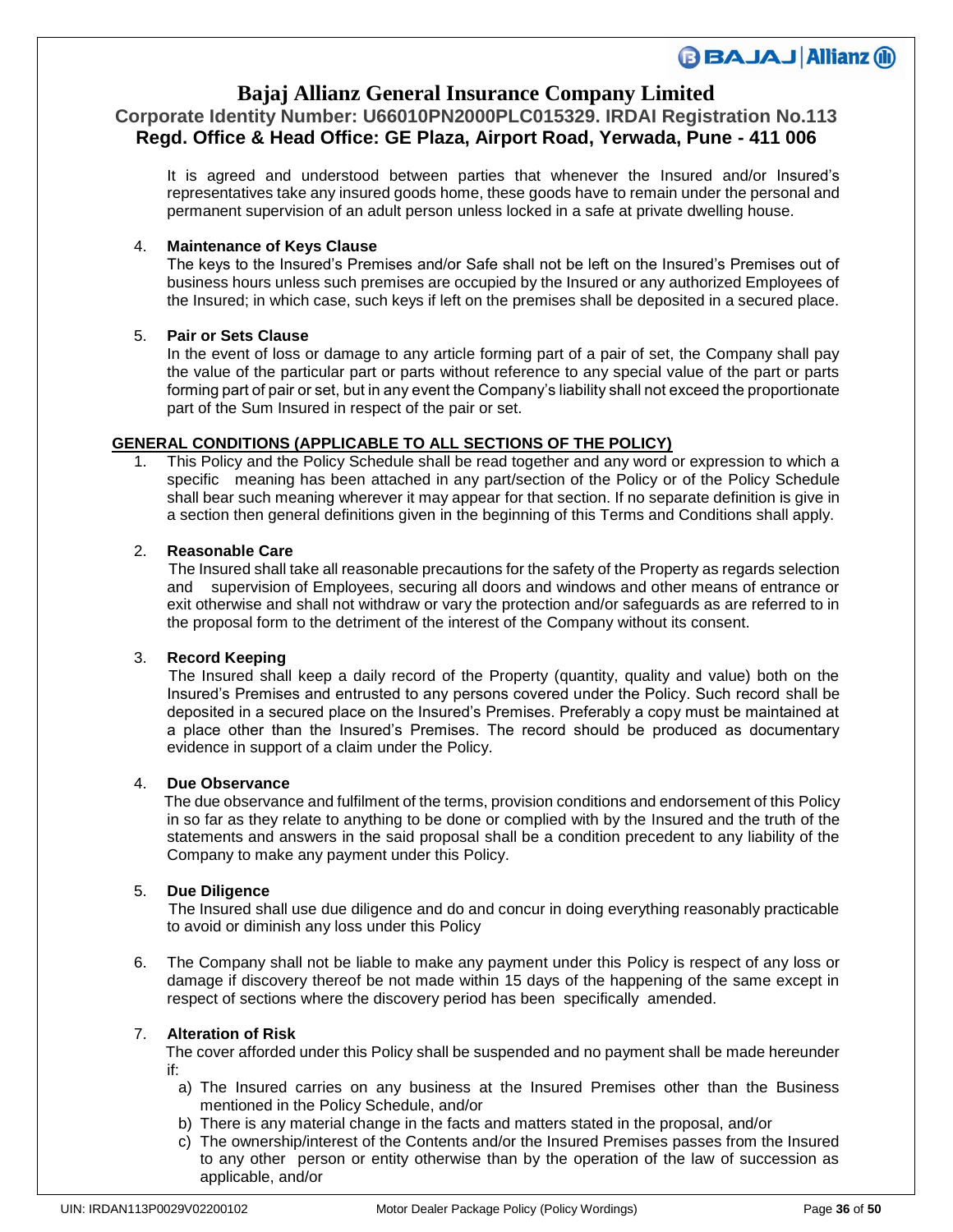### **Bajaj Allianz General Insurance Company Limited**

## **Corporate Identity Number: U66010PN2000PLC015329. IRDAI Registration No.113 Regd. Office & Head Office: GE Plaza, Airport Road, Yerwada, Pune - 411 006**

- d) If the Insured Premises are unused, and such suspension shall continue until such time as the Company has agreed to lift the suspension and the Insured has paid any additional premium that may be requested by the Company.
- 8. In case of any loss or damage of any kind whatsoever, it shall be lawful for the Insured, or Insured's factors, servants or assignees to make all efforts for the defense, safeguard and recovery of the aforesaid subject matter of this insurance or any part thereof without prejudice to this insurance or waiver of the Insured's rights hereunder.

### 9. **Mis-representation/ Mis-description/ Non-Disclosure**

 The Policy shall be void and all premium paid hereon shall be forfeited by the Company in the event of misrepresentation, misdescription or non-disclosure of any material particular.

 No claim shall be recoverable hereunder if any change shall be made in the premises or in the conditions of the risk as existing at the time of acceptance unless the Company shall by endorsement hereon declare the insurance to be continued. The Company shall in no case be bound to accept any notices of any transfer of interest arising hereunder and nothing hereunder contained shall give any right against the Company to any person other than the Insured.

### 10. **Duties and Obligations on Occurrence of An Insured Event**

 Upon the happening of any event giving rise to a claim under any or more than one sections of the Policy coming to the knowledge of the Insured:

- a) The Insured shall immediately lodge a complaint with the police detailing the items lost and/or damaged and in respect of which the Insured intends to claim and take all practicable steps to discover the guilty person or persons and to recover the Property lost or stolen and to prosecute and obtain the conviction of such person or persons for the offence.
- b) The Insured shall permit the authorized representatives of the Company to investigate and or examine the premises and books of accounts and shall furnish all explanation voucher proof of ownership and other evidence/documents to substantiate the claim and the Company may if deemed necessary require corroborative evidence of the statements of the Insured or of any member of Insured's family or Insured's Employees in support of any claim.
- c) The Insured shall take all practicable steps to trace and recover the Property and in the event of theft or burglary or Robber or damage (direct or indirect) to discover the person by whom the Property was stolen/robbed or damaged and to prosecute and obtain the conviction of such person for offence and trace and recover any Property stolen.

### 11. **Claim Settlement Process**

- A. Upon the happening of any event giving rise to a claim, the insured shall within 24 hours contact the Company and intimate the claim.
- B. While intimating the claim, the insured shall be required to furnish all the requisite information, such as:
	- a) Name of the Insured
	- b) The Insured's contact details
	- c) Policy Number
	- d) Date and Time of loss
	- e) Location of Loss
- C. In event of a claim arising under this Policy, the Insured shall arrange for submission of the following documents to the Company within 7 days of the occurrence of loss:
	- a) Duly completed claim form signed by the insured, detailing the loss or damage that has occurred and an estimate of the quantum of any claim along with all documentation required to support and substantiate the amount sought from the Company, and;
	- b) Fire Brigade Report in case of Fire
	- c) Written complaint to Police (FIR) for Theft and Burglary/Robbery Claims
	- d) Police Final Investigation Report for Theft and Burglary/Robbery Claims
	- e) Bills and invoices, valuation reports etc required to support and substantiate the claim amount
	- f) NEFT details & cancelled cheque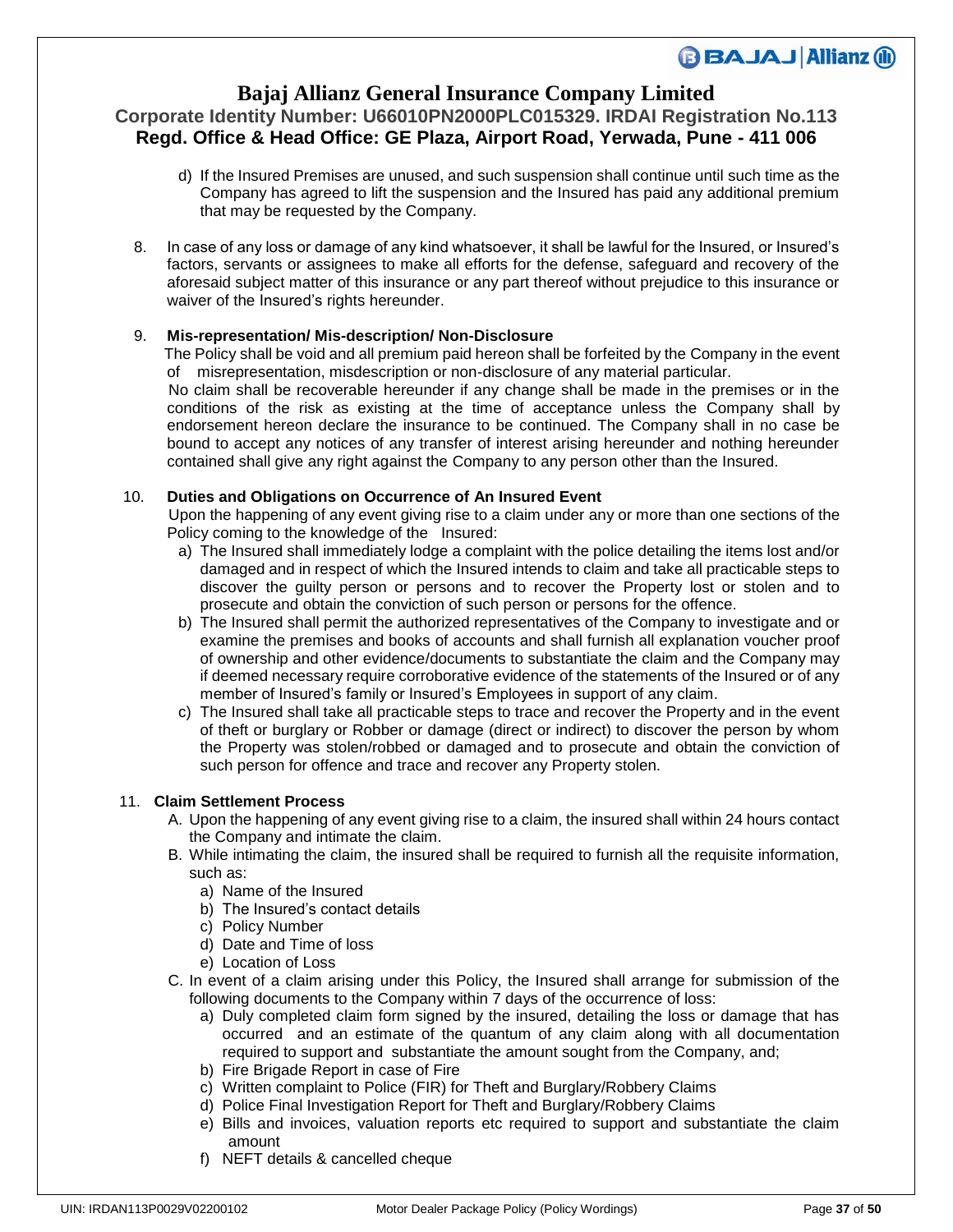### **Bajaj Allianz General Insurance Company Limited**

## **Corporate Identity Number: U66010PN2000PLC015329. IRDAI Registration No.113 Regd. Office & Head Office: GE Plaza, Airport Road, Yerwada, Pune - 411 006**

- g) Any other document deemed necessary to establish the loss or its quantum depending upon the nature of claim.
- D. On receipt of all the required information along with the claim form, the company will take call to appoint a surveyor for assessing the loss/ claim within 72 hours of the receipt of intimation from the Insured. The Insured shall allow the surveyor to inspect the lost/ damaged properties/ goods or the insured premises from where such loss/damage took place. The Insured shall assist and not hinder or prevent the surveyor in pursuance of his/ her duties. The Insured shall not abandon the insured property/ items in the premises, nor take any step to rectify/ remedy the damage before the same has been approved by the Company or the Surveyor.

 The insured shall within 30 days of the occurrence of the loss to the building, intimate to the insurance company his intention to either reconstruct the building or opt not to do so.

- E. The surveyor shall communicate his/ her report to the Company within 30 days of his/ her appointment.
- F. If the Company, on the receipt of a survey report, finds that it is incomplete in any respect, the Company shall require the surveyor, under intimation to the Insured, to furnish an additional report on certain specific issues as may be required. Such a request may be made by the Company within 15 days of the receipt of the original survey report.
- G. The surveyor on receipt of this communication shall furnish an additional report within three weeks of the date of receipt of communication from the Company.
- H. On receipt of the survey report or the additional survey report, as the case may be, the Company shall within a period of 30 days take call as to whether the claim is admissible or not and if admissible offer a settlement of the claim to the Insured. Upon acceptance of an offer of settlement by the insured, the payment of the amount due shall be made within 7 days from the date of acceptance of the offer by the insured. In the cases of delay in the payment, the insurer shall be liable to pay interest at a rate which is 2% above the bank rate prevalent at the beginning of the financial year in which the claim is reviewed by it. If the Company, for any reasons to be recorded writing and communicated to Insured, decides to reject a claim under the Policy, it shall do so within a period of 30 days from the receipt of the survey report or the additional survey report, as the case may be.
- I. If the insurer, for any reasons decides to reject the claim under the policy the reasons regarding the rejection shall be communicated to the insured in writing within 30 days of the receipt of documents. The insured may take recourse to the Grievance Redressal Procedure.

#### 12. **Basis of Loss Settlement**

 The Company at any time before payment of a claim and notwithstanding that an offer of settlement has been made instead of paying the amount of the loss or damage in respect of any Property may make it good by reinstating or replacing any of the Property lost or damaged or such item or parts thereof as the Company may think fit and paying the amount of loss or damage in respect of the residue of such Property. Provided that if the Company elects to replace any Property, the Company in making good of the loss or damage shall not be bound to replace or reinstate such Property exactly and completely but only to do so substantially as nearly as circumstances permit and in a reasonably sufficient manner. In cases where any of the Property is insured elsewhere, the Company may join with any other insurance company or insurers in replacing or reinstating the same.

#### 13. **Mid-term enhancement of the Sum Insured under the Policy**

 It is hereby agreed and declared that on payment of additional premium and specifically agreed by the Company the Sum insured under the various sections of the policy can be enhanced midterm by the Insured on pro-rata basis.

### 14. **Mid-term Inclusion of Sections**

 It is hereby agreed and declared that Mid-term inclusion of Sections is permissible. Annual premium shall be charged for such mid-term inclusions. No refund of premium shall be made on the midterm cancellation of the Sections unless the entire Policy is cancelled simultaneously. Cover shall commence 15 days after the receipt of the premium.

#### 15. **Contribution**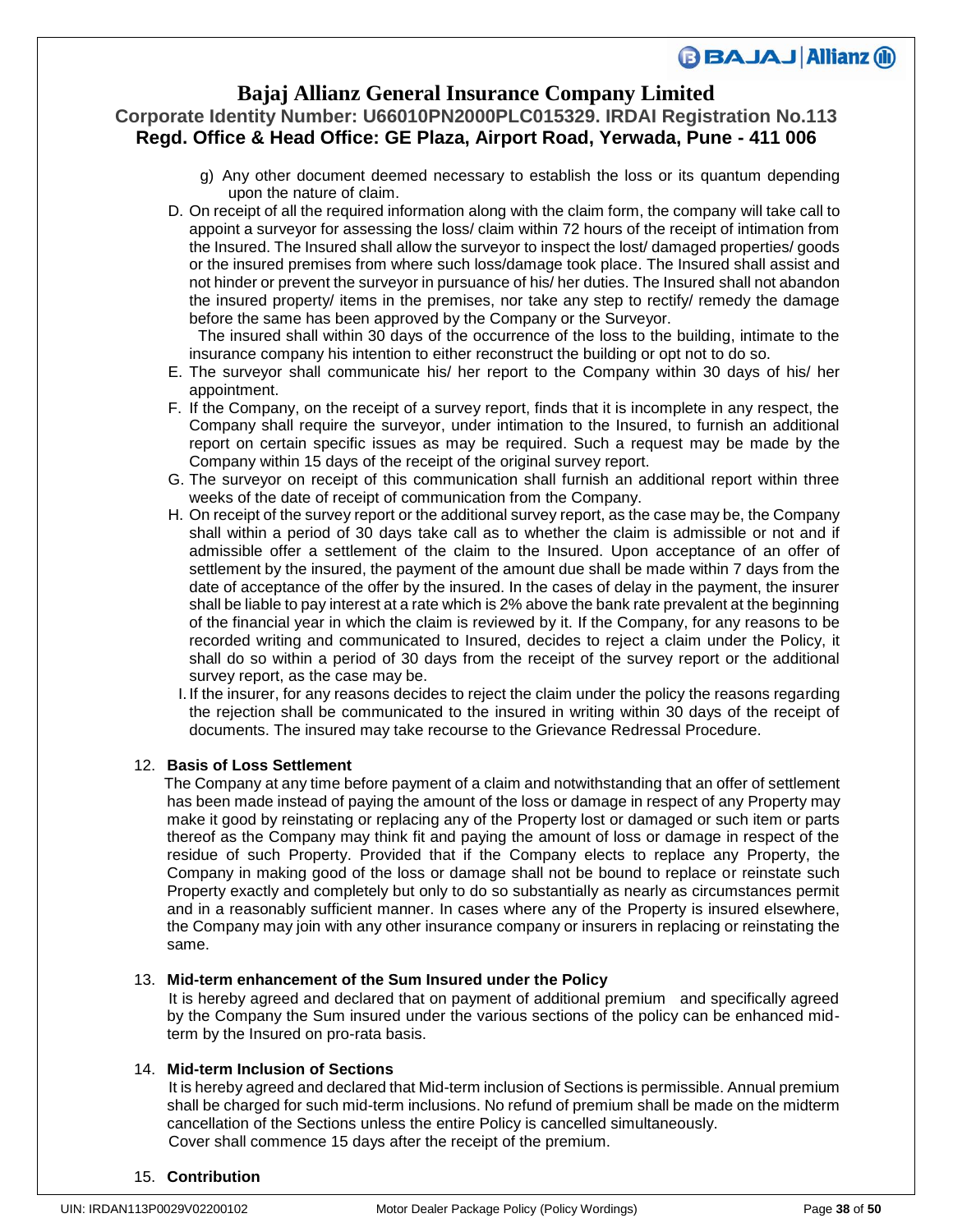## **Bajaj Allianz General Insurance Company Limited**

# **Corporate Identity Number: U66010PN2000PLC015329. IRDAI Registration No.113 Regd. Office & Head Office: GE Plaza, Airport Road, Yerwada, Pune - 411 006**

If at the time of any loss or damage there shall be any other subsisting insurance against such loss or damage, the Company shall not be liable for more than its rateable proportion of such loss or damage.

### 16. **Subrogation**

 The Insured and any claimant under this Policy shall at the expenses of the Company do and concur in doing and permit to be done all such acts and things and to execute such documents in favour of the Company as may be necessary or reasonably required by the Company for the purpose of enforcing any rights and remedies or of obtaining relief or indemnity from other parties from whom the Company shall be or would become entitled or Subrogated upon the Company paying/proposing to pay for or making good/agreeing to make good any loss or damage under this Policy whether such acts and things shall be or become necessary or required before or after the insured's indemnification by the Company. The Insured and any claimant shall always help and support the Company as and when required for the purpose of enforcing the subrogation rights of the Company.

### 17. **Fraud**

If the claim be fraudulent or if any fraudulent means or devices be used by the Insured or anyone acting on Insured's behalf to obtain any benefits under this Policy or if any destruction or damage be occasioned by the wilful act or with the connivance of the Insured, all benefits under this Policy shall be forfeited.

### 18. **Cancellation**

 The Company may cancel this Policy by sending fifteen days written notice to the Insured at his last known address and in such event, will return to the Insured the premium paid less the pro-rata portion thereof for the period the Policy has been in force. The Policy may be cancelled at any time by the Insured on fifteen days written notice to the Company and provided no claim has arisen during the Policy Period, the Insured shall be entitled to a return of premium less premium at the Company's Short Period rates as shown below for the period Policy has been in force subject to a minimum retention of premium of Rs-100. However, no refund of premium shall be due on cancellation if the Insured has made any claim under one or more than one sections of this Policy.

### **RATES FOR SHORT PERIOD INSURANCE**

| <b>Table of Short Period Rates</b> |                                       |
|------------------------------------|---------------------------------------|
| Period of Risk                     | Amount of Premium Rate to be Retained |
|                                    | by the Insurer                        |
| For period not exceeding 15 days   | 10% of the Annual rate                |
| For period not exceeding 1 month   | 15% of the Annual rate                |
| For period not exceeding 2 months  | 30% of the Annual rate                |
| For period not exceeding 3 months  | 40% of the Annual rate                |
| For period not exceeding 4 months  | 50% of the Annual rate                |
| For period not exceeding 5 months  | 60% of the Annual rate                |
| For period not exceeding 6 months  | 70% of the Annual rate                |
| For period not exceeding 7 months  | 75% of the Annual rate                |
| For period not exceeding 8 months  | 80% of the Annual rate                |
| For period not exceeding 9 months  | 85% of the Annual rate                |
| For a period exceeding 9 months    | The full Annual rate                  |

#### 19. **Arbitration**

a) If any dispute or difference shall arise as to the quantum to be paid under this Policy(claim/liability being otherwise admitted by the Company such difference shall independently of all other question be referred to the decision of a sole arbitrator to be appointed in writing by the parties to or if they cannot agree upon a single arbitrator within 30 days of any party invoking arbitration, the same shall be referred to a panel of three arbitrators, comprising of two arbitrators one to be appointed by each of the parties to the

**BBAJAJ Allianz (ii)**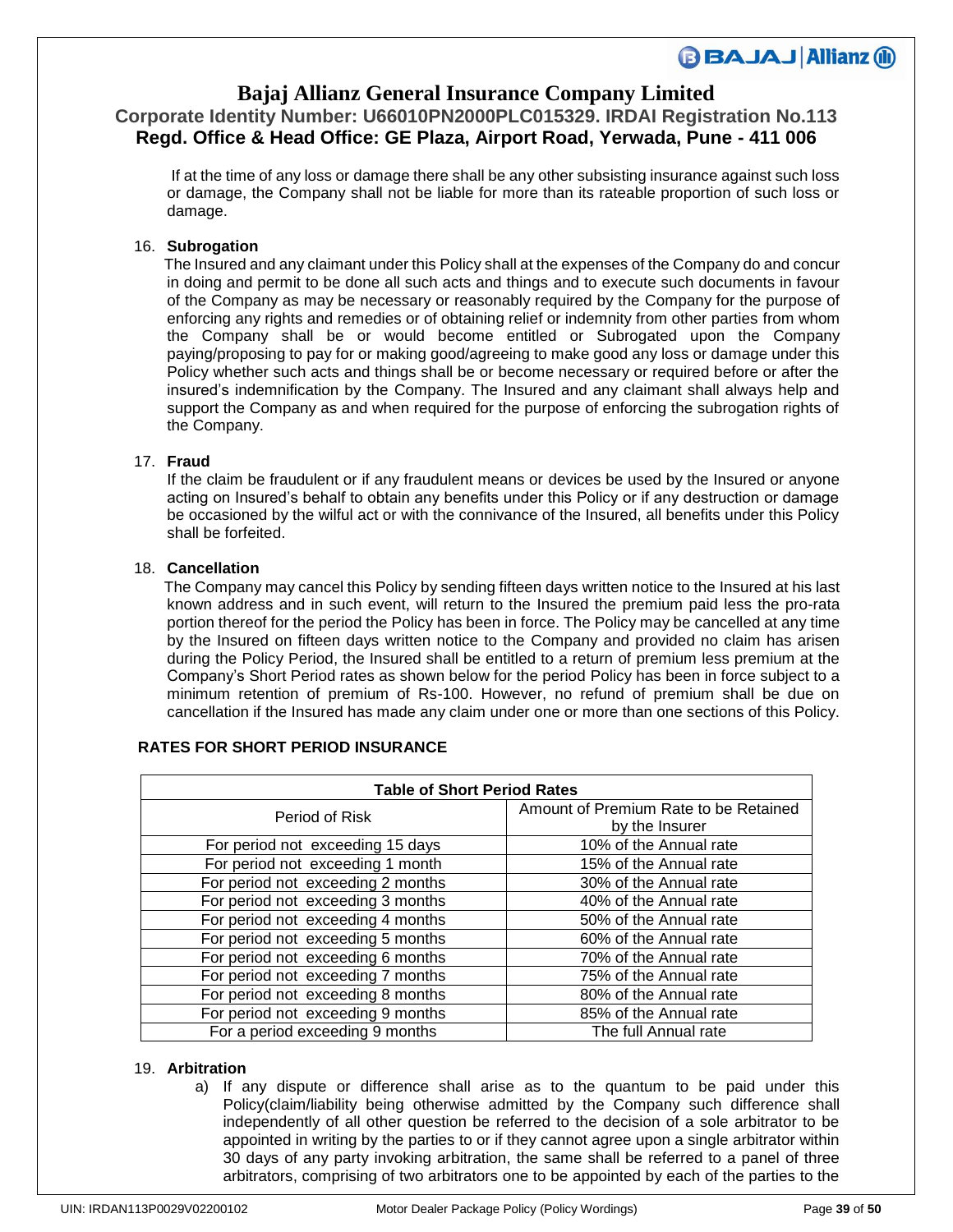### **Bajaj Allianz General Insurance Company Limited**

**Corporate Identity Number: U66010PN2000PLC015329. IRDAI Registration No.113 Regd. Office & Head Office: GE Plaza, Airport Road, Yerwada, Pune - 411 006**

> dispute/difference and the third arbitrator to be appointed by such two appointed arbitrators and arbitration shall be conducted under and in accordance with the provisions of the Arbitration and Conciliation Act, 1996.

- b) It is clearly agreed and understood that no difference or dispute shall be referable to arbitration as herein before provided if the Company has disputed/rejected or not accepted/admitted the claim/liability under or in respect of this Policy.
- c) It is hereby expressly stipulated and declared that it shall be a condition precedent to any right of legal proceedings/action or suit upon this Policy that the award by such arbitrator/ arbitrators of the amount of the loss or damage shall be first obtained.
- d) The applicable law in and of the arbitration shall be Indian law.
- e) It is also hereby further expressly agreed and declared that if the Company shall disclaim liability to the Insured for any claim hereunder and such claim shall not, within twelve calendar months from the date of such disclaimer have been made the subject matter of a suit in a court of law, then the Claim shall for all purposes be deemed to have been abandoned and all the rights/remedies of Insured shall stand extinguished and the liability of the Company shall also stand discharged..
- f) In the event that these arbitration provisions shall be held to be invalid then all such disputes shall be referred to the exclusive jurisdiction of the Indian Courts.

### 20. **Notices**

- 1. Any and all notices and declarations to the Company shall be submitted in writing and shall be sent to the policy servicing branch address of the Company as specified in the Policy Schedule.
- 2. Any and all notices and declarations for Insured's attention shall be posted to Insured's address stated in the Policy Schedule.

### 21. **Renewal**

 The Company shall not be bound to accept any renewal premium nor give notice to the Insured that such renewal is due. No receipt for renewal premium is valid except on the official form issued by the Company. Under normal, circumstances renewal will not be refused except on the grounds of misrepresentation, fraud, non-disclosure of material facts or non-cooperation of the insured.

### 22. **Entire Contract**

 This Policy constitutes the complete contract of insurance. No change or alteration in this Policy shall be valid or effective unless approved in writing by the Company, whose approval shall be evidenced by an endorsement on the Policy.

#### 23. **Governing Law**

 The construction, interpretation and meaning of the provisions of this Policy shall be determined in accordance with the law of India. The section headings of this Policy are included for descriptive purposes only and do not form part of this Policy for the purpose of its construction or interpretation.

#### 24. **Territorial Limits**

 The indemnity provided under this Policy is restricted to claims brought in India and determined according to Indian law, and the obligation of the Company to make payment shall be to make payment in Indian Rupees only.

#### 25. **Resolving Issues**

Company will do its best to ensure that its customers are delighted with the service they receive from the Company. If the Insured is dissatisfied it is informed to the Insured that the Company has a procedure for resolving issues, as mentioned herein below. Please include your **policy** number in any communication. This will help the Company to deal with the issue more efficiently. If the Insured don't have policy number, please call your servicing Branch office.

#### **First Step**

 Initially, the Company suggest to Insured to contact the servicing Branch Manager / Regional Manager of the local office which has issued the policy/servicing branch. The address and telephone number will be available in the Policy Schedule.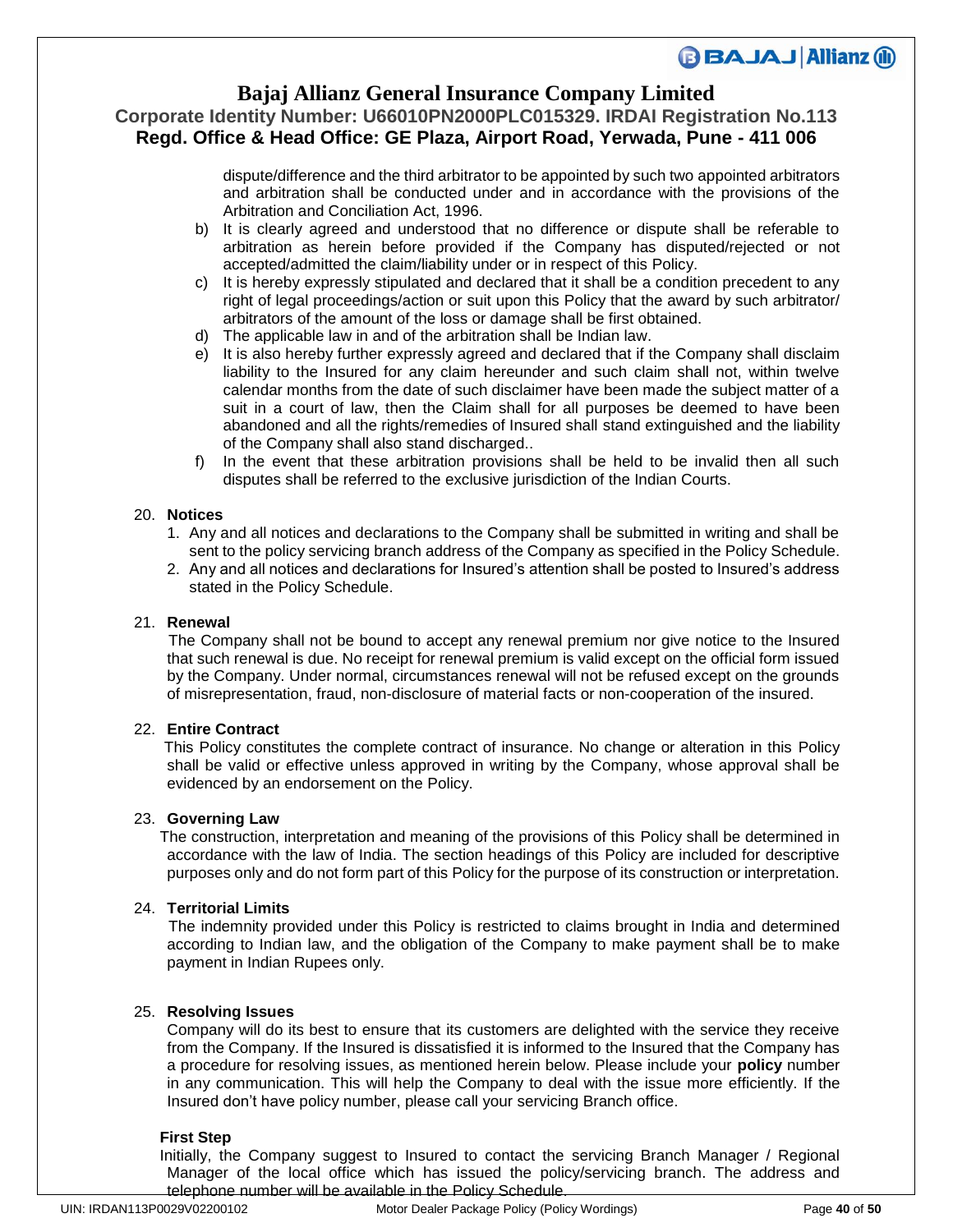# **Bajaj Allianz General Insurance Company Limited**

**BBAJAJ Allianz (ii)** 

## **Corporate Identity Number: U66010PN2000PLC015329. IRDAI Registration No.113 Regd. Office & Head Office: GE Plaza, Airport Road, Yerwada, Pune - 411 006**

### **Second Step**

 Naturally, the Company hope the issue can be resolved to the satisfaction of Insured at the earlier stage itself. But if the Insured feel dissatisfied with the suggested resolution of the issue after contacting the local servicing office, please e-mail or write to:

### **Customer Care Cell**

Bajaj Allianz General Insurance Co. Ltd GE Plaza, Airport Road, Yerawada, Pune 411 006 E-mail: customercare@bajajallianz.co.in

### **Third Step**

 If the Insured is still not satisfied, the Insured can approach the Insurance Ombudsman in the respective area for resolving the issue.

The contact details of the Ombudsman offices are mentioned below:

| <b>Jurisdiction of Office</b><br><b>Union Territory, District)</b>                  | <b>Office Details</b>                                                                                                                                                                                                                                                  |
|-------------------------------------------------------------------------------------|------------------------------------------------------------------------------------------------------------------------------------------------------------------------------------------------------------------------------------------------------------------------|
| Gujarat,<br>Dadra & Nagar Haveli,<br>Daman and Diu.                                 | <b>AHMEDABAD</b><br>Office of the Insurance Ombudsman,<br>2nd floor, Ambica House, Near C.U. Shah College, 5, Navyug Colony,<br>Ashram Road, Ahmedabad - 380 014.<br>Tel.: 079 - 27546150 / 27546139 Fax: 079 - 27546142<br>Email: bimalokpal.ahmedabad@gbic.co.in     |
| Karnataka.                                                                          | <b>BENGALURU -</b><br>Office of the Insurance Ombudsman,<br>Jeevan Soudha Building, PID No. 57-27-N-19, Ground Floor, 19/19,<br>24th Main Road, JP Nagar, Ist Phase, Bengaluru - 560 078.<br>Tel.: 080 - 26652048 / 26652049<br>Email: bimalokpal.bengaluru@gbic.co.in |
| Madhya Pradesh<br>Chattisgarh.                                                      | <b>BHOPAL</b><br>Office of the Insurance Ombudsman,<br>Janak Vihar Complex, 2nd Floor, 6, Malviya Nagar, Opp. Airtel Office,<br>Near New Market, Bhopal - 462 003.<br>Tel.: 0755 - 2769201 / 2769202 Fax: 0755 - 2769203<br>Email: bimalokpal.bhopal@gbic.co.in        |
| Orissa.                                                                             | <b>BHUBANESHWAR</b><br>Office of the Insurance Ombudsman,<br>62, Forest park, Bhubneshwar - 751 009.<br>Tel.: 0674 - 2596461 /2596455 Fax: 0674 - 2596429<br>Email: bimalokpal.bhubaneswar@gbic.co.in                                                                  |
| Punjab,<br>Haryana,<br>Himachal Pradesh,<br>Jammu & Kashmir,<br>Chandigarh.         | <b>CHANDIGARH -</b><br>Office of the Insurance Ombudsman,<br>S.C.O. No. 101, 102 & 103, 2nd Floor, Batra Building, Sector 17 - D,<br>Chandigarh - 160 017.<br>Tel.: 0172 - 2706196 / 2706468 Fax: 0172 - 2708274<br>Email: bimalokpal.chandigarh@gbic.co.in            |
| Tamil Nadu,<br>Pondicherry Town and<br>Karaikal (which are part of<br>Pondicherry). | <b>CHENNAI</b><br>Office of the Insurance Ombudsman,<br>Fatima Akhtar Court, 4th Floor, 453, Anna Salai, Teynampet,<br>CHENNAI - 600 018.<br>Tel.: 044 - 24333668 / 24335284 Fax: 044 - 24333664<br>Email: bimalokpal.chennai@gbic.co.in                               |
| Delhi.                                                                              | <b>DELHI</b>                                                                                                                                                                                                                                                           |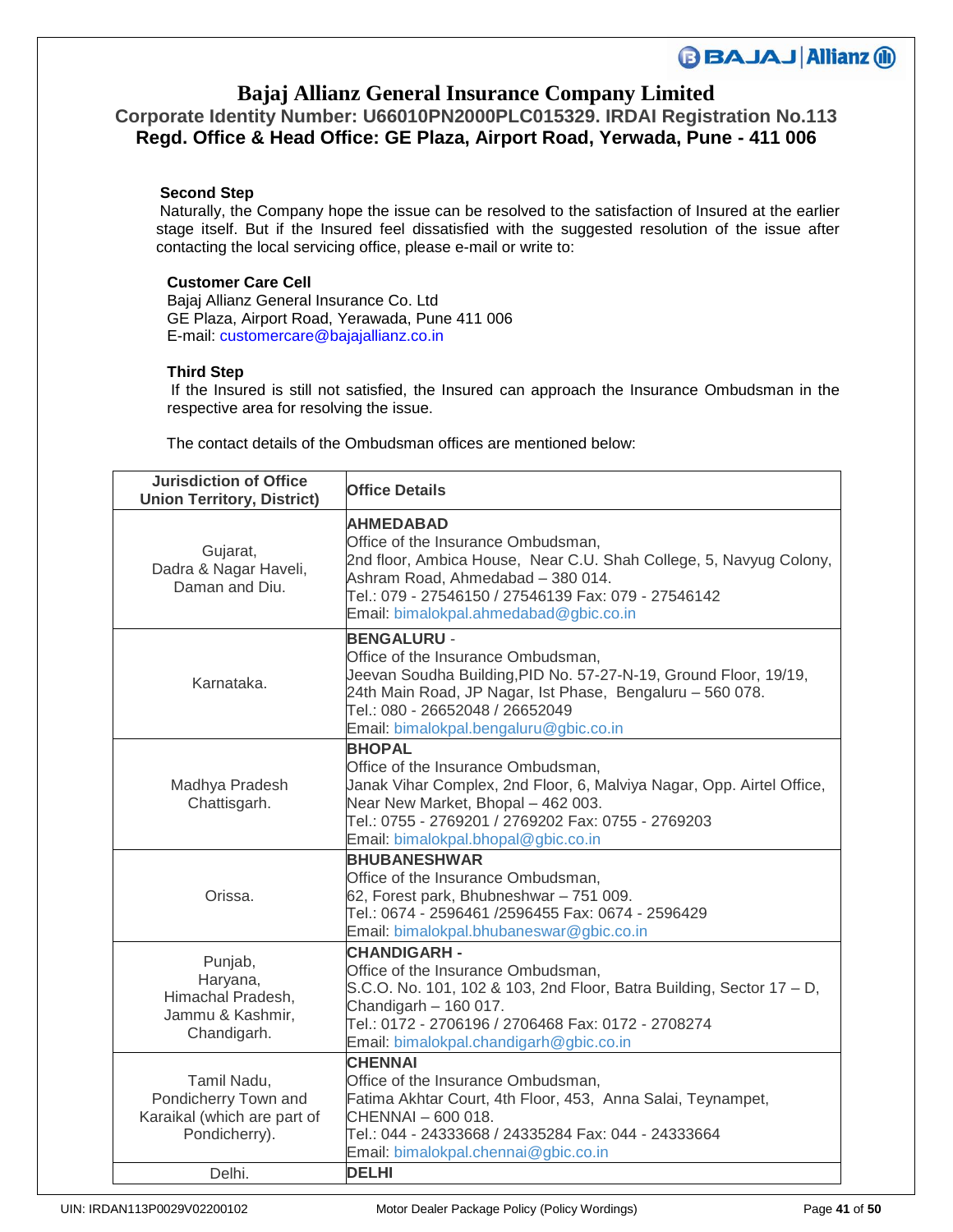## **Bajaj Allianz General Insurance Company Limited**

## **Corporate Identity Number: U66010PN2000PLC015329. IRDAI Registration No.113 Regd. Office & Head Office: GE Plaza, Airport Road, Yerwada, Pune - 411 006**

| <b>Jurisdiction of Office</b><br><b>Union Territory, District)</b>                                                                                                                                                                                                                                                                                                                                                                                                                        | <b>Office Details</b>                                                                                                                                                                                                                                                             |
|-------------------------------------------------------------------------------------------------------------------------------------------------------------------------------------------------------------------------------------------------------------------------------------------------------------------------------------------------------------------------------------------------------------------------------------------------------------------------------------------|-----------------------------------------------------------------------------------------------------------------------------------------------------------------------------------------------------------------------------------------------------------------------------------|
|                                                                                                                                                                                                                                                                                                                                                                                                                                                                                           | Office of the Insurance Ombudsman,<br>2/2 A, Universal Insurance Building, Asaf Ali Road, New Delhi - 110<br>002.<br>Tel.: 011 - 23239633 / 23237532 Fax: 011 - 23230858<br>Email: bimalokpal.delhi@gbic.co.in                                                                    |
| Assam,<br>Meghalaya,<br>Manipur,<br>Mizoram,<br>Arunachal Pradesh,<br>Nagaland and Tripura.                                                                                                                                                                                                                                                                                                                                                                                               | <b>GUWAHATI</b><br>Office of the Insurance Ombudsman,<br>Jeevan Nivesh, 5th Floor, Nr. Panbazar over bridge, S.S. Road,<br>Guwahati - 781001 (ASSAM).<br>Tel.: 0361 - 2132204 / 2132205 Fax: 0361 - 2732937<br>Email: bimalokpal.guwahati@gbic.co.in<br><b>HYDERABAD</b>          |
| Andhra Pradesh,<br>Telangana,<br>Yanam and<br>part of Territory of Pondicherry.                                                                                                                                                                                                                                                                                                                                                                                                           | Office of the Insurance Ombudsman,<br>6-2-46, 1st floor, "Moin Court", Lane Opp. Saleem Function Palace, A.<br>C. Guards, Lakdi-Ka-Pool, Hyderabad - 500 004.<br>Tel.: 040 - 65504123 / 23312122 Fax: 040 - 23376599<br>Email: bimalokpal.hyderabad@gbic.co.in                    |
| Rajasthan.                                                                                                                                                                                                                                                                                                                                                                                                                                                                                | <b>JAIPUR</b><br>Office of the Insurance Ombudsman,<br>Jeevan Nidhi - II Bldg., Gr. Floor, Bhawani Singh Marg, Jaipur - 302<br>005.<br>Tel.: 0141 - 2740363<br>Email: Bimalokpal.jaipur@gbic.co.in                                                                                |
| Kerala,<br>Lakshadweep,<br>Mahe-a part of Pondicherry.                                                                                                                                                                                                                                                                                                                                                                                                                                    | <b>ERNAKULAM</b><br>Office of the Insurance Ombudsman,<br>2nd Floor, Pulinat Bldg., Opp. Cochin Shipyard, M. G. Road,<br>Ernakulam - 682 015.<br>Tel.: 0484 - 2358759 / 2359338 Fax: 0484 - 2359336<br>Email: bimalokpal.ernakulam@gbic.co.in                                     |
| West Bengal,<br>Sikkim,<br>Andaman & Nicobar Islands.                                                                                                                                                                                                                                                                                                                                                                                                                                     | <b>KOLKATA</b><br>Office of the Insurance Ombudsman,<br>Hindustan Bldg. Annexe, 4th Floor, 4, C.R. Avenue,<br>KOLKATA - 700 072.<br>Tel.: 033 - 22124339 / 22124340  Fax: 033 - 22124341<br>Email: bimalokpal.kolkata@gbic.co.in                                                  |
| Districts of Uttar Pradesh:<br>Laitpur, Jhansi, Mahoba,<br>Hamirpur, Banda, Chitrakoot,<br>Allahabad, Mirzapur,<br>Sonbhabdra, Fatehpur,<br>Pratapgarh, Jaunpur, Varanasi,<br>Gazipur, Jalaun, Kanpur,<br>Lucknow, Unnao, Sitapur,<br>Raebareli, Sravasti, Gonda,<br>Faizabad, Amethi, Kaushambi,<br>Balrampur, Basti,<br>Ambedkarnagar, Sultanpur,<br>Maharajgang, Santkabirnagar,<br>Azamgarh, Kushinagar,<br>Gorkhpur, Deoria, Mau,<br>Ghazipur, Chandauli, Ballia,<br>Sidharathnagar. | <b>LUCKNOW -</b><br>Office of the Insurance Ombudsman,<br>Lakhimpur, Bahraich, Barabanki, 6th Floor, Jeevan Bhawan, Phase-II, Nawal Kishore Road, Hazratganj,<br>Lucknow - 226 001.<br>Tel.: 0522 - 2231330 / 2231331 Fax: 0522 - 2231310<br>Email: bimalokpal.lucknow@gbic.co.in |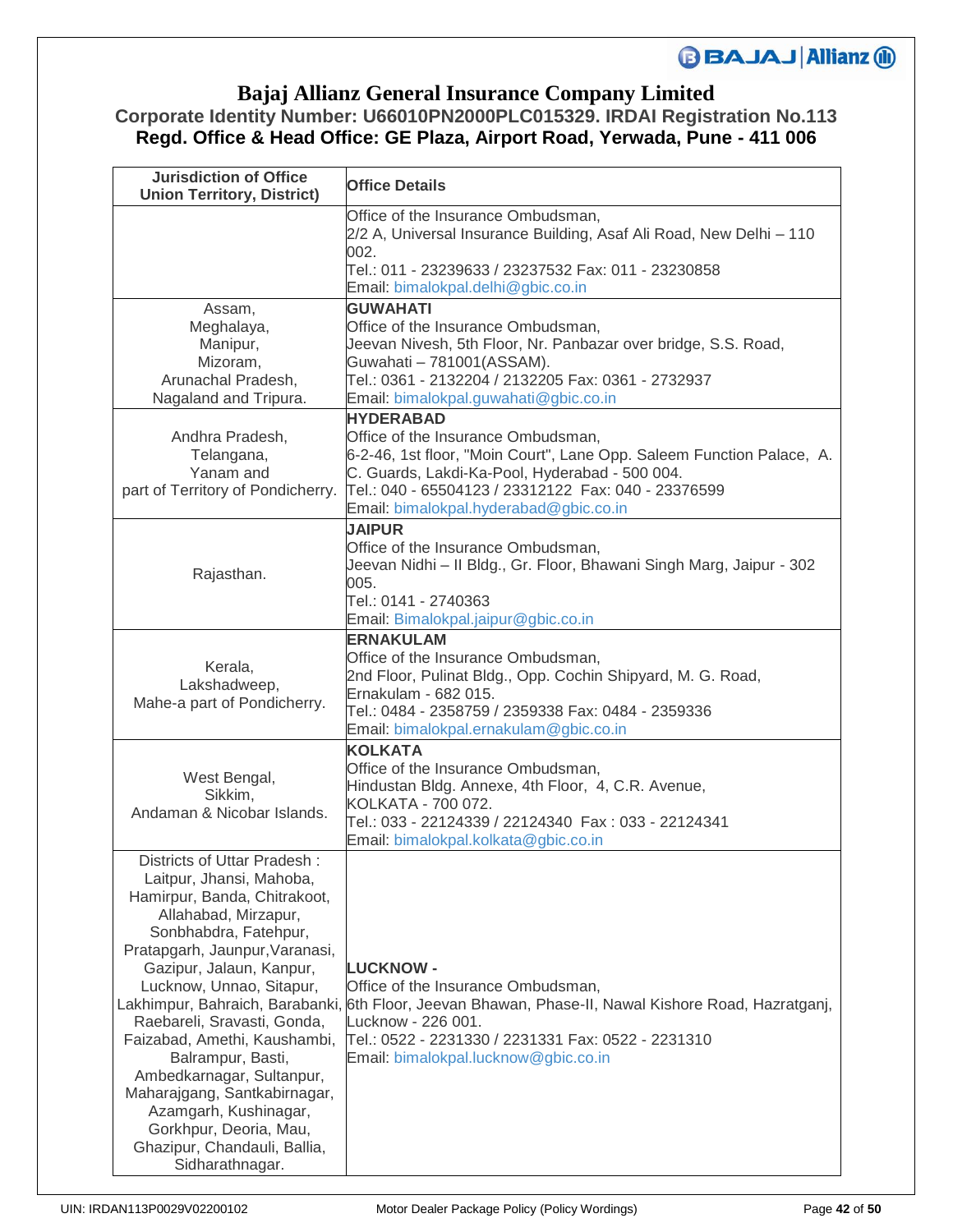### **Bajaj Allianz General Insurance Company Limited**

## **Corporate Identity Number: U66010PN2000PLC015329. IRDAI Registration No.113 Regd. Office & Head Office: GE Plaza, Airport Road, Yerwada, Pune - 411 006**

| <b>Jurisdiction of Office</b><br><b>Union Territory, District)</b>                                                                                                                                                                                                                                 | <b>Office Details</b>                                                                                                                                                                                                                                                                                                                                           |
|----------------------------------------------------------------------------------------------------------------------------------------------------------------------------------------------------------------------------------------------------------------------------------------------------|-----------------------------------------------------------------------------------------------------------------------------------------------------------------------------------------------------------------------------------------------------------------------------------------------------------------------------------------------------------------|
| Goa.<br>Mumbai Metropolitan Region                                                                                                                                                                                                                                                                 | <b>MUMBAI</b><br>Office of the Insurance Ombudsman,<br>3rd Floor, Jeevan Seva Annexe, S. V. Road, Santacruz (W), Mumbai -<br>400 054.<br>excluding Navi Mumbai & Thane. Top 33 ::<br>Tel.: 022 - 26106052 - 26106552 / 26106960 Fax: 022 - 26106052<br>Email: bimalokpal.mumbai@gbic.co.in                                                                      |
| State of Uttaranchal and the<br>following Districts of Uttar<br>Pradesh:<br>Agra, Aligarh, Bagpat, Bareilly,<br>Bijnor, Budaun, Bulandshehar, NOIDA<br>Meerut, Moradabad,<br>Hardoi, Shahjahanpur, Hapur,<br>Shamli, Rampur, Kashganj,<br>Sambhal, Amroha, Hathras,<br>Kanshiramnagar, Saharanpur. | Etah, Kanooj, Mainpuri, Mathura, Office of the Insurance Ombudsman,<br>Bhagwan Sahai Palace 4th Floor, Main Road,<br>Muzaffarnagar, Oraiyya, Pilibhit, Naya Bans, Sector 15, Distt: Gautam Buddh Nagar, U.P-201301.<br>Etawah, Farrukhabad, Firozbad, Tel.: 0120-2514250 / 2514251 / 2514253<br>Gautambodhanagar, Ghaziabad, Email: bimalokpal.noida@gbic.co.in |
| Bihar,<br>Jharkhand.                                                                                                                                                                                                                                                                               | <b>PATNA</b><br>Office of the Insurance Ombudsman,<br>1st Floor, Kalpana Arcade Building,<br>Bazar Samiti Road, Bahadurpur, Patna 800 006.<br>Email: bimalokpal.patna@gbic.co.in                                                                                                                                                                                |
| Maharashtra,<br>Area of Navi Mumbai and Thane<br>excluding Mumbai Metropolitan<br>Region.                                                                                                                                                                                                          | <b>PUNE</b> Office of the Insurance Ombudsman.<br>Jeevan Darshan Bldg., 3rd Floor,<br>C.T.S. No.s. 195 to 198,<br>N.C. Kelkar Road, Narayan Peth,<br>Pune - 411 030.<br>Tel.: 020 - 32341320<br>Email: bimalokpal.pune@gbic.co.in                                                                                                                               |

Note: Address and contact number of Governing Body of Insurance Council: Secretary General - Governing Body of Insurance Council Jeevan Seva Annexe, 3rd Floor, S.V. Road, Santacruz (W), Mumbai - 400 054 Tel. No.: 022 - 2610 6889, 26106245, Fax No.: 022 - 26106949, 2610 6052, E-mail ID: [inscoun@vsnl.net](mailto:inscoun@vsnl.net)

### **DESCRIPTION OF ADD ON COVERS AVAILABLE UNDER THE POLICY**

#### **ADD ON COVER 1 – OMISSION TO INSURE ADDITIONS, ALTERATIONS OR EXTENSIONS**

Policy may be extended to cover the above subject to following endorsement wordings.

- 1. The Insurance by this Policy extends to cover Buildings and/or Machinery, Plant and other Contents as defined in Columns hereof which the insured may erect or acquire or for which they may become responsible :
	- b) At the within described premises
	- c) For use as factories
		- i. The liability under this Extension shall not exceed in respect of (a) above, 5% of the Sum Insured by each item, in respect of (b) above, 5% of the Sum Insured by item No..........
		- ii. The Insured shall notify the Insurer of each additional insurance as soon as it shall come to their knowledge and shall pay the appropriate additional premium thereon from the date of inception.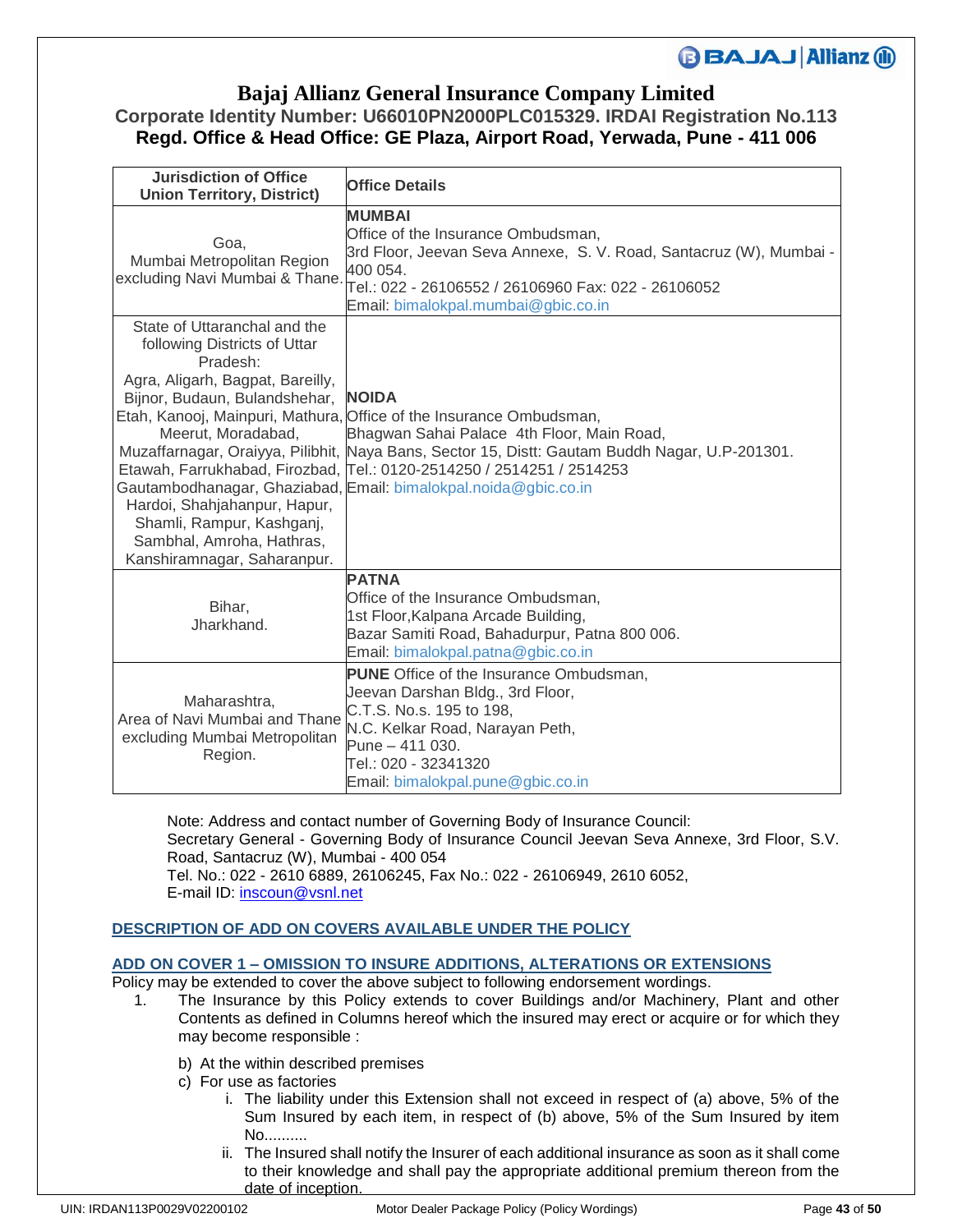### **Bajaj Allianz General Insurance Company Limited**

### **Corporate Identity Number: U66010PN2000PLC015329. IRDAI Registration No.113 Regd. Office & Head Office: GE Plaza, Airport Road, Yerwada, Pune - 411 006**

- iii. Following the advice of any additional insurance as aforesaid, cover by this extension shall be fully reinstated.
- 2. No liability shall attach to the insurers in respect of any Building, Machinery, Plant or other Contents while such property is otherwise insured. All new additions to Buildings and/or Machinery and Plant not specifically insured/included during the currency of the policy should be declared at the end of the year and suitable additional premium paid on pro rata basis from the date of completion of the construction /erection of additions may be suitably adjusted.
- 3. If the insured fails to declare the values of such additions within 30 days after the expiry of the policy, there shall be no refund of the advance premium collected.
- 4. Other Contents' in the above clause shall mean 'Furniture and Fittings' and does not include 'Stocks'
- 5 This clause should be incorporated at the time of issuing the policy.

### **ADD ON COVER 2 -INSURANCE OF ADDITIONAL EXPENSES OF RENT FOR AN ALTERNATIVE ACCOMMODATION**

It is hereby declared that in the event of the premises described in the policy and occupied by the insured, hereinafter referred to as 'PREMISES' being destroyed or damaged by any Insured Peril as to become unfit for occupation and the insured in consequence taking up alternative accommodation, the Company shall, subject to special conditions set out herein, indemnify the insured against the additional rent (as explained herein) which the insured is called upon to bear for the period beginning from the date of operation of any of the Insured Perils until the 'PREMISES' is rendered fit for occupation such period not exceeding such reasonable time as is required to restore the premises with due diligence to a condition fit for occupation or the maximum indemnity period of ......... months whichever is earlier.

Provided that the liability of the Company shall not exceed Rs. .............. the sum insured hereby.

Provided further that if the sum produced by applying the monthly additional rent, borne by the insured for the alternative accommodation to the maximum indemnity period is more than the Sum Insured hereby, the liability of the Company shall be proportionately reduced.

Policy may be extended to cover the above subject to following:

Additional expenses of rent for an alternative accommodation in respect of non-manufacturing risks may be covered on the following basis:

- 1. The cover may be granted for non-manufacturing premises only.
- 2. The cover may be granted under the Policy and not under Consequential Loss (Fire) Policy.
- 3. The period of Indemnity may be limited to the period during which the original premises remain untenantable as a result of occurrence of perils insured against. Maximum indemnity period not to exceed 3 (three) years.
- 4. The additional expense recoverable under the policy may be additional rent actually paid i.e. the difference between the new and the original rent only.
- 5. Certificate from the Local Municipal Authority or an Architect to the effect that premises in question are untenantable will be accepted as adequate proof of the fact that the premises, in fact, have become untenantable.
- 6. Insurance should be granted against Fire, Riot, Strike, Malicious and Terrorist Damage and Earthquake (Fire & Shock) and other Extraneous Perils. Cover against Riot, Strike, Malicious and Terrorist Damage should be granted only if it involves actual physical damage to the building. The cover does not intend to pay, if for instance, the insured's entry is barred by strikers, demonstrators and similar occurrences.
- 7. The cover may be limited to buildings other than those of "Kutcha" construction.
- 8. The area for alternative accommodation may be equivalent to the area presently occupied. However, no restriction will apply in respect of locality for the alternative accommodation, so long as the alternative accommodation is taken in the same city of town.
- 9. Cover may be permitted to the tenant as also to the Owner-Occupant. Further, in respect of the Owner-Occupant, the alternative accommodation may be limited to the area presently under his occupation.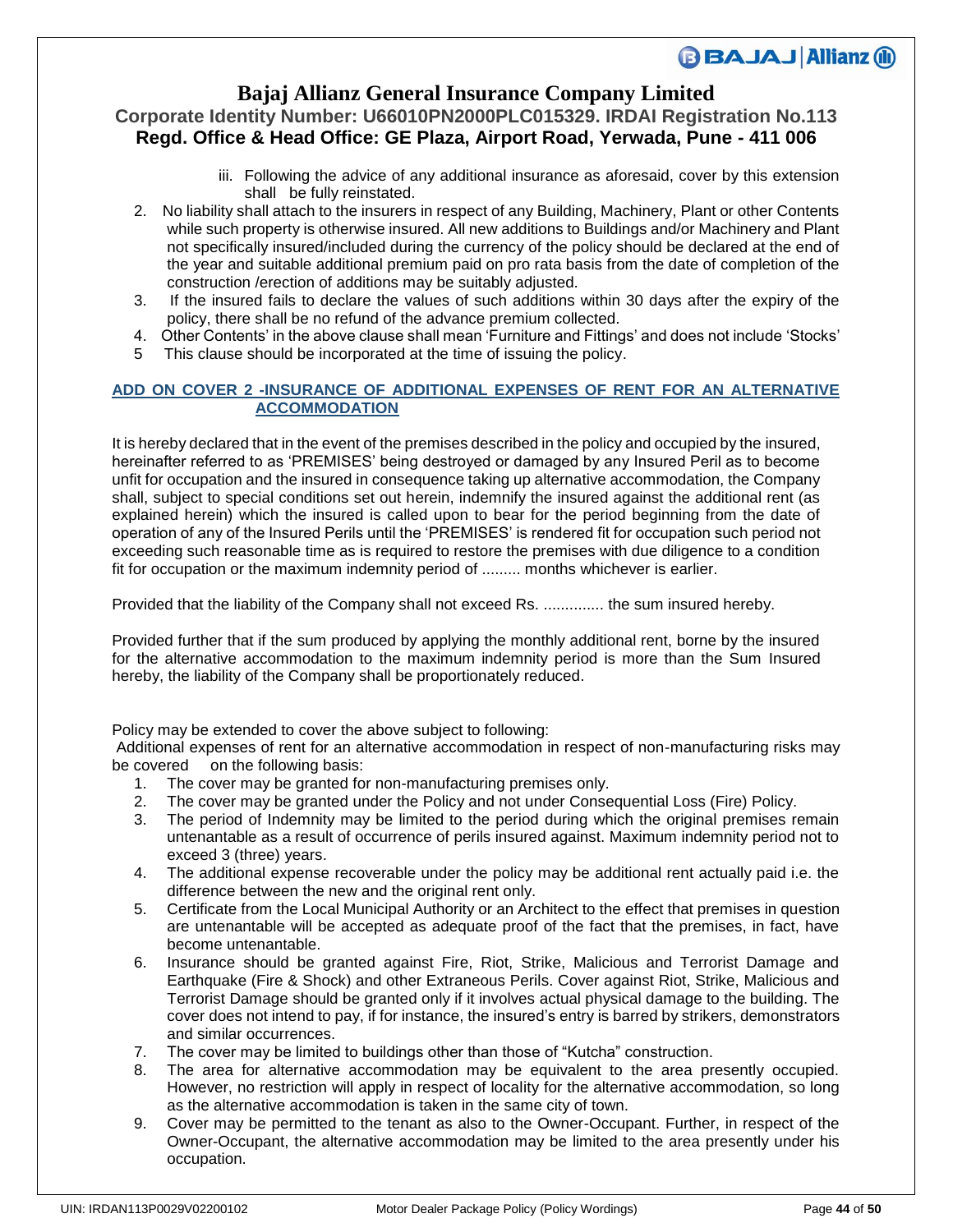## **Bajaj Allianz General Insurance Company Limited**

### **Corporate Identity Number: U66010PN2000PLC015329. IRDAI Registration No.113 Regd. Office & Head Office: GE Plaza, Airport Road, Yerwada, Pune - 411 006**

- 10. For the Owner-Occupant, since he will not be paying any rent based on the area occupied by him (in comparison with the actual rent being paid by the tenant in the same building or similar buildings in the same locality) the standard rent based on the rateable values fixed by Municipal/Revenue Authorities for tax purposes may be treated as the original rent for the purpose of this insurance.
- 11. It will be compulsory for
	- a) The Owner-Occupant to insure both building and contents.
	- b) The tenant to insure the contents of the premises for which he is seeking this extension

### **SPECIAL CONDITIONS**

- 1. This insurance shall apply subject to the condition that the PREMISES occupied by the insured, whether as owner or tenant, forms part of a building not being "Kutcha" Construction.
- 2 If the area of alternative accommodation taken by the insured is more than the area of the PREMISES occupied by the insured, the additional rent borne by the insured for the purpose of this insurance shall be deemed to be that proportion of the additional rent actually borne by the insured as the area of the PREMISES which was in the insured's occupation bears to the area of the alternative accommodation taken by the insured. The insured shall be at liberty to take alternative accommodation in any locality so long as it is within the Municipal limit of the city or town in which the PREMISES is situated.

### **EXPLANATION**

Additional Rent: If the insured is the Owner-Occupant, the additional rent borne by him is arrived at after deducting the standard rent of the premises from the actual rent paid for the alternative accommodation. The standard rent shall be based on the ratable values fixed by the Municipal/Revenue authorities for tax purposes.

If the insured is a tenant only and for safeguarding his legal tenancy rights is obliged to pay rent for the premises even during the period when it is not fit for occupation, the additional rent borne by him is the actual rent for the alternative accommodation.

If the insured is a tenant and is not obliged to pay rent for the premises during the period when it is not fit for occupation, the additional rent borne by him is the actual rent paid for alternative accommodation taken less the rent which he was paying for the premises immediately prior to the same being damaged or destroyed by Insured Perils and rendered unfit for occupation

### **OPTIONAL COVERS**

### **OPTIONAL COVER 1 - ACCIDENTAL DAMAGE TO STOCK OF UNREGISTERED MOTOR VEHICLE BELONGING TO INSURED**

It is hereby agreed and declared that on payment of additional premium, the Section 3 of the Policy is extended to cover accidental damage to stock of Insured's unregistered vehicle by accidental external means

- 1. Whilst the Motor vehicle is being moved either by own power or without power by insured or his employees within the insured's premises and/or compound of the premises at the location address stated in the Policy Schedule .
- 2. Whilst parked or lying in the Insured's premises and/or compound of the premises at the location address stated in the Policy Schedule.

In consequence whereof, Exclusion No. (13) "Exclusion Applicable to Section 3" stands deleted.

### **EXCLUSIONS**

The Company is not liable for and no indemnity will be provided in respect of any loss arising out of, caused by, occasioned by, attributable to or howsoever connected to:

- 1. The deductible 5% of the claim amount subject to a minimum of Rs 10,000 for each and every loss arising out of the perils in respect of which the insured is indemnified by this section. The deductible shall apply per event per insured
- 2. Any loss recoverable under any other insurance policy covering the Insured vehicle
- 3. Loss or damage to Demo Cars whether Registered or Unregistered and Registered vehicles belonging to the insured.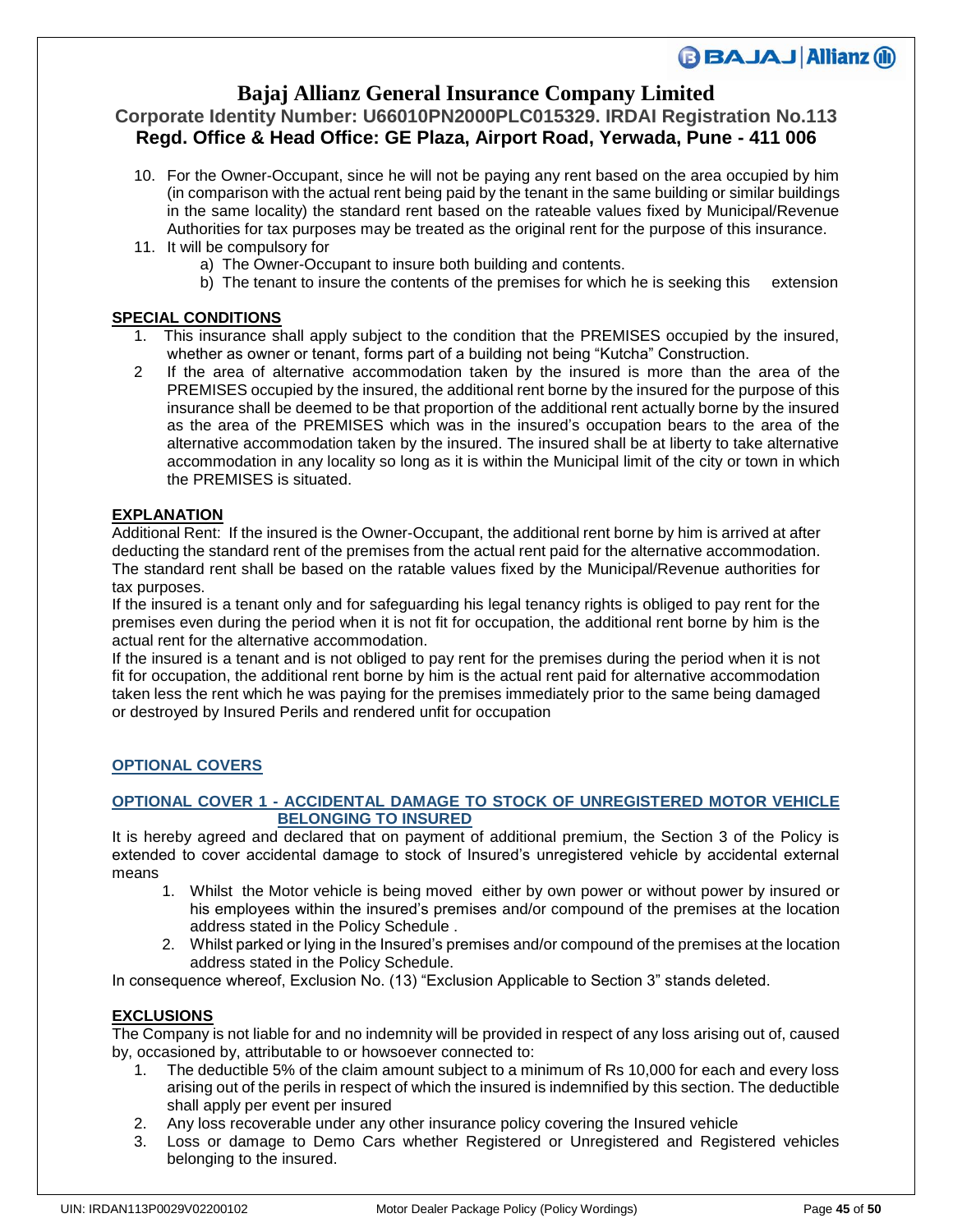## **Bajaj Allianz General Insurance Company Limited**

### **Corporate Identity Number: U66010PN2000PLC015329. IRDAI Registration No.113 Regd. Office & Head Office: GE Plaza, Airport Road, Yerwada, Pune - 411 006**

- 4. Any accident arising out of the reckless, deliberate, wilful or intentional acts of the Insured or the Insured's Employees or the non-compliance with any statutory provision;
- 5. Loss or damage caused or occasioned by a person who does not hold a valid and subsisting Driving License as required by law;
- 6. Defective workmanship;
- 7. Any third party liability whilst the Motor Vehicle is in the custody of the insured or his employee in the course of the insured's business
- 8. Consequential loss depreciation wear and tear, mechanical or electrical breakdown, failures or breakages;
- 9. Damage to Tyres and Tubes unless the Motor Vehicle is damaged at the same time when the liability of the Company is limited to 50% of cost of replacement; and
- 10. Any accidental loss or damage suffered whilst the Insured or any person driving with the knowledge and consent of the Insured is under the influence of intoxicating liquor or drugs.
- 11. This Cover excludes loss, damage, cost or expense of whatsoever nature directly or indirectly caused by, resulting from or in connection with any act of terrorism regardless of any other cause or event contributing concurrently or in any other sequence to the loss

### **BASIS OF LOSS SETTLEMENT**

### 1. **BASIS OF PARTIAL LOSS SETTLEMENT FOR UNREGISTERED VEHICLES BELONGING TO THE INSURED**

In the event of a Partial Loss the Company shall indemnify the Insured the Landed Cost of the Parts/Spares including purchase cost, freight, taxes, Duties and Insurance as on the date of loss adjusted for betterment, wear and tear and depreciation Service Tax, VAT and any other Taxes recoverable from the Authorities.

The age of the vehicle will be computed from the date the invoice has been raised by the Manufacturer on the Motor Dealer

The maximum liability of the Company, in any case, shall not exceed the Sum Insured shown in the Policy Schedule.

### 2. **BASIS OF TOTAL LOSS SETTLEMENT FOR UNREGISTERED VEHICLES BELONGING TO THE INSURED**

In the event of a Total loss the Company shall indemnify the Insured for the Landed Cost of the Unregistered Vehicle including purchase cost, freight, taxes, Duties and Insurance as on the date of loss adjusted for betterment, wear and tear and depreciation, Service Tax, VAT and any other Taxes recoverable from the Authorities.

The age of the vehicle will be computed from the date the invoice has been raised by the Manufacturer on the Motor Dealer

The maximum liability of the Company, in any case, shall not exceed the Sum Insured shown in the Policy Schedule.

### **OPTIONAL COVER 2 - THEFT COVER**

It is hereby agreed and declared that on payment of additional premium, the Section 2 of the Policy is extended to loss or damage caused by theft during the Policy Period

- a) Contents belonging to the Insured stored or lying in the Insured Premises
- b) Unregistered Motor Vehicles belonging to the Insured and/ or Registered Motor Vehicles of Customers held in trust by the Insured kept within the Insured Premises and/or in Open within the Compound of the Insured Premises
- c) Unregistered Motor Vehicles belonging to the Insured and/ or Registered Motor Vehicles of Customers held in trust by the Insured kept in Open or Covered Stock Yards at the location address(es) stated in the Policy Schedule

PROVIDED that the liability of the Company shall in no case exceed in respect of each item the sum expressed in the Policy Schedule to be insured thereon or in the whole the total Sum Insured hereby or such other sum or sums as may be substituted therefore by memorandum hereon or attached hereto signed by or on behalf of the Company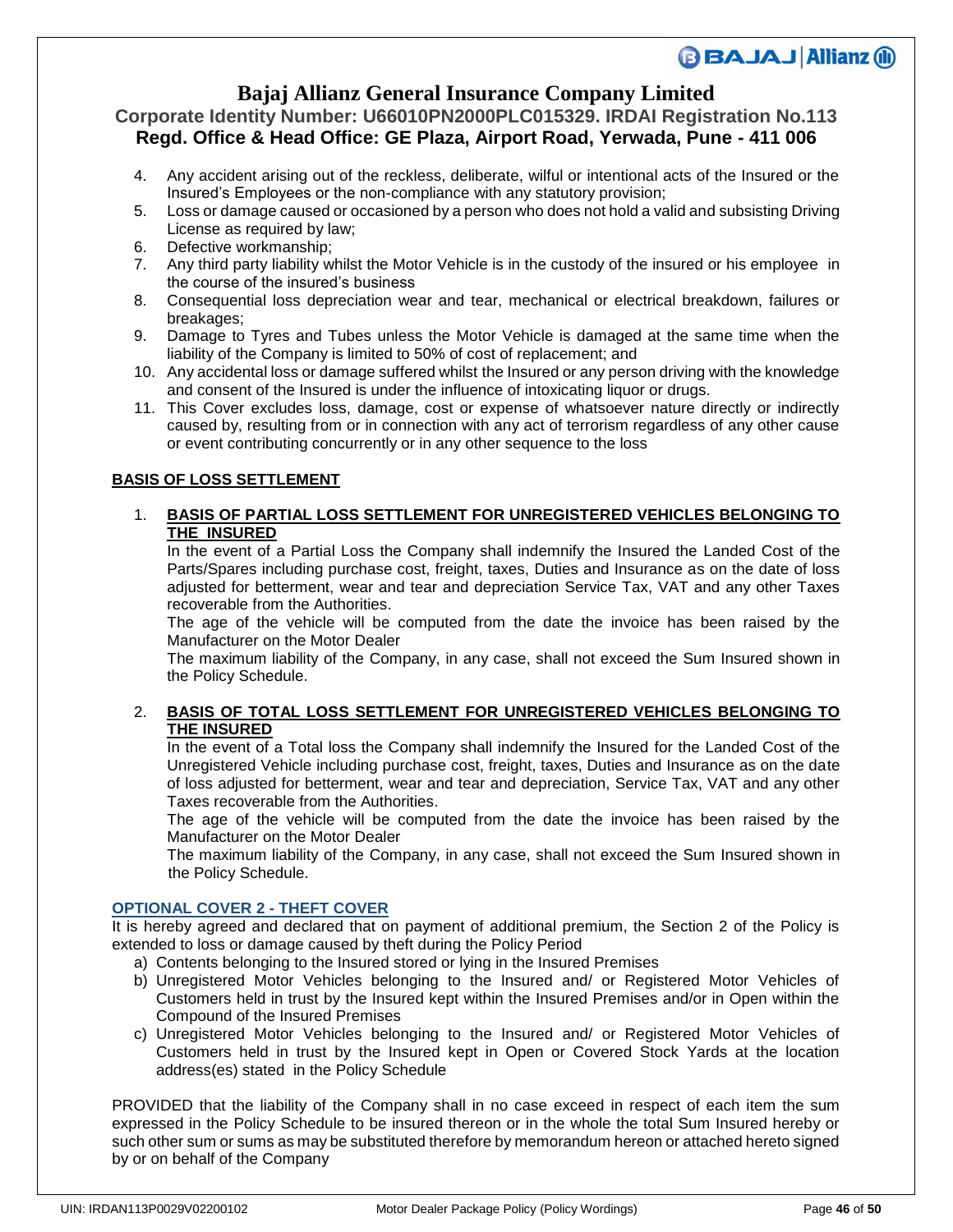# **Bajaj Allianz General Insurance Company Limited**

## **Corporate Identity Number: U66010PN2000PLC015329. IRDAI Registration No.113 Regd. Office & Head Office: GE Plaza, Airport Road, Yerwada, Pune - 411 006**

In consequence whereof, Exclusion No. (13) "Exclusion Applicable to Section 2" stands deleted in respect of (a), (b) and (c) above only

### **DEDUCTIBLE**

5% of the claim amount subject to a minimum of Rs. 10,000 for each and every claim. Subject otherwise to the terms, conditions and exceptions of the policy.

### **OPTIONAL COVER 3 - TERRORISM DAMAGE COVER ENDORSEMENT**

### **Terrorism Damage Cover Endorsement (Material Damage only) Insuring Clause**

Subject otherwise to the terms, exclusions, provisions, and conditions contained in the policy and in consideration of the payment by the Insured to the Company of additional premium as stated in the Policy Schedule, it is hereby agreed and declared that Notwithstanding anything stated in the 'Terrorism Risk Exclusion' of this policy to the Contrary , this policy is extended to cover Physical loss or physical damage occurring during the period of this policy caused by an act of terrorism, subject to the exclusions, limit and excess described hereinafter.

For the Purpose of this cover, an act of terrorism means an act or series of acts, including but not limited to the use of force or violence and/or the threat thereof, of any person or group(s) of persons, whether acting alone or on behalf of or in connection with any organsation(s) or government (s), or unlawful associations, recognized under Unlawful Activities (Prevention) Amendment Act, 2008 or any other related and applicable national or state legislation formulated to combat unlawful and terrorist activities in the nation for the time being in force, committed for political, religious, ideological or similar purposes including the intention to influence any government and/or to put the public or any section of the public in fear for such purposes

This **Terrorism Damage Cover Endorsement** also includes Loss, damage, cost or expense directly caused by, resulting from or in connection with any action taken in suppressing, controlling, preventing or minimizing the consequences of an act of terrorism by the duly empowered government or Military Authority.

Provided that if the Insured is eligible for indemnity under any government compensation plan or other similar scheme in respect of the damage described above, this policy shall be limited only for the excess of any recovery due from such plan or scheme.

For the purpose of the aforesaid inclusion clause, "Military Authority "shall mean armed forces, para military forces, police or any other authority constituted by the government for maintaining law and order.

### **EXCLUSION**

- This cover shall not indemnify loss of or damage to property caused by any or all of the following
- 1. Loss by seizure or legal or illegal occupation;
- 2. Loss or damage caused by:
	- a) Voluntary abandonment or vacation ,
	- b) Confiscation , commandeering , nationalization, requisition ,detention, embargo , quarantine , or any result of any order of public or government authority, which deprives the Insured of the use or value of its property;
- 3. Loss or damage arising from acts of contraband or illegal transportation or illegal trade;
- 4. Loss or damage directly or indirectly arising from or in consequence of the seepage and or discharge of pollutants or contaminants, which pollutants and contaminants shall include but not be limited to any solid, liquid, gaseous or thermal irritant, contaminant or toxic or hazardous substance or any substance the presence, existence or release of which endangers or threatens to endanger the health, safety or welfare of persons or the environment
- 5. Loss or damage arising directly or indirectly from or in consequence of chemical or biological emission, release, discharge, dispersal or escape or chemical or biological exposure of any kind;
- 6. Loss or damage arising directly or indirectly from or in consequence of asbestos emission, release, discharge, dispersal or escape or asbestos exposure of any kind;
- 7. Any fine, levy, duty, interest or penalty or cost or compensation/damage and/or other assessment which is incurred by the insured or which is imposed by any court, government agency, public or civil authority or any other person;

**BBAJAJ Allianz (ii)**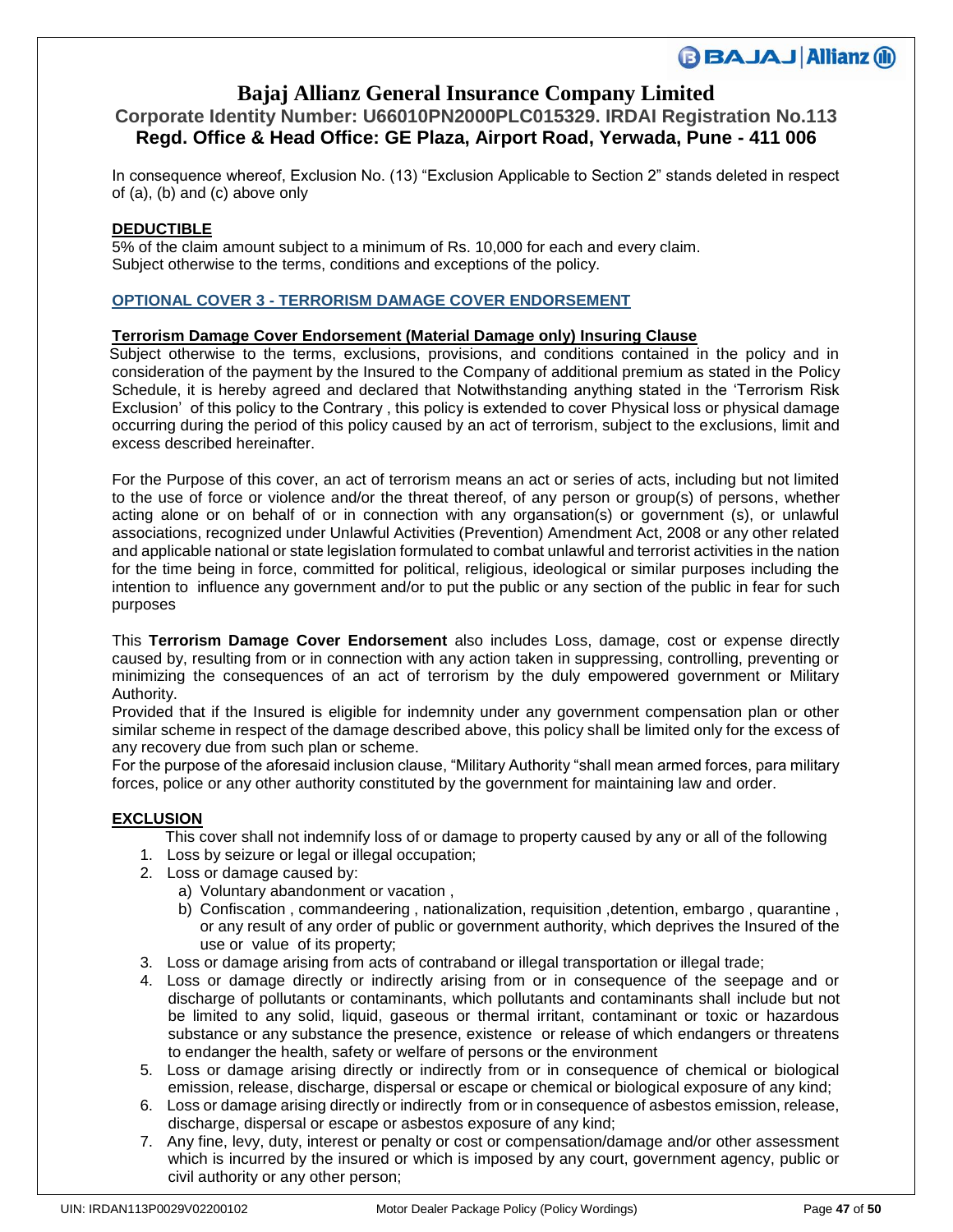### **Bajaj Allianz General Insurance Company Limited**

### **Corporate Identity Number: U66010PN2000PLC015329. IRDAI Registration No.113 Regd. Office & Head Office: GE Plaza, Airport Road, Yerwada, Pune - 411 006**

- 8. Loss or damage by electronic means including but not limited to computer hacking or the introduction of any form of computer virus or corrupting or unauthorized instructions or code or the use of any electromagnetic weapon. This exclusion shall not operate to exclude losses (which would otherwise be covered under this policy)arising from the use of any computer, computer system or computer software programme or any other electronic system in the launch and/or guidance system and /or firing mechanism of any weapon or missile;
- 9. Loss or damage caused by vandals or other persons acting maliciously or by way of protest or strikes, labour unrest, riots or civil commotion;
- 10. Loss or increased cost occasioned by any public or government or local or civil authority's enforcement of any ordinance or law regulating the reconstruction, repair or demolition of any property insured hereunder;
- 11. Any consequential loss or damage, loss of use, delay or loss of markets, loss of income, depreciation, reduction in functionality, or increased cost of working;
- 12. Loss or damage caused by factors including but not limited to cessation, fluctuation or variation in, or insufficiency of, water, gas or electricity supplies and telecommunications or any type of service;
- 13. Loss or increased cost as a result of threat or hoax;
- 14. Loss or damage caused by or arising out of burglary, house breaking, looting , theft, larceny or any such attempt or any omission of any kind of any person (whether or not such act is committed in the course of a disturbance of public peace) in any action taken in respect of an act of terrorism;
- 15. Loss or damage caused by mysterious disappearance or unexplained loss;
- 16. Loss or damage directly or indirectly caused by mould , mildew, fungus, spores or other microorganism of any type, nature or description, including but not limited to any substance whose presence poses an actual or potential threat to human health;
- 17. Total or partial cessation of work or the retardation or interruption or cessation of any process or operations or omissions of any kind.

### **LIMIT OF INDEMNITY**

The Limit of indemnity under this cover shall not exceed the Total Sum Insured given in the Policy Schedule or INR 15,000,000,000 whichever is lower. In respect of several insurance policies within the same compound/location with one or different insurers, the maximum aggregate loss payable per compound/location by anyone or all insurers shall be INR 15,000,000,000. If the actual aggregate loss suffered at one compound/location is more than 15,000,000,000 the amounts payable under individual policies shall be reduced in proportion to the sum insured of the policies.

### **EXCESS**

- 1. **Shops & Residential Risks:** 1% of the claim amount for each and every claim subject to Minimum of INR 10,000 and Maximum of INR 500,000
- 2. **Non-Industrial Risks:** 1% of the claim amount for each and every claim subject to Minimum of INR 25,000 and Maximum of INR 1,000,000
- 3. **Industrial Risks:** 5% of the claim amount for each and every claim subject to Minimum of INR 100,000 and maximum of INR 25,000,000

### **CANCELLATION CLAUSE**

Notwithstanding the cancellation provisions relating to the basic insurance policy on which this endorsement is issued, there shall be no refund of premium allowed for cancellation of the terrorism risk insurance during the period of insurance except where such cancellation is done along with the cancellation of the basic insurance. Where a policy is cancelled and rewritten mid-term purely for the purpose of coinciding with the accounting year of the insured, pro-rate refund of the cancelled policy premium will be allowed.

If the cancellation is for any other purpose, refund of premium will only be allowed after charging short term scale rates.

Note: The definitions, terms and conditions of main policy save as modified or endorsed herein shall apply.

### **OPTIONAL COVER 4 - LOSS OR DAMAGE TO UNREGISTERED VEHICLE FOR EXHIBITION PURPOSE**

It is hereby agreed and declared that on payment of additional premium the policy stands extended to cover an unregistered motor vehicle belonging to the insured and solely meant for exhibition purpose whilst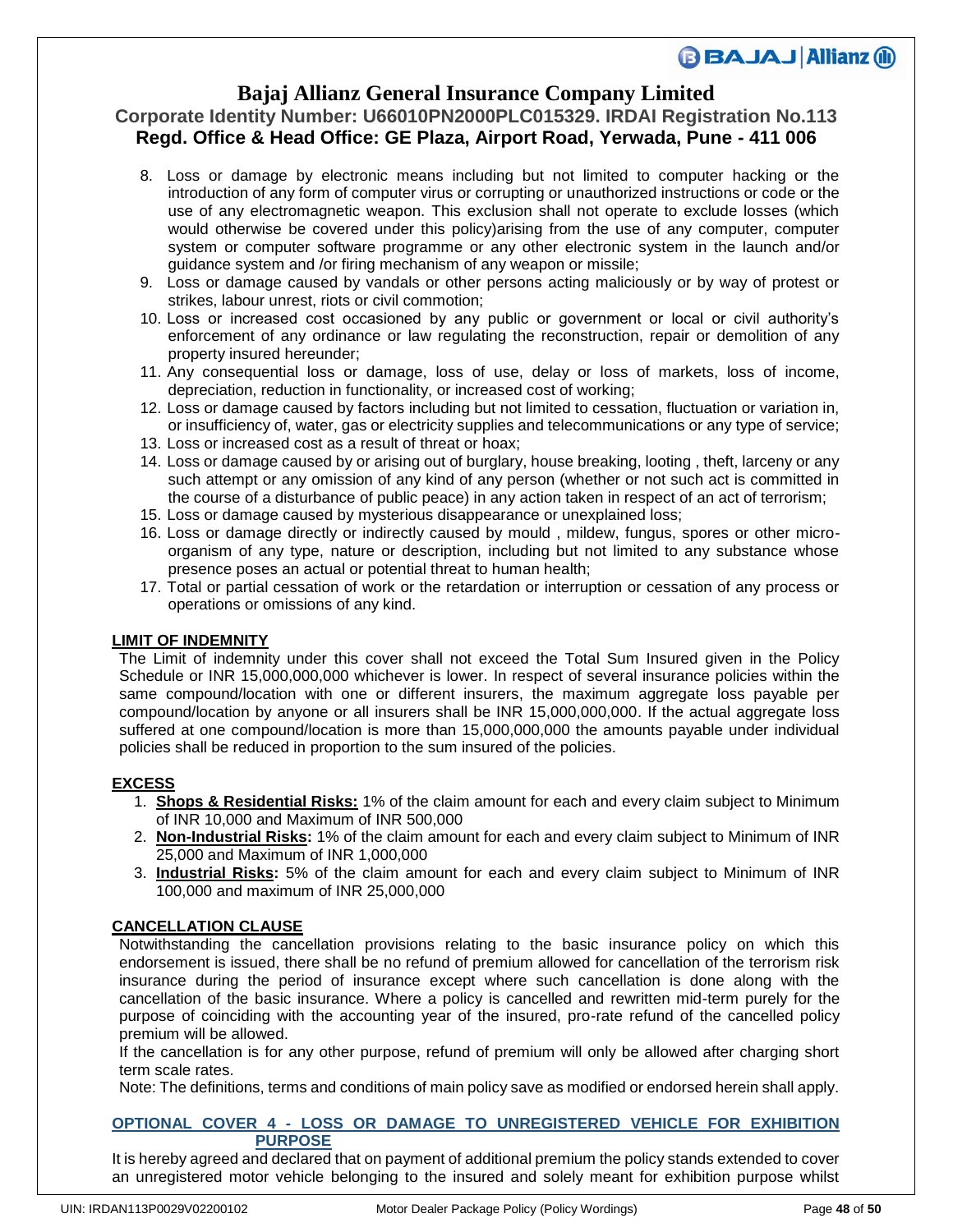## **Bajaj Allianz General Insurance Company Limited**

### **Corporate Identity Number: U66010PN2000PLC015329. IRDAI Registration No.113 Regd. Office & Head Office: GE Plaza, Airport Road, Yerwada, Pune - 411 006**

mounted on a private /public carrier for display or whilst in transit from one place to another within India by private /public carrier or whilst stored or lying or displayed at an exhibition site against loss or damage caused by

- 1. Fire and explosion
- 2. Flood , inundation ,storm , tempest ,typhoon ,hurricane ,tornado and earthquake
- 3. Burglary and Robbery
- 4. Theft
- 5. Accidental external means

### **CONDITIONS**

- 1. The exhibition vehicle shall be securely mounted on the private or public carrier during display or transit
- 2. The exhibition vehicle shall be under 24 hours watch and ward

### **EXCLUSIONS**

The Company is not liable for and no indemnity will be provided in respect of any loss arising out of, caused by, occasioned by, attributable to or howsoever connected to:

- 1. The deductible 5% of the claim amount subject to a minimum of Rs 10,000 for each and every loss arising out of the perils in respect of which the insured is indemnified by this section. The deductible shall apply per event per insured
- 2. Loss or damage caused by scratches, peeling of paint, rust oxidation and discoloration unless caused by accident to the carrying vehicle.
- 3. Acts of terrorism
- 4. Loss or damage caused by electrical mechanical breakdown
- 5. Whilst being loaded and or unloaded onto or from carrying vehicle
- 6. Defective workmanship material or design, latent defect, wear and tear depreciation, moth, vermin, insects or mildew, process of cleaning, dyeing or bleaching, restoring, repairing, retouching, or renovation, inherent vice, warping or shrinkage, the action of light or atmospheric conditions, natural ageing or any other gradually operating cause
- 7. Manufacturing defects for which the manufacturer is responsible.
- 8. Improper handling , dismantling, fitting adjustment, repair alteration or modification
- 9. Breakage, cracking or scratching of glass, unless caused by fire or accident to the means of conveyance.
- 10. Overloading or strain; overrunning excessive pressure, short circuiting and / or self-heating
- 11. Loss or damage liable to be repaired or made good by a third party under any contr act of agreement
- 12. Physical Loss or damage to insured item in transit under contract of affreightment, unless specifically covered under the policy
- 13. Loss, destruction or damage directly occasioned by pressure wave caused by aircraft and other aerial devices travelling at sonic or supersonic speeds.
- 14. Loss, damage or liability arising directly or indirectly from seepage, pollution or contamination, however such seepage, pollution or contamination may have been caused.
- 15. Loss of earnings, loss by delay, loss of market or other Consequential loss or indirect loss or legal liability of any kind or description whatsoever
- 16. Loss or damage due to theft or attempted theft by any employees of the insured or loss or damage occasioned through the willful act of the insured or any employee or the willful act of any other person with a connivance of the insured or any employee
- 17. Loss or damage arising from detention, confiscation, destruction or requisition by or under the order of customs, any Government of public or local authority.
- 18. Mysterious disappearance.
- 19. Loss/ damage to any unattended vehicle, Insured under this policy.